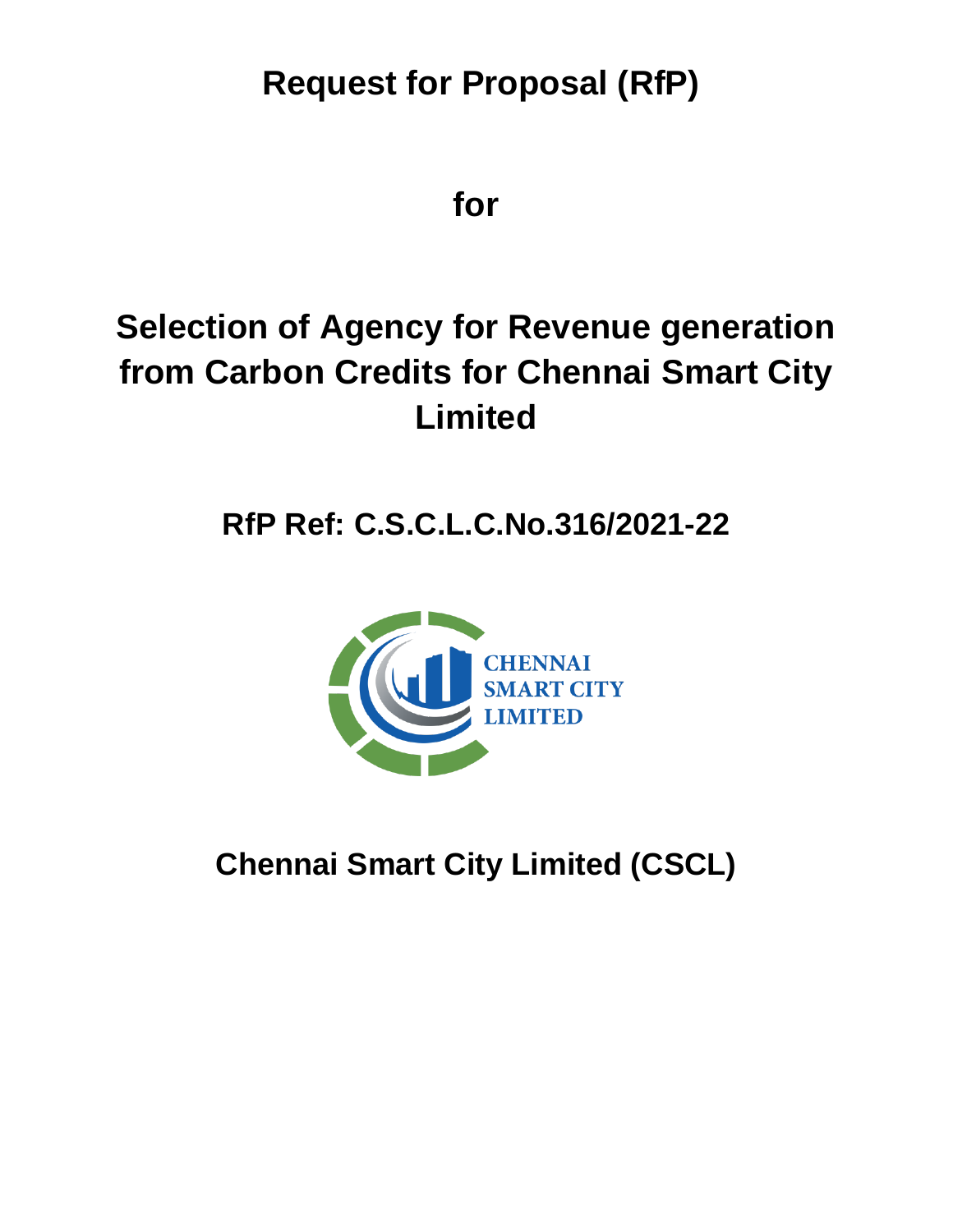## **Table of Contents**

| $\mathbf{1}$ |      |  |
|--------------|------|--|
| 2            |      |  |
|              | 2.1  |  |
|              | 2.2  |  |
| 3            |      |  |
|              | 3.1  |  |
|              |      |  |
|              | 3.2  |  |
|              | 3.3  |  |
|              | 3.4  |  |
|              | 3.5  |  |
|              | 3.6  |  |
|              | 3.7  |  |
|              | 3.8  |  |
|              | 3.9  |  |
|              | 3.10 |  |
|              | 3.11 |  |
|              | 3.12 |  |
|              | 3.13 |  |
|              | 3.14 |  |
|              | 3.15 |  |
|              | 3.16 |  |
|              | 3.17 |  |
|              | 3.18 |  |
|              | 3.19 |  |
| 4            |      |  |
|              | 4.1  |  |
|              | 4.2  |  |
|              | 4.3  |  |
|              | 4.4  |  |
| 5            |      |  |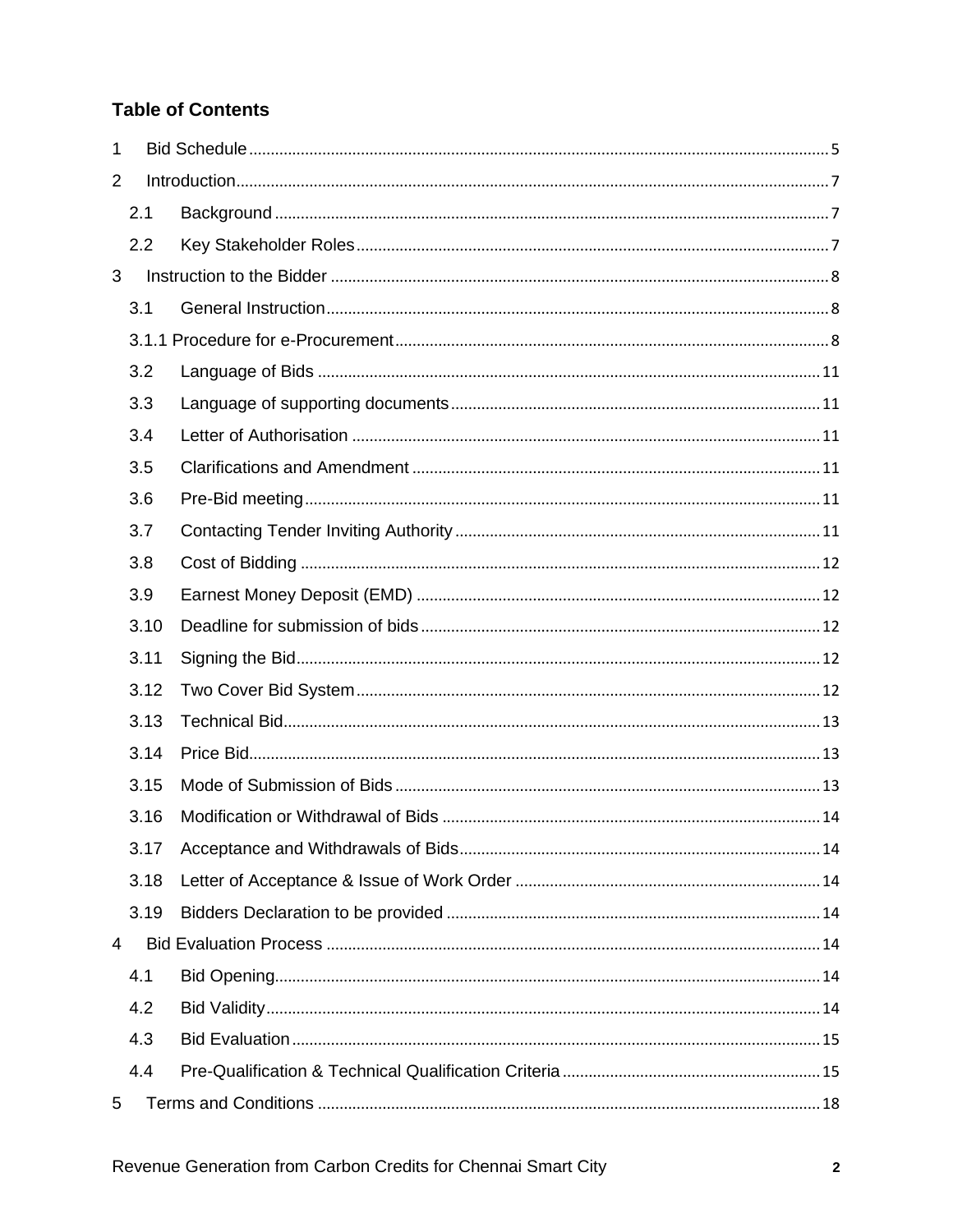|                | 5.1  |       |                                                                       |  |
|----------------|------|-------|-----------------------------------------------------------------------|--|
|                | 5.2  |       |                                                                       |  |
|                | 5.3  |       |                                                                       |  |
|                | 5.4  |       |                                                                       |  |
|                | 5.5  |       |                                                                       |  |
|                | 5.6  |       |                                                                       |  |
|                | 5.7  |       |                                                                       |  |
|                | 5.8  |       |                                                                       |  |
|                | 5.9  |       |                                                                       |  |
|                | 5.10 |       |                                                                       |  |
|                | 5.11 |       |                                                                       |  |
|                | 5.12 |       |                                                                       |  |
| 6              |      |       |                                                                       |  |
|                | 6.1  |       |                                                                       |  |
|                | 6.2  |       | Services Provided by Carbon credit developing and Consultancy agency: |  |
|                |      |       |                                                                       |  |
|                |      |       |                                                                       |  |
|                |      | 6.2.3 |                                                                       |  |
|                |      | 6.2.4 |                                                                       |  |
|                |      | 6.2.5 |                                                                       |  |
|                |      | 6.2.6 |                                                                       |  |
|                |      | 6.2.7 |                                                                       |  |
|                | 6.3  |       |                                                                       |  |
| $\overline{7}$ |      |       |                                                                       |  |
| 8              |      |       |                                                                       |  |
| 9              |      |       |                                                                       |  |
| 10             |      |       |                                                                       |  |
| 11             |      |       |                                                                       |  |
| 12             |      |       |                                                                       |  |
| 13             |      |       |                                                                       |  |
|                | 13.1 |       |                                                                       |  |
|                | 13.2 |       |                                                                       |  |
|                | 13.3 |       |                                                                       |  |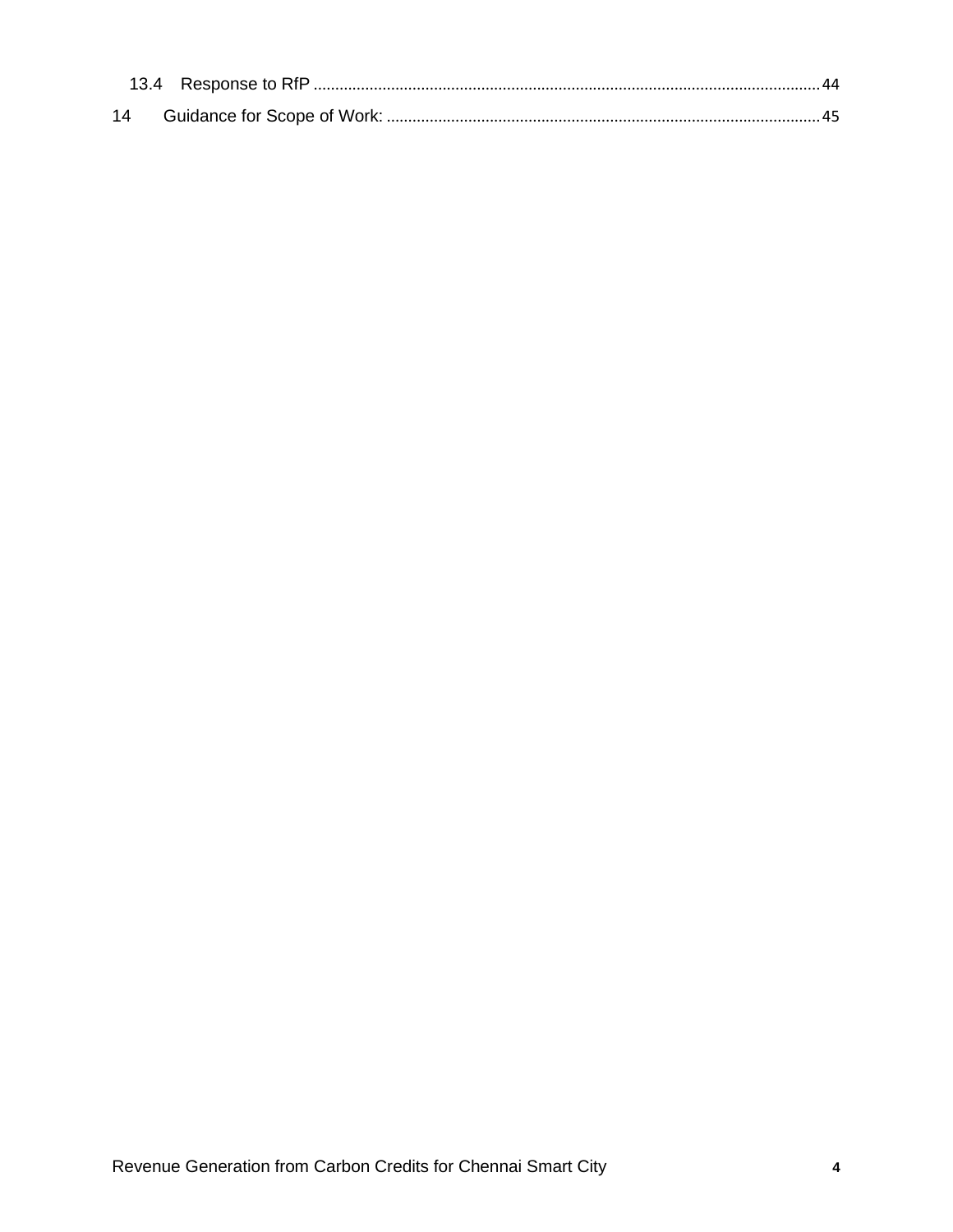## <span id="page-4-0"></span>**1 Bid Schedule**

| 1. | Tender Inviting and Tender<br><b>Accepting Authority</b>                         | Managing Director, Chennai Smart City Limited                                                                                                                                                                                                                                   |  |  |
|----|----------------------------------------------------------------------------------|---------------------------------------------------------------------------------------------------------------------------------------------------------------------------------------------------------------------------------------------------------------------------------|--|--|
| 2. | Name of the work                                                                 | Selection of a consultant for Revenue generation<br>from Carbon Credits for Chennai Smart City<br>Limited                                                                                                                                                                       |  |  |
| 3. | <b>RfP Reference</b>                                                             | C.S.C.L.C.No.316/2021-22                                                                                                                                                                                                                                                        |  |  |
| 4. | RfP Type                                                                         | Least Cost Bid (L1 is lowest %)                                                                                                                                                                                                                                                 |  |  |
| 5. | Pre-bid meeting date and time                                                    | 30.05.2022 at 4.00 p.m.<br>Office of the Chief Executive Officer,<br>Chennai Smart City Limited,<br>5 <sup>th</sup> Floor D Wing,<br>Amma Maligai, Ripon Buildings,<br>Periyamet, Chennai- 600003<br>To participate via online meeting, send a request to<br>tenders@cscl.co.in |  |  |
| 6. | Bid document will be available<br>web<br>site<br>in.<br>https://tntenders.gov.in | Up to 20.06.2022 up to 3.00 p.m. for online bidding.                                                                                                                                                                                                                            |  |  |
| 7. | information<br>Contact<br>tor<br>requesting clarification                        | The Chief Executive Officer,<br>Chennai Smart City Limited,<br>5 <sup>th</sup> Floor D Wing,<br>Amma Maligai, Ripon Buildings,<br>Periyamet, Chennai- 600003<br>tenders@cscl.co.in                                                                                              |  |  |
| 8. | <b>Bid</b><br>Response<br>Proposal<br><b>Submission Details</b>                  | Up to 20.06.2022 at 3.00 PM,<br>The<br>bids<br>submitted<br>online<br>must<br>be<br>(https://tntenders.nic.in) as well as in hard copy. The<br>bidders must possess Digital Signature Certificate<br>and submission of bids through online in the above<br>web site.            |  |  |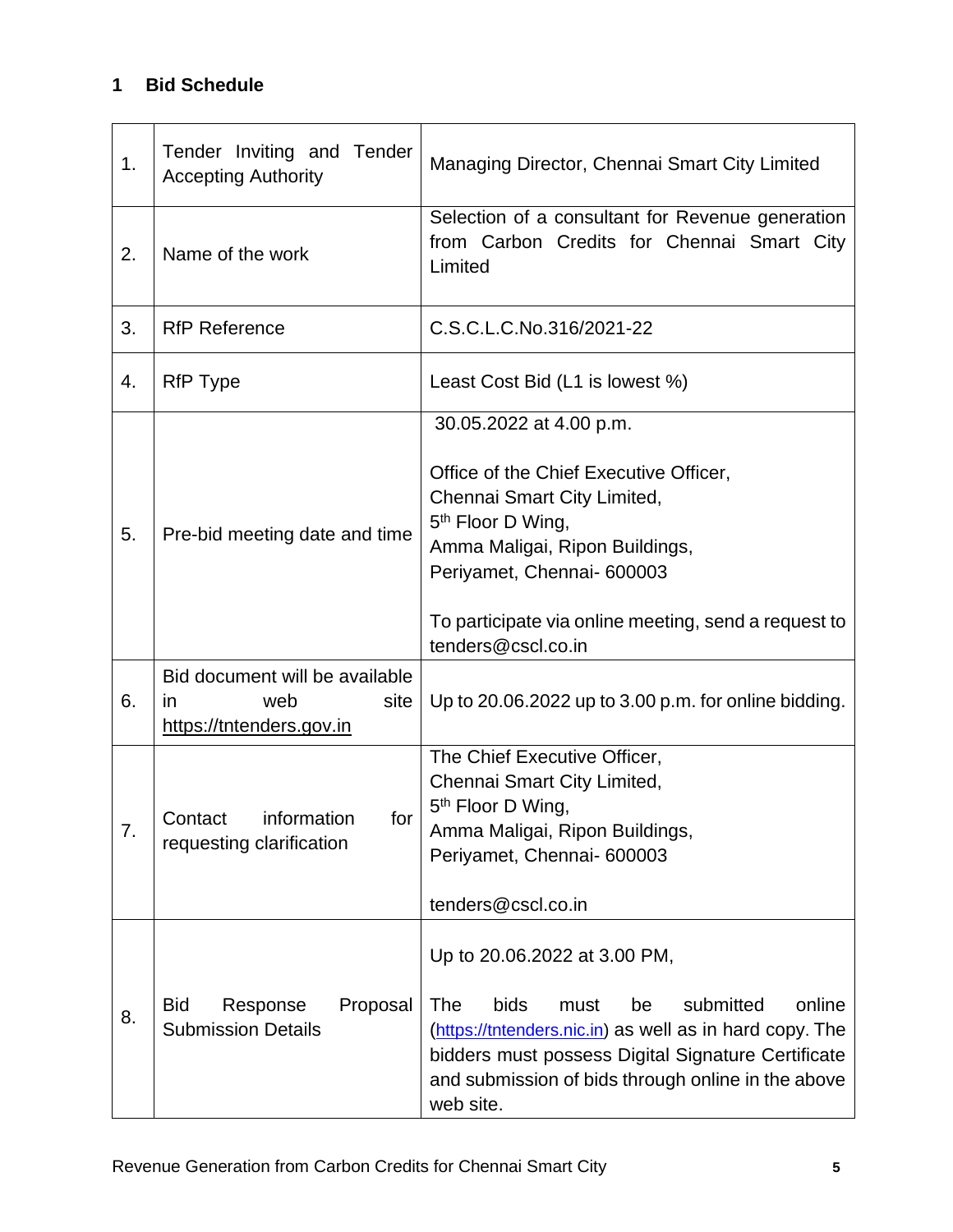|     |                                       | Bids submitted beyond the due date and time shall<br>not be accepted by the tender inviting authority and<br>shall be summarily rejected.                                                                                                                                                                                                                                                 |
|-----|---------------------------------------|-------------------------------------------------------------------------------------------------------------------------------------------------------------------------------------------------------------------------------------------------------------------------------------------------------------------------------------------------------------------------------------------|
| 9.  | <b>Earnest Money Deposit</b>          | The EMD shall be submitted to the Tender inviting<br>officer at the time of the bid opening:<br>RTGS/NEFT to be made to:<br><b>Chennai Smart City Limited</b><br>Bank Name - Bank of India<br><b>Account Name - CHENNAI SMART CITY LIMITED</b><br>Account no - 8012 2011 000 1072<br><b>IFSC - BKID0008012</b><br>EMD to be transferred on or before the bid<br>submission date and time. |
| 10. | <b>Opening of Technical Bid</b>       | On 21.06.2022 at 3.30 PM,<br>In the office of<br>The Chief Executive Officer,<br>Chennai Smart City Limited,<br>5 <sup>th</sup> Floor D Wing,<br>Amma Maligai, Ripon Buildings,<br>Periyamet, Chennai- 600003                                                                                                                                                                             |
| 11. | Opening of Price Bid                  | This will be intimated only to the technically<br>qualified bidders.                                                                                                                                                                                                                                                                                                                      |
| 12. | <b>Bid Validity</b>                   | 90 days from the date of opening of the bid                                                                                                                                                                                                                                                                                                                                               |
| 13. | Technical Proposal covering<br>letter | To be signed by Authorised signatory of the<br>organization.                                                                                                                                                                                                                                                                                                                              |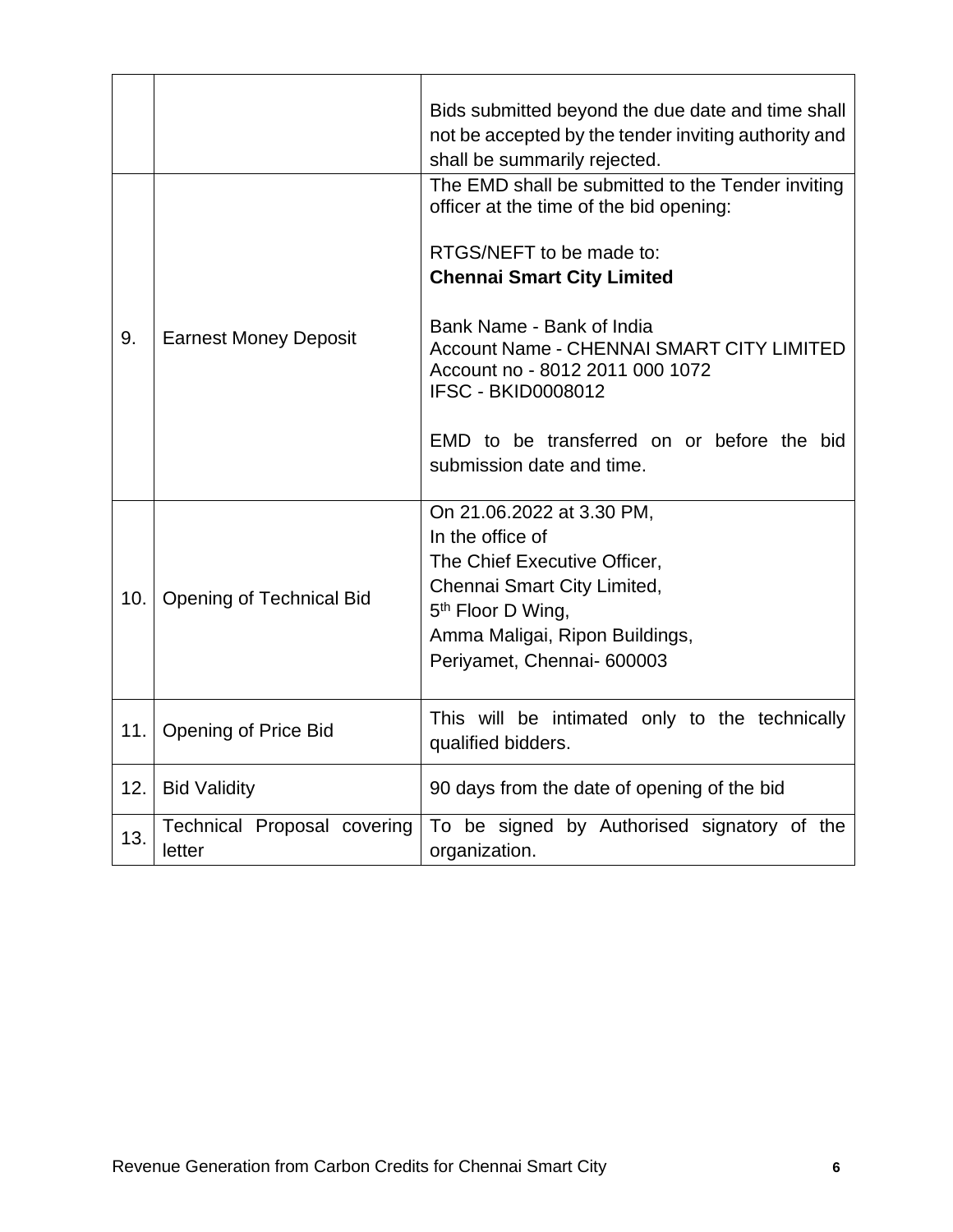#### <span id="page-6-0"></span>**2 Introduction**

## <span id="page-6-1"></span>**2.1 Background**

#### **Revenue generation from carbon credits**

A carbon credit is a permit that allows an organisation to emit a certain amount of Greenhouse Gas (GHG). One credit permits the emission of a mass equal to one ton of carbon dioxide. Organisations can purchase additional credits from other organisations who offset GHG emissions through programs that (i) directly remove GHG in the atmosphere (e.g., afforestation) or (ii) alternative technologies that help reduce emissions (e.g., solar energy).

A company may reduce emission to meet regulatory demands by the United Nations (UN) or might be voluntarily to increase their social responsibility and mitigate environmental impacts.

The carbon credit was introduced as a part of the cap-and trade mechanism which was proposed and accepted in a UN conference in 1997. The conference was held to address the need to reduce emissions, due to climate change, while continuing to stimulate industry.

Greater Chennai Corporation (GCC) and Chennai Smart City Limited (CSCL) have implemented projects that reduce or remove emissions at a city level. Many of these projects qualify under various standards to be registered for carbon credits. Carbon credits provide a unique opportunity for additional revenue generation.

## <span id="page-6-2"></span>**2.2 Key Stakeholder Roles**

The following table maps are roles against the key stakeholders

| #  | <b>Stakeholder</b>                                                                                             | <b>Roles</b>                                                           |
|----|----------------------------------------------------------------------------------------------------------------|------------------------------------------------------------------------|
|    | <b>Greater Chennai Corporation</b><br>Departments<br>(Parks/SWM/SWD/Electrical/Special<br>projects and others) | <b>Implementing Agency</b>                                             |
| 2. | <b>Chennai Smart City Limited (CSCL)</b>                                                                       | Tender Inviting Authority,<br><b>Financing cum Facilitating Agency</b> |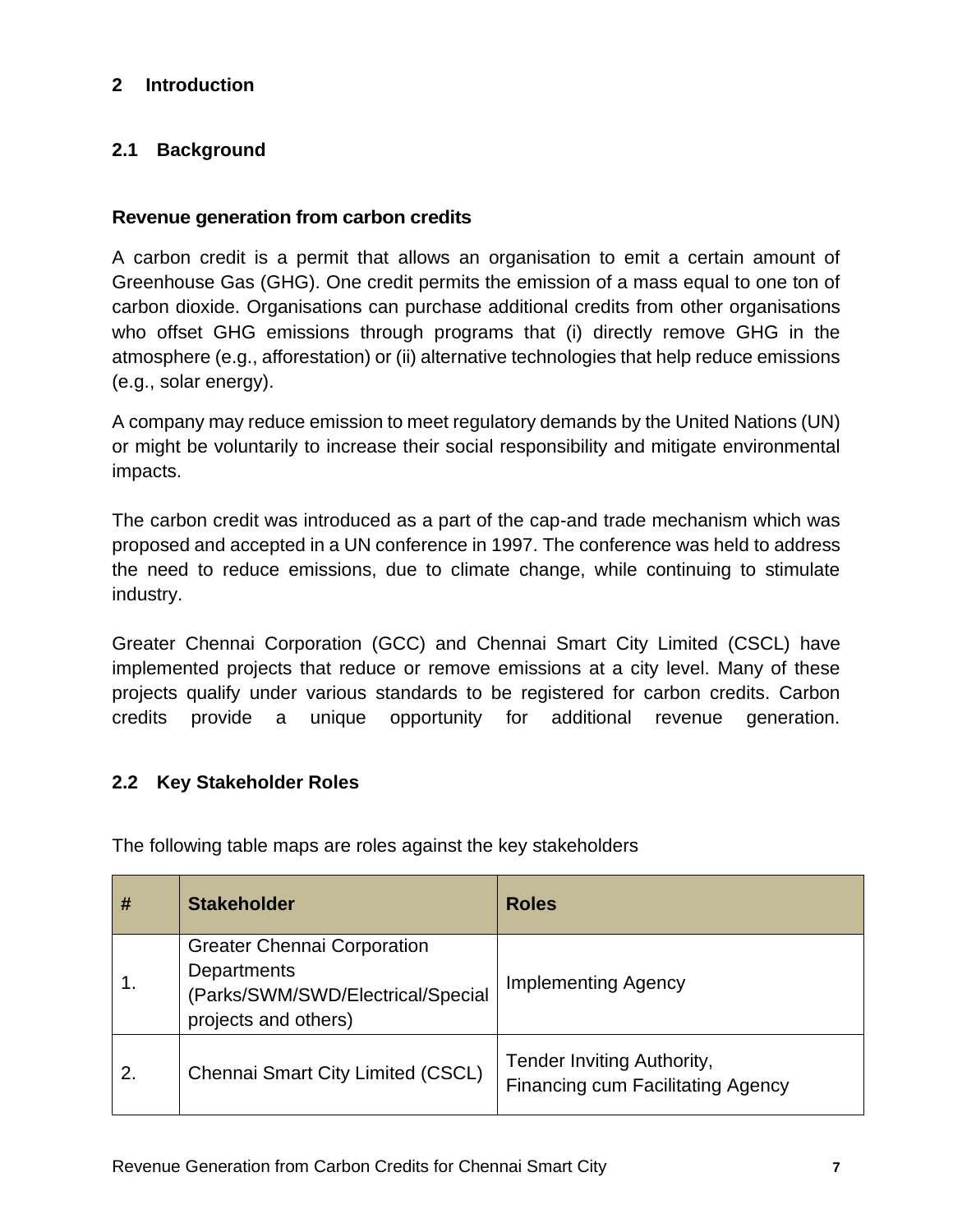| 3 | credit<br>developing<br>Carbon<br>and<br>consultancy agency                           | Part of CSCL who would aid in overall<br>monitoring of eligible projects and are<br>responsible for registration and verification<br>of carbon credits                                |
|---|---------------------------------------------------------------------------------------|---------------------------------------------------------------------------------------------------------------------------------------------------------------------------------------|
| 4 | Nadu<br>&<br>Tamil<br>Generation<br>Limited<br>Distribution Corporation<br>(TANGEDCO) | Owners of the<br>data<br>and<br>joint<br>implementors of solar rooftop and SVL to<br><b>LED</b> projects<br>Nodal agency for Electricity generation and<br>distribution in Tamil Nadu |
| 5 | Other Government institutions such<br>CMA, TNPCB, CPCB, etc.                          | Various line departments, government<br>bodies and quasi-government agencies<br>which are stakeholders in different Smart<br>City and GCC projects.                                   |

#### <span id="page-7-0"></span>**3 Instruction to the Bidder**

#### <span id="page-7-1"></span>**3.1 General Instruction**

- a) The Bidder shall be deemed to have satisfied himself fully before Bidding as to the correctness and sufficiency of the Bids for the contract and price quoted in the Bid to cover all obligations under this Tender.
- b) It must be clearly understood that the Terms and Conditions and specifications are intended to be strictly enforced. No escalation of cost in the Tender by the Bidder will be permitted throughout the period of Agreement or throughout the period of completion of contract whichever is later on account of any reasons whatsoever.
- c) The Bidder should be fully and completely responsible for all the deliverables.
- d) Bids can be downloaded from the Government website [https://tntenders.nic.in](https://tntenders.nic.in/) and <https://cscl.co.in/> at free of cost.

#### <span id="page-7-2"></span>**3.1.1 Procedure for e-Procurement**

1) Bidder should do the registration in the e-tender site using the option available. Then the Digital signature registration has to be done with the e-token, after logging into the site. The e-token may be obtained from one of the authorized Certifying authorities such as SIFY/TCS/n Code etc. The list of address of the DSC vendors can be seen in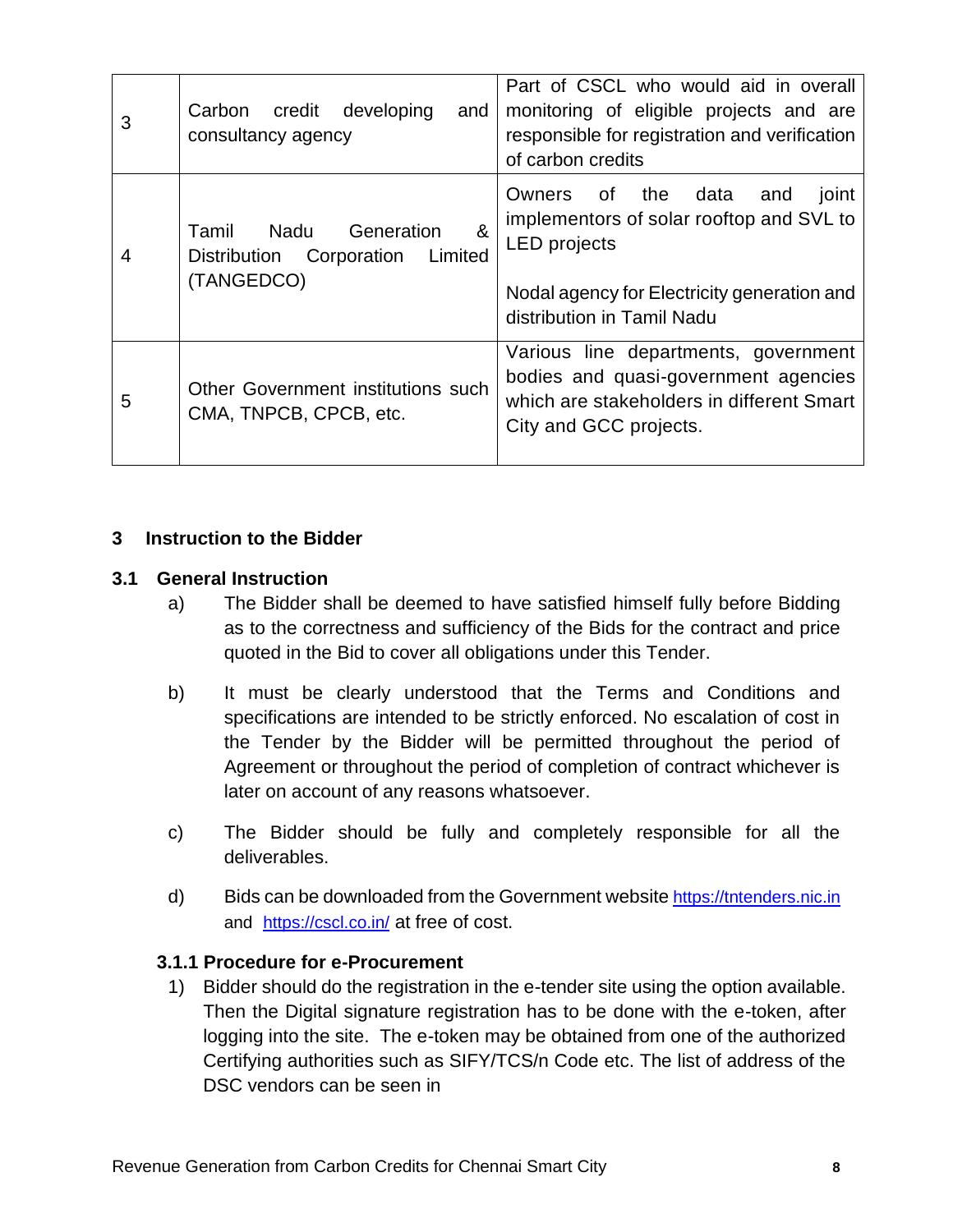https://tntenders.gov.in/nicgep/app?component=%24DirectLink&page=DSCInfo&ser vice=direct&session=T

- 2) Bidder then should login to the site using user id and the corresponding passwords.
- 3) The e-token that is registered should be used by the bidder and should not be misused by others.
- 4) After downloading the tender schedules, the Bidder should go through them carefully and then submit the documents as directed, otherwise, the bid will be rejected.
- 5) If there are any clarifications, this may be obtained online through the e-tender site, or thro' the contact details. Bidder should take into account the corrigendum published before submitting the bids online.
- 6) Bidder, in advance, should get ready the bid documents to be submitted as indicated in the tender schedule and they should be in the prescribed format.
- 7) The bidder should read all the terms & conditions mentioned in the bid document and accept the same to proceed further to submit the bids.
- 8) The Bidder has to submit the tender document online well in advance before the prescribed time to avoid any delay or problem during the e-submission process.
- 9) Bidders seeking exemption from payment of EMD, as per existing Government Orders, and choosing e-submission option shall access the relevant option available in the e-submission format and submit scanned copy of related documents without fail.
- 10) The details of the bid security document should be submitted physically before the opening the tender. The scanned copies furnished at time of e-submission and the original bid security should be the same otherwise the tender will be summarily rejected.
- 11) The Chairman, Chennai Smart City Limited will not be held responsible for any sort of delay or the technical difficulty faced in the submission of tenders online by the bidders.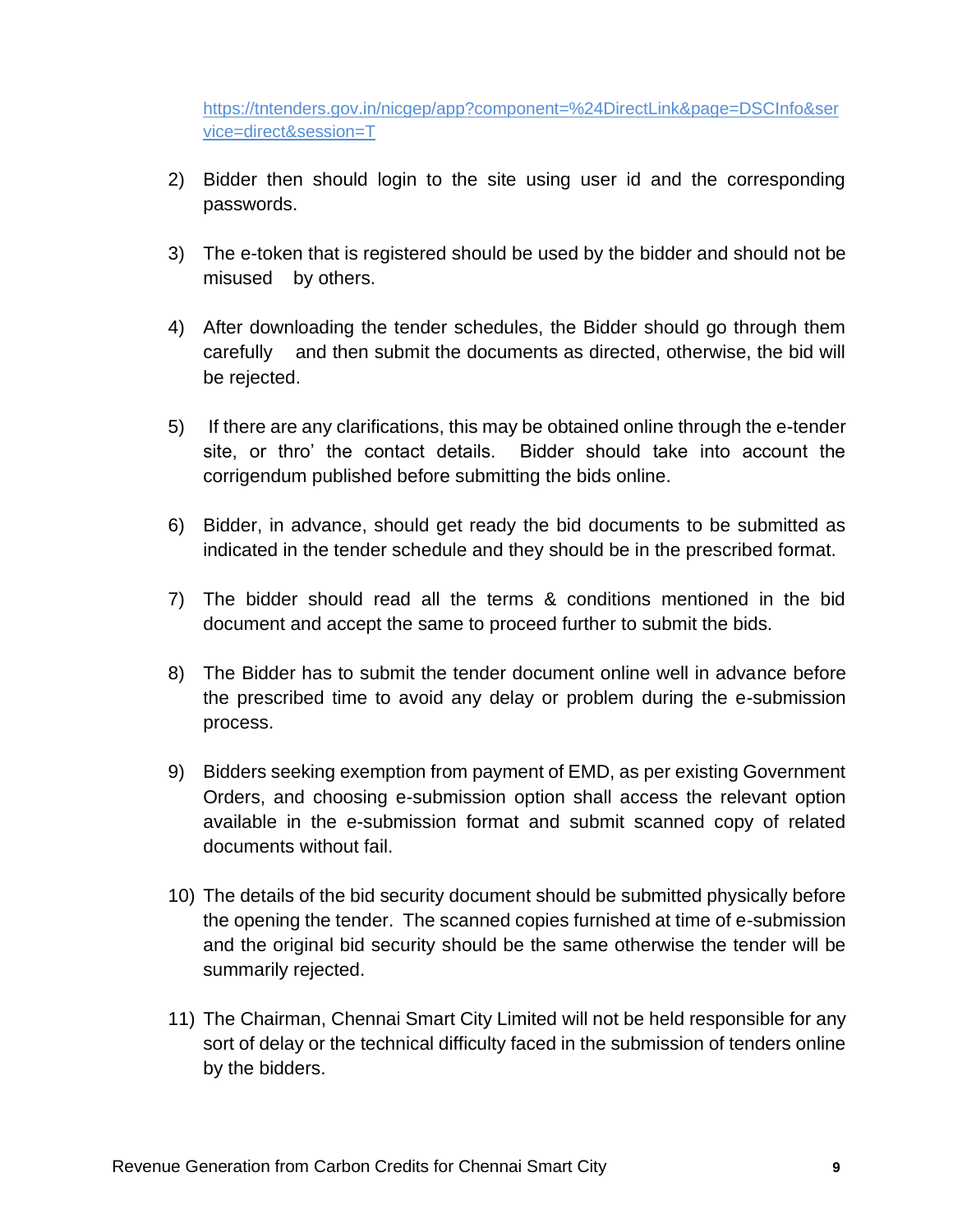- 12) The online Bidding super scribed as "Technical Bid" contains Scanned copy, Bid Security, Pre-Qualification Documents and Tender document furnished by Chennai Smart City Limited to be submitted in the online bidding. The Tender document furnished by Chennai Smart City Limited uploaded in the PDF format should not be changed or converted to any other format while submitted in the online bidding
- 13) The online bidding superscribed as "Price Bid" contains Price Bid Documents.
- 14) The Bid shall be signed by a person or persons duly authorized to sign on behalf of the Bidder. All pages of the Bid where entries or amendments have been made shall be signed by the person or persons signing the Bid and then scanned copy of the Bid shall be submitted in the online bidding.
- 15) The tendering system will give an acknowledgement Message only after successful uploading of all the required bid documents. The acknowledgement is the bid summary. With the Bid No., Date & Time of submission of the bid with all other relevant details. The documents submitted by the bidders will be digitally signed with the e-token of the bidder and then submitted.
- 16) The acknowledgement should be printed and to be kept as a token of the submission of the bid. The acknowledgement will act as a proof of bid submission for a tender floated and will also act as an entry point to participate in the bid opening date.
- 17) Bidder should log into the site well in advance for bid submission so that he submits the bid in time i.e., on or before the bid submission time. If there is any delay, due to other issues, bidder only is responsible.
- 18) Each document to be uploaded through online for the tenders should be less than 2 MB, if any document is more than 2 MB, it can be reduced through zip format and the same can be uploaded. It may be however noted that. If the file size is less than 1MB the transaction uploading time will be very fast.
- 19) The time setting fixed in the server side & displayed at the top of the tender site, will be valid for all actions of requesting, bid submission, bid opening etc., in the e-tender system. The bidders should follow this time only, during bid submission.
- 20) All the data being entered by the bidders would be encrypted using PKI encryption techniques to ensure the secrecy of the data. The data entered will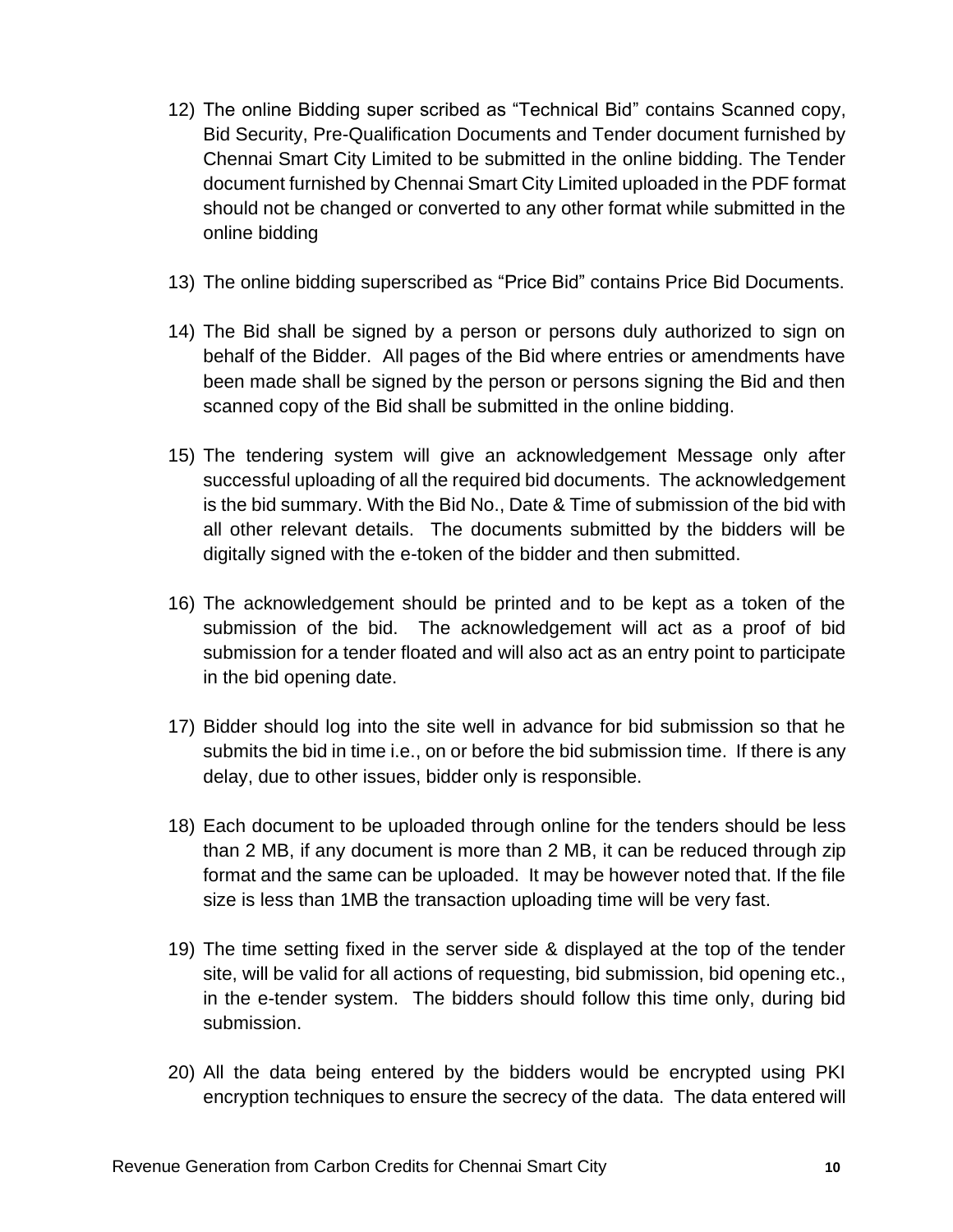not be viewable by unauthorized persons during bid submission & not be viewable by anyone until the time of bid opening. Overall, the submitted tender documents become readable only after the tender opening by the authorized individual.

21) The Confidentiality of the bids is maintained since the secured Socket layer 128-bit encryption technology is used. Data storage encryption of sensitive fields is done.

#### <span id="page-10-0"></span>**3.2 Language of Bids**

The bid prepared by the Bidder as well as all correspondence and documents relating to the bid shall be in English only.

#### <span id="page-10-1"></span>**3.3 Language of supporting documents**

In case, any of the certificates, supporting documents are written in any language other than English, it is the responsibility of the bidder to provide the self-certified copy of the English translated version. Evaluation committee team will only refer to the English version of any such documents.

#### <span id="page-10-2"></span>**3.4 Letter of Authorisation**

A letter of Authorisation from the organization authorising the Tender Signatory should be submitted in the Technical Bid. The Bids received without the Letter of Authorisation will be summarily rejected. The Letter of Authorisation for the signatory shall be submitted under the company's letter head.

#### <span id="page-10-3"></span>**3.5 Clarifications and Amendment**

A prospective Bidder requiring any clarification in this RfP may notify by letter or by Fax or by Email. The RfP Inviting Authority will respond to any request for clarifications in the Tender. Any changes will be notified by Tender Inviting Authority to the Bidders in the web site.

#### <span id="page-10-4"></span>**3.6 Pre-Bid meeting**

Pre-Bid meeting will be held in the office of the Chief Executive Officer, Chennai Smart City Limited. The bidder or his official representative is invited to attend the Pre-Bid meeting which will take place as per details prescribed in the Section 1 of the Bid Schedule of this RfP.

#### <span id="page-10-5"></span>**3.7 Contacting Tender Inviting Authority**

a) Bidders shall not make attempts to establish unsolicited and unauthorised contact with the Tender Accepting authority or Tender Inviting Authority or Tender Scrutiny Committee after the opening of the Tender and prior to the notification of the Award. Any attempt by any Bidder to bring to bear extraneous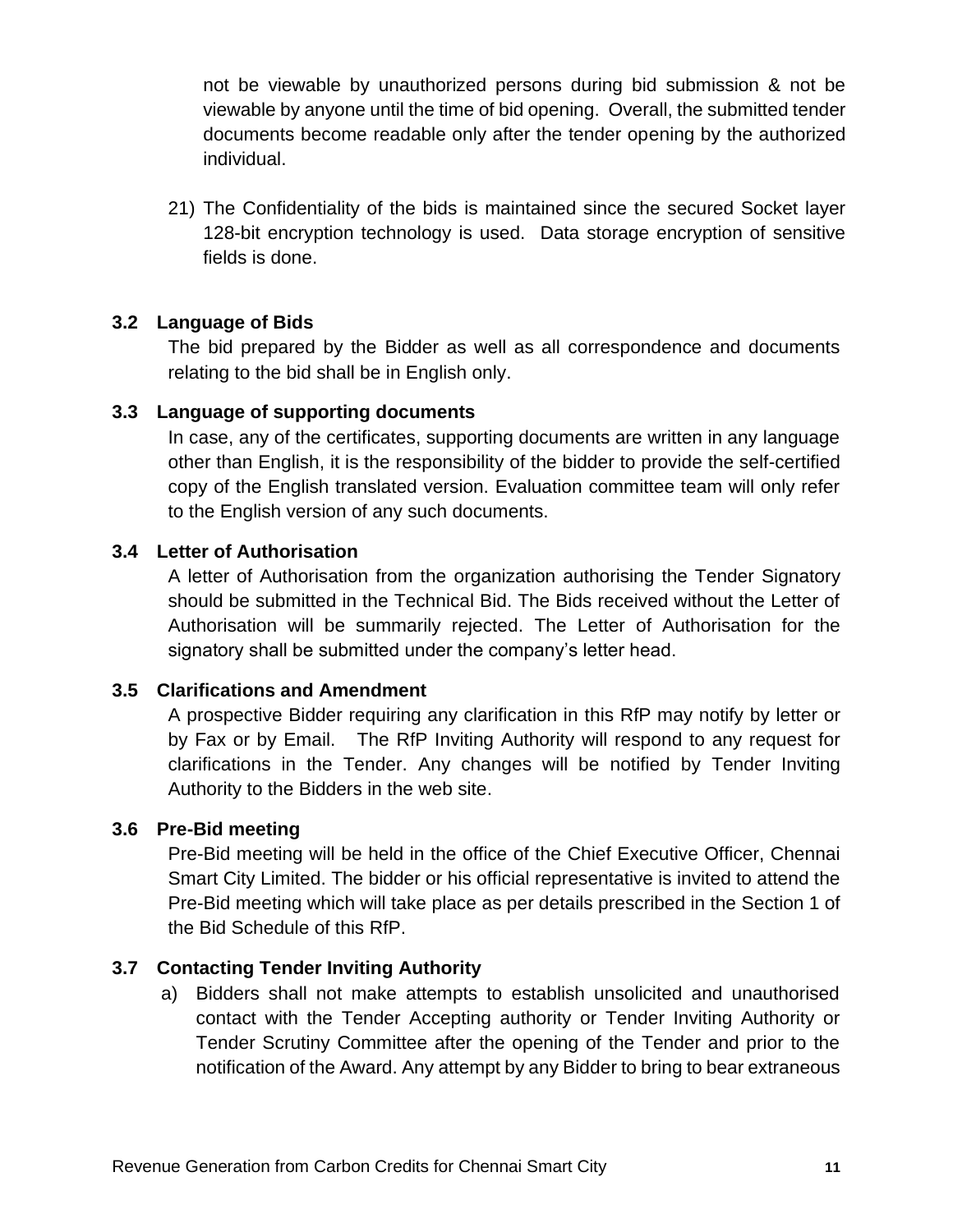pressures on the Tender Accepting authority or Tender Inviting Authority or Tender Scrutiny Committee shall be sufficient reason to disqualify the Bidder.

b) Notwithstanding anything mentioned above, the Tender Inviting Authority or the Tender Accepting Authority may seek *bonafide* clarifications from the Bidders relating to the tenders submitted by them during the evaluation of tenders.

#### <span id="page-11-0"></span>**3.8 Cost of Bidding**

The Bidders should bear all costs associated with the preparation and submission of Bids. The Tender Inviting Authority will in no way be responsible or liable for these charges/costs incurred regardless of the conduct or outcome of the bidding process.

#### <span id="page-11-1"></span>**3.9 Earnest Money Deposit (EMD)**

The EMD shall be taken in the form of NEFT/RTGS issued for an amount of Rs. 15,000 (Rupees Fifteen thousand only) in the name of "Chennai Smart City Limited", payable as mentioned in the Bid Schedule. This EMD shall be returned to all un-successful bidders post the award of contract to the successful bidder under this RfP. The EMD for successful bidder shall be returned post the receipt of Performance Bank Guarantee (PBG) from the successful bidder. Every bidder shall submit one EMD.

#### <span id="page-11-2"></span>**3.10 Deadline for submission of bids**

Bids must be received by the Authority at the address specified above not later than the date as indicated in Notice Inviting Tender. In the event of the specified date for the submission of bid is declared as a holiday for the Authority, the Bids will be received up to the appointed time on the next working day.

The Authority may extend the deadline for submission of bids by issuing an amendment in accordance with Section 1, in which case all rights and obligations of the Authority and the bidders previously subject to the original deadline will then be subject to the new deadline.

#### <span id="page-11-3"></span>**3.11 Signing the Bid**

The Bid shall be neatly typed and signed by the bidder or authorised signatory of the Bidder. All pages of the bid shall be signed and stamped by the authorised signatory. Any alterations, deletions or overwriting will be treated as valid only if they are attested by the full signature by the authorised signatory.

#### <span id="page-11-4"></span>**3.12 Two Cover Bid System**

Bidders should examine all Instructions, Scope of Work and Terms and Conditions as given in the Tender document. The tender should be submitted in two parts viz Technical Bid and Price Bid.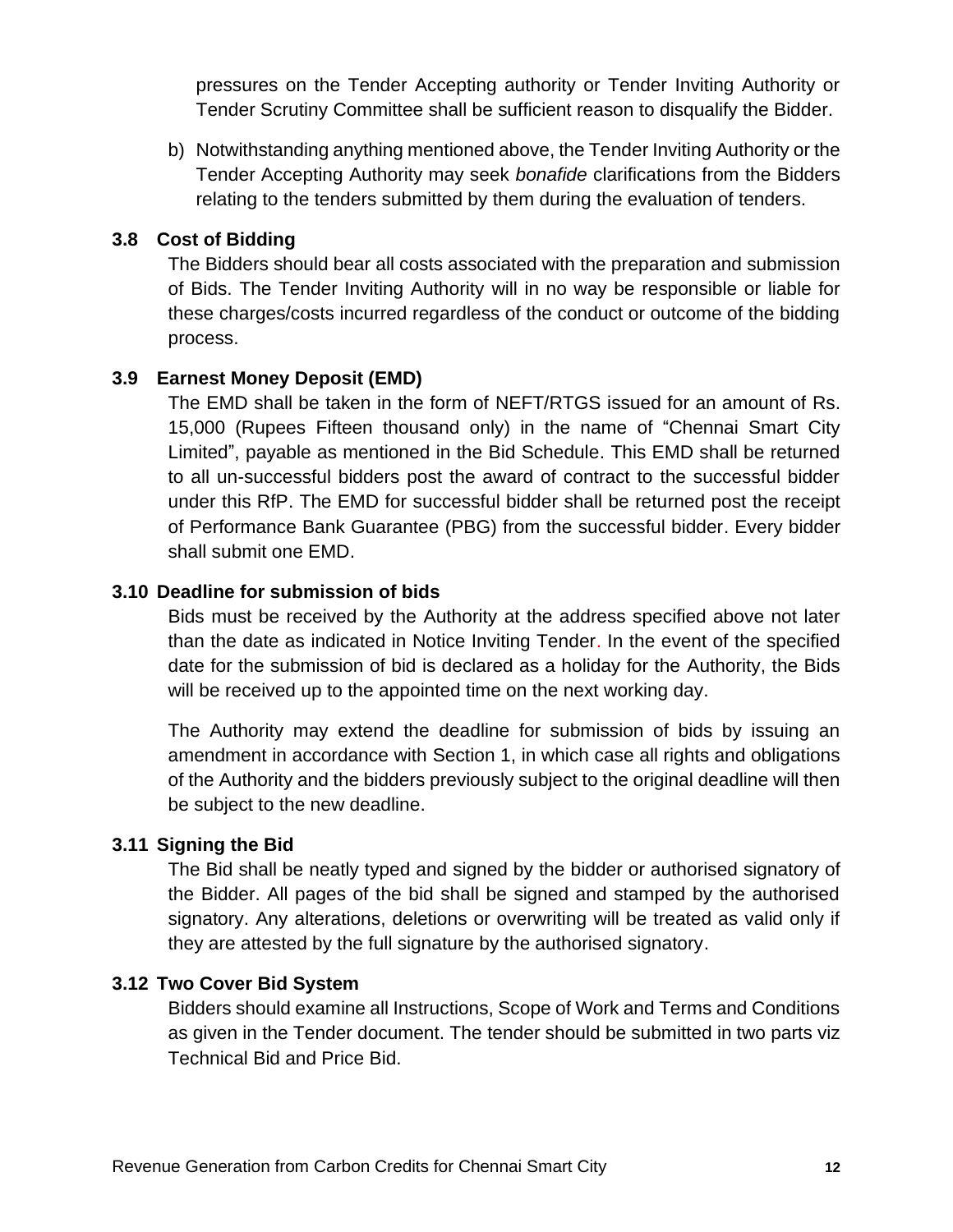## <span id="page-12-0"></span>**3.13 Technical Bid**

- a) The Technical Bid as per the format given in the Tender document shall be typed, signed, and stamped in all pages by the bidder or Authorised Signatory of the bidder. Any alterations, deletions or overwriting shall be attested with full signature of the bidder or Authorised Signatory of the bidder.
- b) The supporting documents and other documents as given in the Technical Evaluation Criteria should be submitted in the Technical Bid.
- c) The Technical Bid shall not contain any indications of the Price whether directly or indirectly otherwise the Bid will be summarily rejected.
- d) Scanned copies of the same shall be uploaded in the tender portal as mentioned in Section 1 – Bid Schedule
- e) Scanned copy of EMD

## <span id="page-12-1"></span>**3.14 Price Bid**

- a) All the Price items as per the format given in this RfP document shall be neatly typed, signed, and stamped in all the pages by the bidder or Authorised Signatory of the bidder. Any alterations, deletions or overwriting shall be attested with full signature of the bidder or Authorised Signatory. **Only a percentage should be quoted for the Price Bid item**. The Bid is liable for rejection if Price Bid contains variation clause or conditional offers or partial offers.
- b) The Price Bid shall be placed in a separate cover and sealed appropriately. The Price Bid cover (Envelope-B) shall be superscribed as Selection of Agency for Revenue Generation from Carbon Credits for Chennai Smart City Limited, Ref: C.S.C.L.C.No.316/2021-22. The "FROM" address and "TO" address shall be written legibly failing which, the Price Bid is liable for rejection.
- c) The Price Bid should clearly mention the Service Fee % after considering any other additional charges accruing to the service provider during the course of the assignment.
- d) Scanned copies of the same shall be uploaded in the tender portal as mentioned in Section 1 – Bid Schedule

## <span id="page-12-2"></span>**3.15 Mode of Submission of Bids**

Bids must be submitted online on or before bid submission date prescribed in the Section 1 – Bid Schedule of this RfP. Online bid submission would be only through [www.tntenders.nic.in](http://www.tntenders.nic.in/) . Such Bids received online adequately meeting the online bid submission requirement shall be opened in the office of Chief Executive Officer, Chennai Smart City Limited in the presence of the bidders who wish to participate in the tender. If the date of opening happens to be a holiday, the bids will be opened on the next working day at the same time and venue. The original Bid Security shall also be submitted in hard copy to the tender inviting officer at the time of bid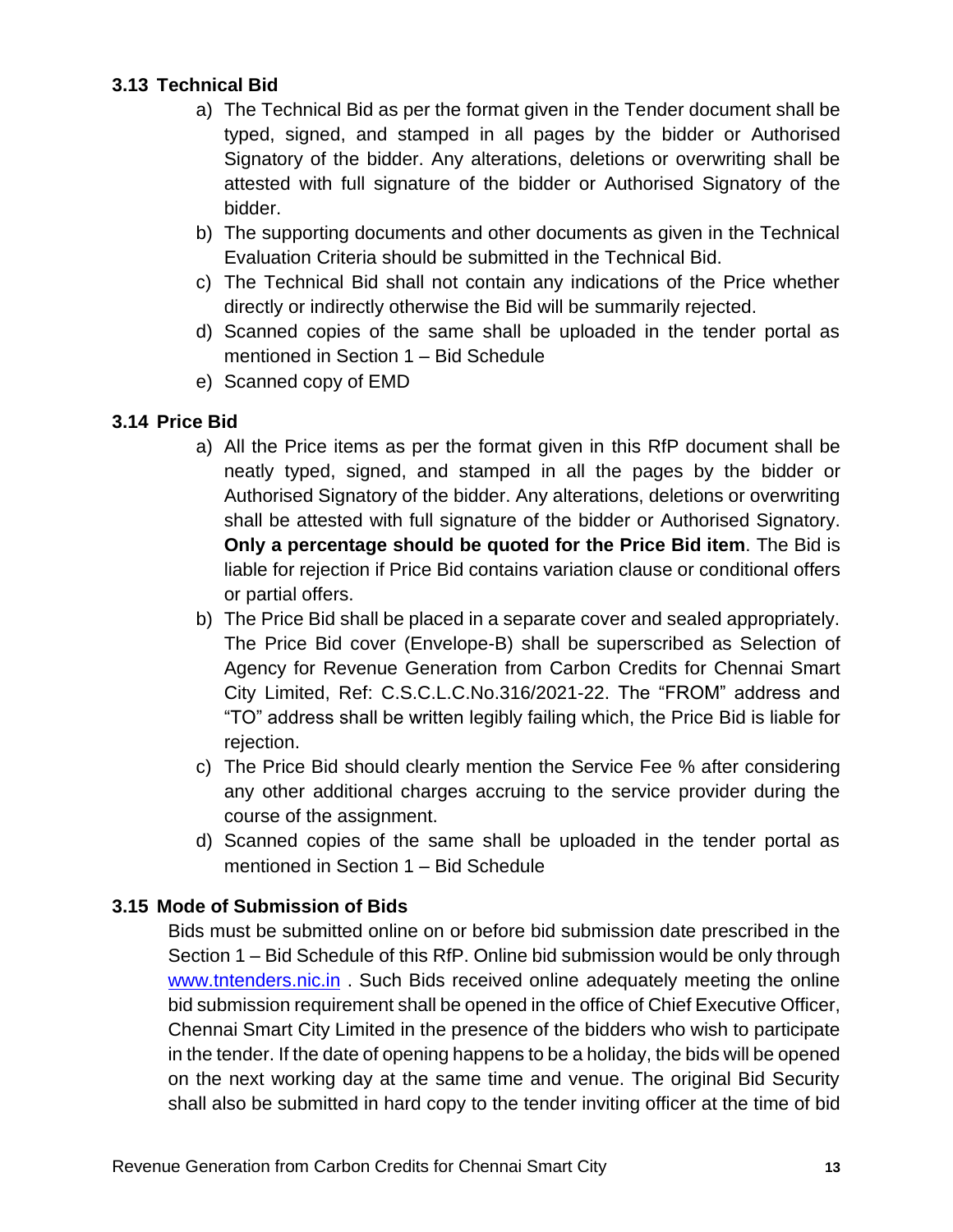opening. The Bids received after due date and time or unsealed or incomplete or submitted by Facsimiles (Fax) will be summarily rejected.

#### <span id="page-13-0"></span>**3.16 Modification or Withdrawal of Bids**

The Bids once submitted may not be allowed to be modified or amended or withdrawn at any cost.

## <span id="page-13-1"></span>**3.17 Acceptance and Withdrawals of Bids**

The right of final acceptance of the tender is entirely vested with the Tender Inviting Authority who reserves the right to accept or reject, any or all of the tenders in full or in parts without assigning any reason whatsoever. There is no obligation on the part of Tender Inviting Authority to communicate with rejected Bidders. After acceptance of the Bid by Tender Inviting Authority, the bidder should have no right to withdraw his tender or claim higher price. The Tender Inviting Authority may also reject any bid for reasons such as change in scope of work, new technologies, and lack of anticipated financial resources, court orders, accidents or calamities and other unforeseen circumstances.

## <span id="page-13-2"></span>**3.18 Letter of Acceptance & Issue of Work Order**

The Letter of Acceptance (LoA) of RfP is issued to the Successful Bidder by Tender Inviting Authority. This would be treated as commencement of the work for the successful bidder.

## <span id="page-13-3"></span>**3.19 Bidders Declaration to be provided**

**Black-listing:** Bidders should not hold any sanction / black-listing by any government /quasi government agency. The applying firm should not have been sanctioned /blacklisted during the past 5 years (even if the sanction /blacklist was subsequently withdrawn). Bidder may attach a self-declaration stating the above as a part of this bid. Please refer Annexure 13.2 for draft letter content.

## <span id="page-13-4"></span>**4 Bid Evaluation Process**

## <span id="page-13-5"></span>**4.1 Bid Opening**

The Bid will be opened on the date and time as specified in the Bid Schedule in the presence of the Bidders who choose to be present.

## <span id="page-13-6"></span>**4.2 Bid Validity**

The Bids submitted shall remain valid for a period specified in Section 1 of the Bid Schedule of this RfP. If the bid validity given in the received bid is lesser than the period specified, the Bid will be rejected as non-responsive. The Successful Bidders should extend the price validity till the completion of the order or as requested by Tender Inviting Authority.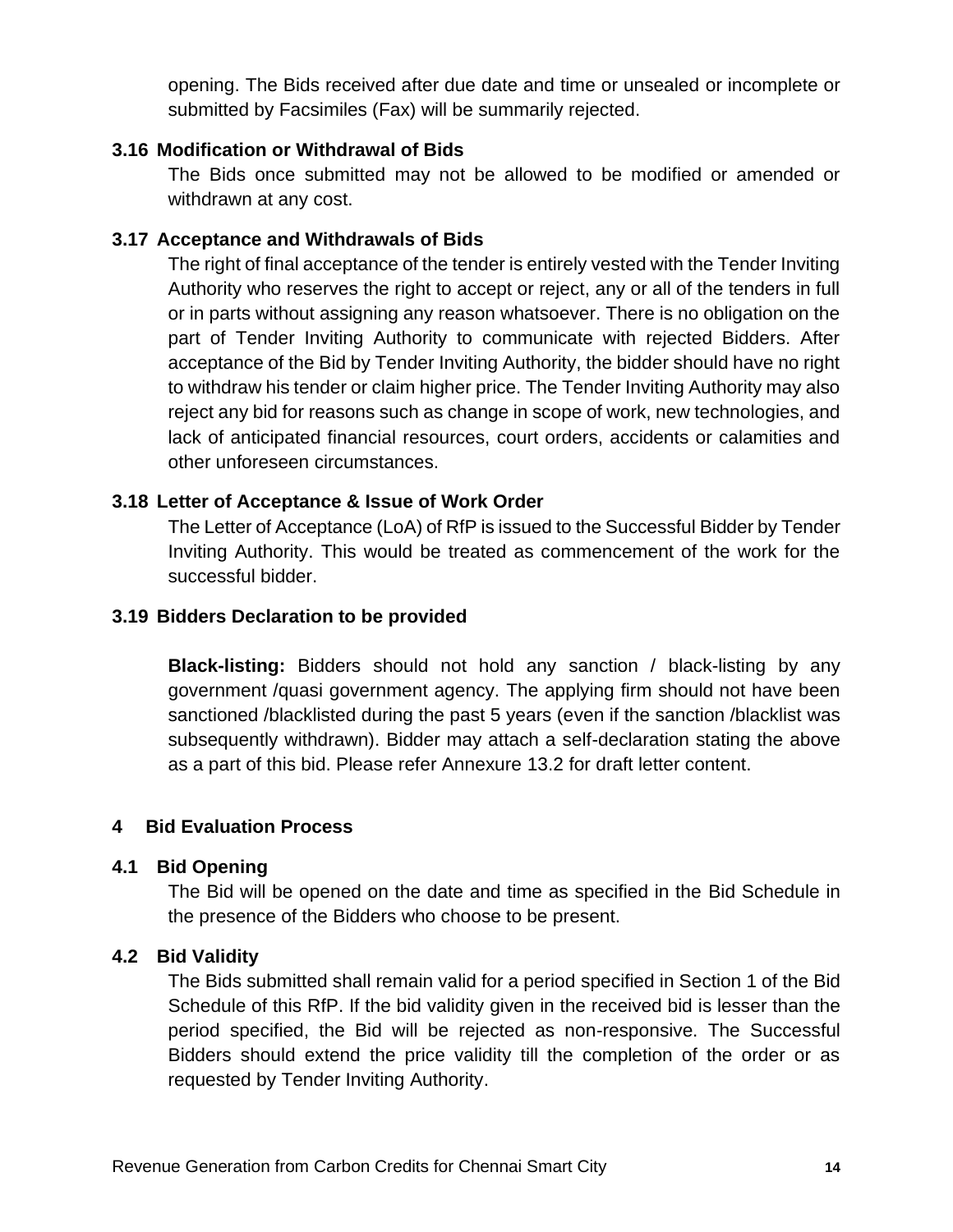## <span id="page-14-0"></span>**4.3 Bid Evaluation**

- a. All the bids received for this tender would be scrutinized based on the Technical Evaluation Criteria & other relevant tender conditions mentioned in this tender. The Bidders who comply with Technical Evaluation Criteria shall be declared as "Technically Qualified Bidders" other bids shall be declared as "Technically Disqualified Bidders" and not considered for further course of evaluation.
- b. The commercial bids for the "Technically Qualified Bidders" alone will then be opened for further evaluation. The commercial bid would be scrutinized for any errors in case of any mathematical errors in the price bid then unit rate would be used as reference for estimation of the final bid value.
- c. The final selection of the "Successful Bidder" shall be done using Least Cost approach, wherein bidder with the least cost alone is adjudged the Successful Bidder. In this case, 'Least Cost' will be considered as least service fee % to the Authority.

## <span id="page-14-1"></span>**4.4 Pre-Qualification & Technical Qualification Criteria**

To be considered qualified for evaluation of Financial Proposal, each Bidder should meet the criteria specified hereunder.

| #              | <b>Pre- Qualification &amp; Technical qualification</b><br>criteria                                                                                                                                                                                                                 | <b>Supporting Documents</b><br>to be provided                                                                                                                                                                                 |
|----------------|-------------------------------------------------------------------------------------------------------------------------------------------------------------------------------------------------------------------------------------------------------------------------------------|-------------------------------------------------------------------------------------------------------------------------------------------------------------------------------------------------------------------------------|
| 1 <sub>1</sub> | Bidder should be a company incorporated in<br>India under the Companies Act, 1956 and<br>amendments<br>thereto<br>subsequent<br>and<br>in<br>operation for a minimum period of 5 years as on<br>31st January 2018 in India Registered with the<br><b>GSTN Authorities.</b>          | 0f<br>Incorporation<br>Copy<br>certificate                                                                                                                                                                                    |
| 2.             | Bidder should have an average annual turnover<br>of at least Rs. 50 lakh from at least 3 out of the<br>last 5 audited financial years.                                                                                                                                              | Financial certificate<br>by<br><b>Chartered Accountant</b>                                                                                                                                                                    |
| 3.             | 3<br>In.<br>bidder<br>the<br>last<br>years, the<br>must have undertaken a minimum of 2 projects<br>of similar* nature with minimum contract value of<br>Rs. 15 lakhs each. At least one out of the 2<br>projects should be for any Government / Public<br>Sector Undertaking / ULB. | Copy of Work Order or<br>contract agreement from<br>client, in case of<br>the<br>projects<br>with<br>work-in-<br>the<br>progress,<br>and<br>completion<br>certificate<br>issued by the client, case<br>of completed projects. |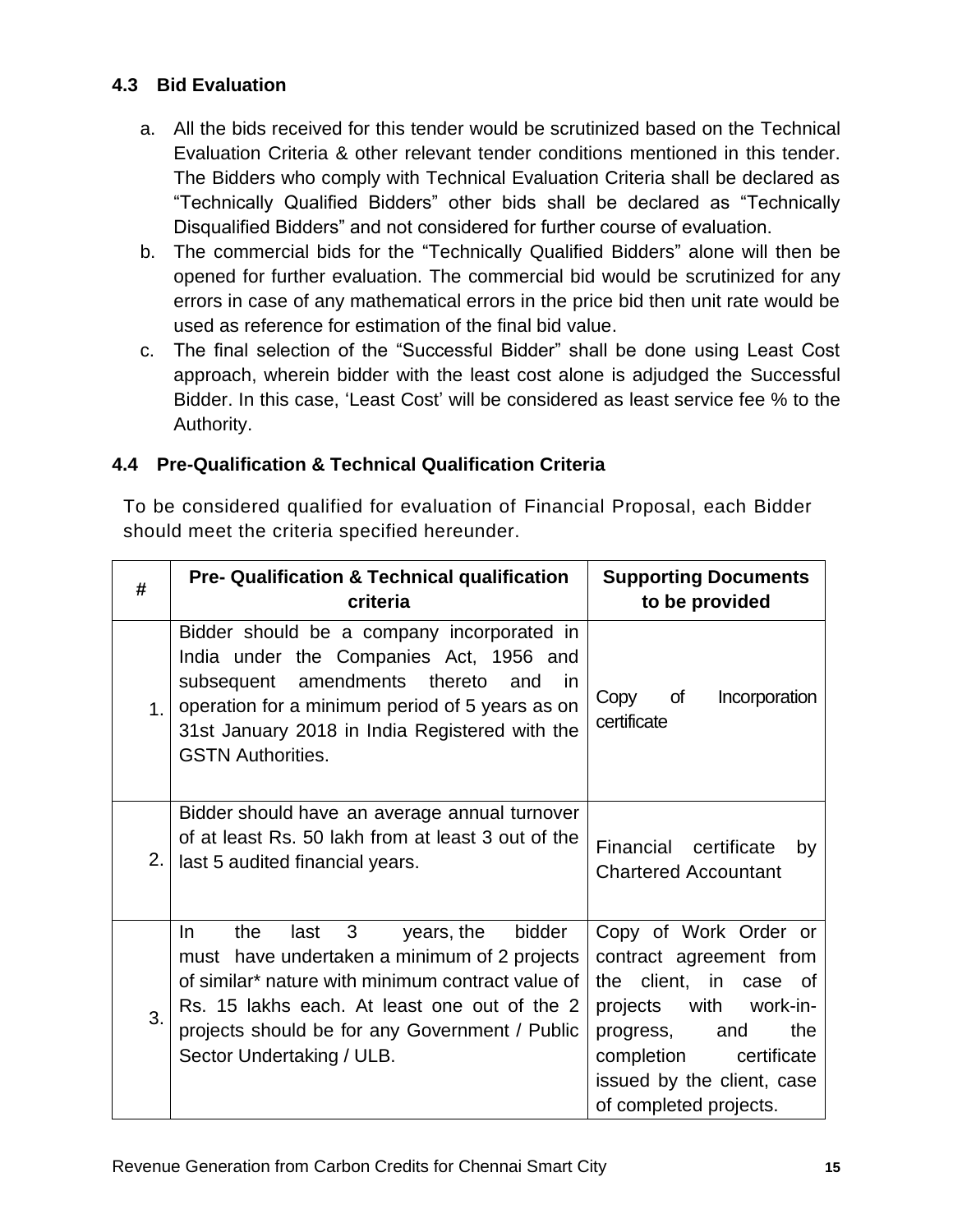|    | *similar projects refer to trading of carbon credits,<br>project management of revenue generation<br>through carbon credits, registration<br>and<br>verification of projects for carbon credits |                                                                   |
|----|-------------------------------------------------------------------------------------------------------------------------------------------------------------------------------------------------|-------------------------------------------------------------------|
| 4. | The bidder should not have been blacklisted /<br>debarred by any of the Government Sector Units<br>in India as on the date of the submission of<br>the tender.                                  | Self-declaration/<br>Undertaking by bidder on<br>its letter head. |

The bidder would be required to submit CVs of key resource persons as per the qualifications mentioned below:

| # | <b>Resource Person</b>                                                                                                                                                                                                                                                                                                                                                                                                                                                                                                                                                                         | <b>Supporting documentary evidence</b>       |
|---|------------------------------------------------------------------------------------------------------------------------------------------------------------------------------------------------------------------------------------------------------------------------------------------------------------------------------------------------------------------------------------------------------------------------------------------------------------------------------------------------------------------------------------------------------------------------------------------------|----------------------------------------------|
| 1 | <b>Project coordinator</b><br>a. Qualification: Master's degree,<br>preferably in Environmental<br><b>Engineering/Science/Technology</b><br>b. Previous experience with GHG<br>mitigation projects<br>(compliance/voluntary mechanism) &<br>transaction/sale of carbon credits is<br>highly favourable<br>c. Minimum 5 years' experience the<br>energy sector<br>d. Experience in data collection/<br>similar assignments in government<br>agencies/PSU sector<br>e. Experience in handling at least 1<br>projects of a similar nature<br>f. At least 2 projects with<br>government/PSU sector | CV in format as per Annexure section<br>13.3 |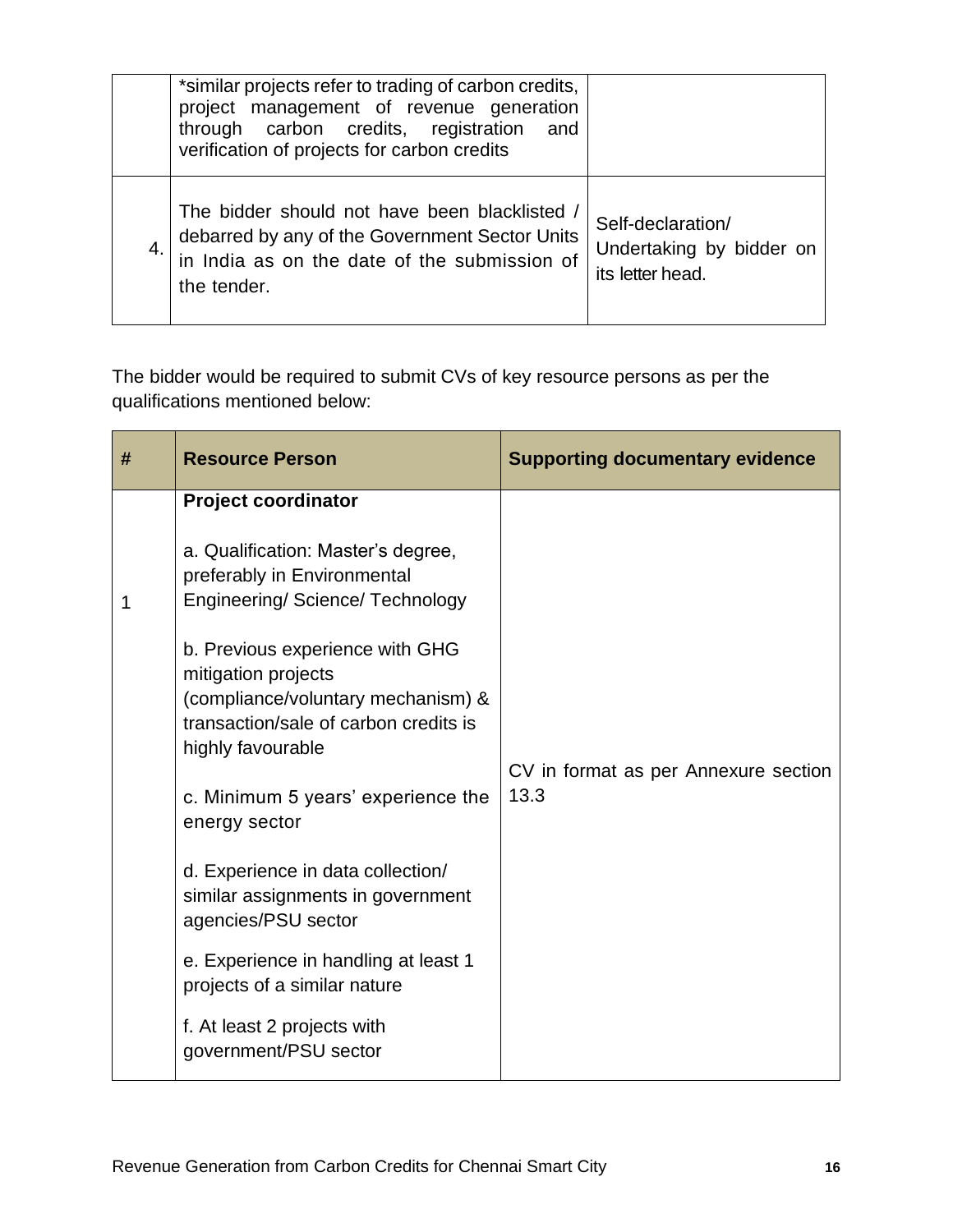| #              | <b>Resource Person</b>                                                                                                          | <b>Supporting documentary evidence</b>       |
|----------------|---------------------------------------------------------------------------------------------------------------------------------|----------------------------------------------|
|                | g. Proficiency in Local Language<br>(Tamil) preferred                                                                           |                                              |
|                | Data collection and monitoring<br>officer                                                                                       | CV in format as per Annexure section<br>13.3 |
|                | a. Qualification: Master's degree, in<br>engineering or relevant field,<br>Master's in Statistics/ Programming<br>or equivalent |                                              |
| $\overline{2}$ | b. Total Experience: 5 years in data<br>collection and analysis from<br>government agencies                                     |                                              |
|                | c. Experience in handling at least 1<br>project of a similar nature                                                             |                                              |
|                | d. A good understanding of electrical<br>equipment and monitoring energy<br>consumption                                         |                                              |
|                | e. Proficiency in Local Language<br>(Tamil) preferred                                                                           |                                              |
|                | <b>Operations In-charge</b>                                                                                                     | CV in format as per Annexure section         |
| 3              | <b>Qualification: Graduate in Business</b><br>management or relevant field                                                      | 13.3                                         |
|                | Minimum 3 years' experience                                                                                                     |                                              |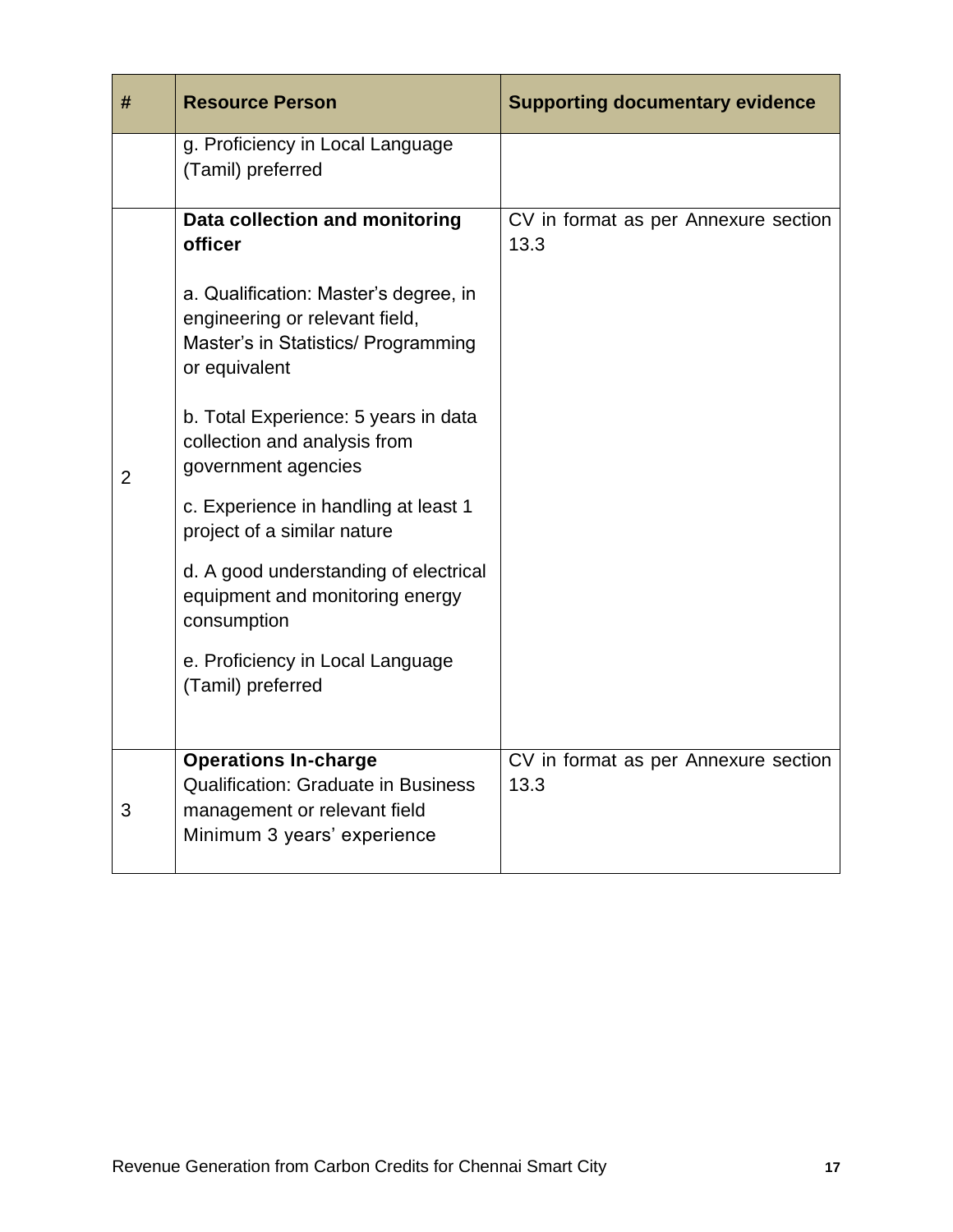#### <span id="page-17-0"></span>**5 Terms and Conditions**

#### <span id="page-17-1"></span>**5.1 Award of Contract**

Subject to Section 5.2, the Authority will award the Contract to the Bidder whose Bid has been determined to be substantially responsive to the bidding documents and who has offered the lowest evaluated Bid Price, provided that such Bidder has been determined to be:

(a) Qualified and eligible in accordance with the provisions of Section 4.4

In determining the lowest evaluated price, the following practice will be considered:

- (a) The quoted price shall be corrected for arithmetical errors
- (b) In case of discrepancy between prices quoted in words and in figures, whichever is minimum will be taken. Or in this case, the least service charge for the Authority will be considered.

#### <span id="page-17-2"></span>**5.2 Rejection of Tender**

The Tender Inviting Authority reserves the right to reject the received bid(s) at any time before the award of the contract without stating any reasons to concerned bidders. As per The Tamil Nadu Transparency in Tender Act 1998, if at any time before the acceptance of tender, the Tender Inviting Authority receives information that a tenderer who has submitted tender has been banned by any procuring entity, the Tender Accepting Authority shall not accept the tender of that tenderer even if it may be the lowest tender. The Tender Inviting Authority reserves the right to reject the received bid(s) at any time before the award of the contract without stating any reasons to concerned bidders.

#### <span id="page-17-3"></span>**5.3 Assigning of Tender whole or in part**

The Successful Bidder shall not assign or make over the contract, the benefit or burden thereof to any other person or persons or body corporate. The Successful Bidder shall not under-let or sublet to any person(s) or body corporate for the execution of the contract or any part thereof without the written consent of Tender Inviting Authority.

## <span id="page-17-4"></span>**5.4 Release of Work Order**

An exclusive Work Order will be issued to the Successful Bidder by Tender Inviting Authority. The payment will be released to the Successful Bidder based on the work awarded and actual work rendered only.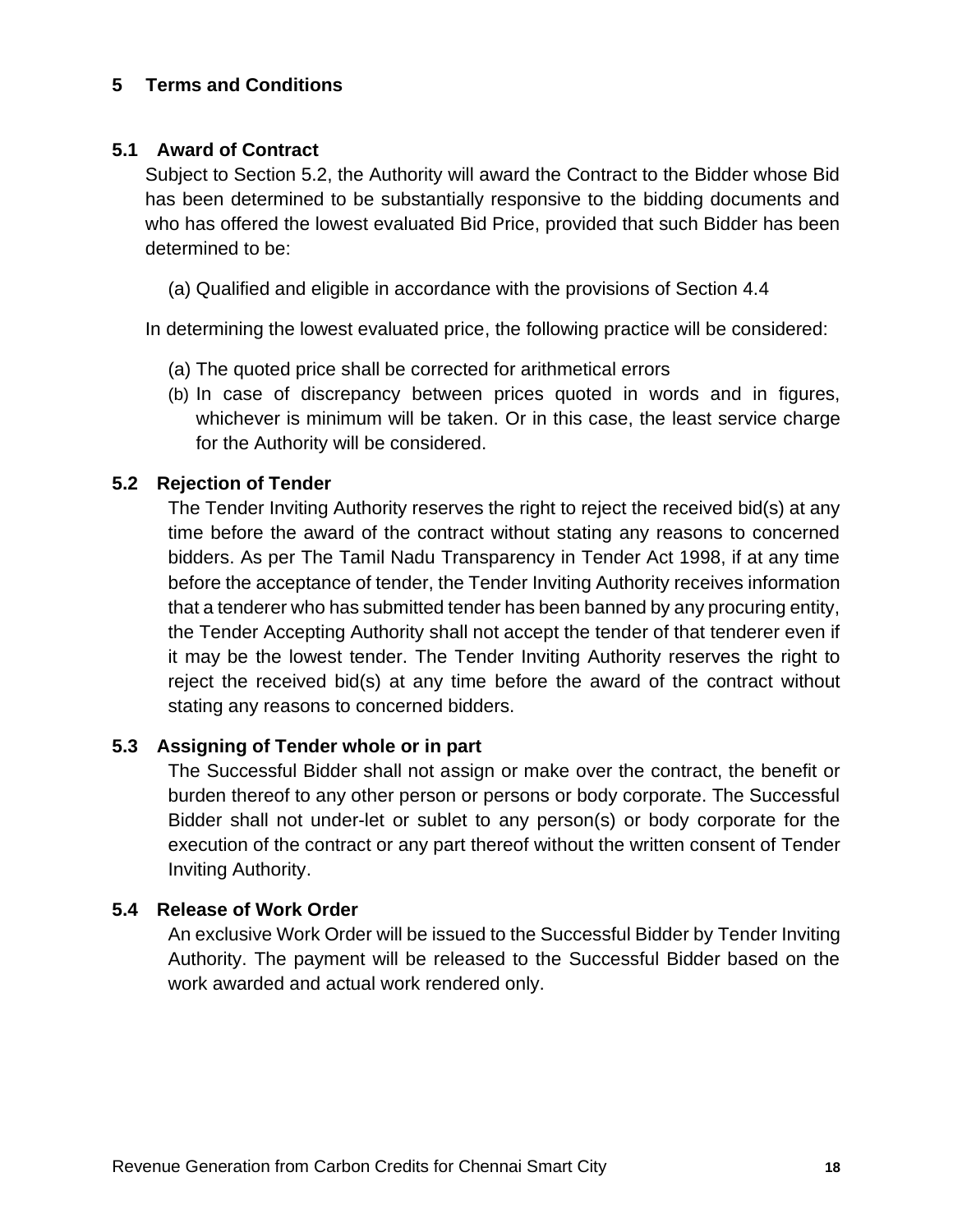## <span id="page-18-0"></span>**5.5 Execution of Work Order**

The Successful Bidder should nominate and intimate Tender Inviting Authority the Team Leader, who should be responsible for effective delivery of work complying with all the terms and conditions. The Successful Bidder should ensure that the Team Leader fully familiarises with the Tender Conditions, Scope of Work, and deliverables.

## <span id="page-18-1"></span>**5.6 Liquidated Damages (LD)**

- a) Liquidated Damage will be levied at the rate of 1% per week subject to a maximum of 10% on the total value of the contract for non-fulfilment of delivery schedule. Any delay due to the Force Majeure conditions or delay not due to the Successful Bidder will be excluded from the delivery schedule.
- b) In the event of failure by the Successful Bidder to fulfil the delivery conditions, Tender Inviting Authority at its discretion may initiate any of the actions as given below.

i) Extension of time may be permitted to complete the work.

- ii) Additional resources will be requested for speeding up the work.
- iii) Liquidated Damages will be levied.
- iv) Contract with the Successful Bidder may be terminated as per the Termination clause.
- v) Any other action as may be deemed fit by Tender Inviting Authority in the best interest of the department.

## <span id="page-18-2"></span>**5.7 Penalty for Non-Fulfilment of Tender**

A penalty will be levied at the rate of 1% per occasion subject to a maximum of 10% of the total contract value in the event of non-fulfilment or non-observance of any of the conditions stipulated in the Tender, Terms and Conditions and Work Order at the discretion of Tender Inviting Authority.

## <span id="page-18-3"></span>**5.8 Termination of Contract**

- a) Tender Inviting Authority may without prejudice to any other remedy for breach of contract, by written notice of default with a notice period of 15 days, sent to the Successful Bidder, terminate the contract in whole or part,
	- (i) if the Successful Bidder fails to deliver any or all of the services within the time period(s) specified in the Contract, or within any extension thereof granted by Tender Inviting Authority; or
	- (ii) if the Successful Bidder fails to perform any of the obligation(s) under the contract; or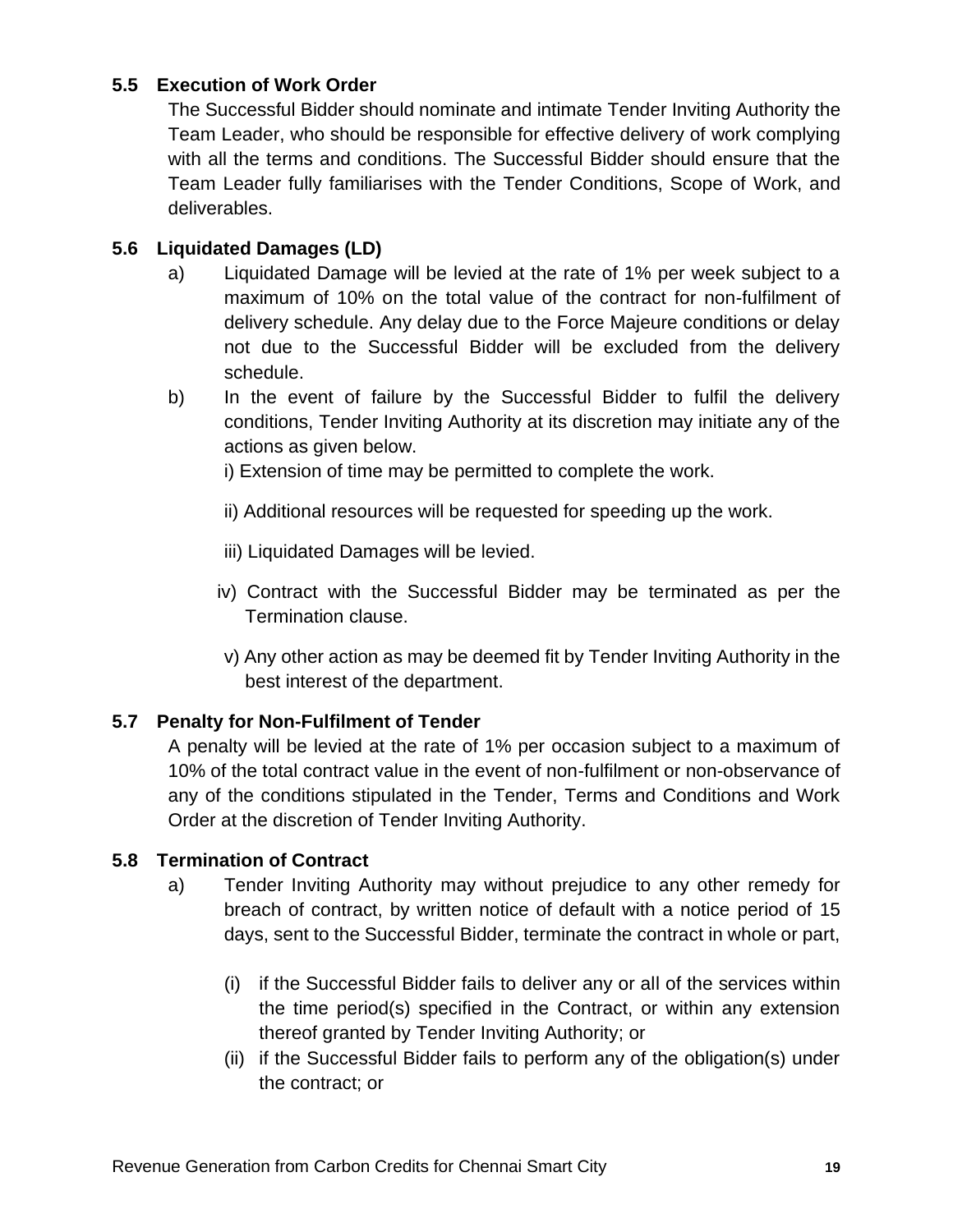- (iii) if the Successful Bidder has engaged in fraudulent and corrupt practices in competing for or in executing the Contract.
- b) In the event of Tender Inviting Authority terminating the Contract in whole or in part, Tender Inviting Authority may engage other Bidders, upon terms and in such manner as it deems appropriate, the services similar to those and delivered and the Successful Bidder shall be liable to Tender Inviting Authority for any additional costs for such similar services capped to total amount paid to the Service Agency. However, the Successful Bidder shall continue the performance of the Contract to the extent not terminated.
- c) Tender Inviting Authority may at any time terminate the Contract by giving written notice with a notice period of 15 days to the Successful Bidder if the Successful Bidder becomes bankrupt or otherwise insolvent. In this event, termination will be without compensation to the Successful Bidder, provided that such termination will not prejudice or affect any right of action or remedy that has accrued or will accrue thereafter to Tender Inviting Authority.
- d) The notice of termination shall specify the termination is for Tender Inviting Authority's convenience, the extent to which performance of work under the contractor is terminated and the date upon which such termination becomes effective. On termination, the Successful Bidder is entitled for compensation to the extent of work done till the date of termination.

#### <span id="page-19-0"></span>**5.9 Force Majeure Clause**

Neither Tender Inviting Authority nor the Successful Bidder shall be liable to the other for any delay or failure in the performance of their respective obligations except causes or contingencies beyond their reasonable control due to Force Majeure conditions such as:

- a) any act of God such as lighting, earthquake, landslide, etc or other events of natural disaster of rare severity
- b) Meteorites or objects falling from aircraft or other aerial devices, travelling at high speeds
- c) Fire or explosion, chemical or radioactive contamination or ionizing radiation
- d) Epidemic or plague
- e) Act of war (whether declared or undeclared), threat of war, invasion, armed conflict or act of foreign enemy, unexpected call up of armed forces, blockade, embargo, revolution, riot, religious strife, bombs or civil commotion, sabotage, and terrorism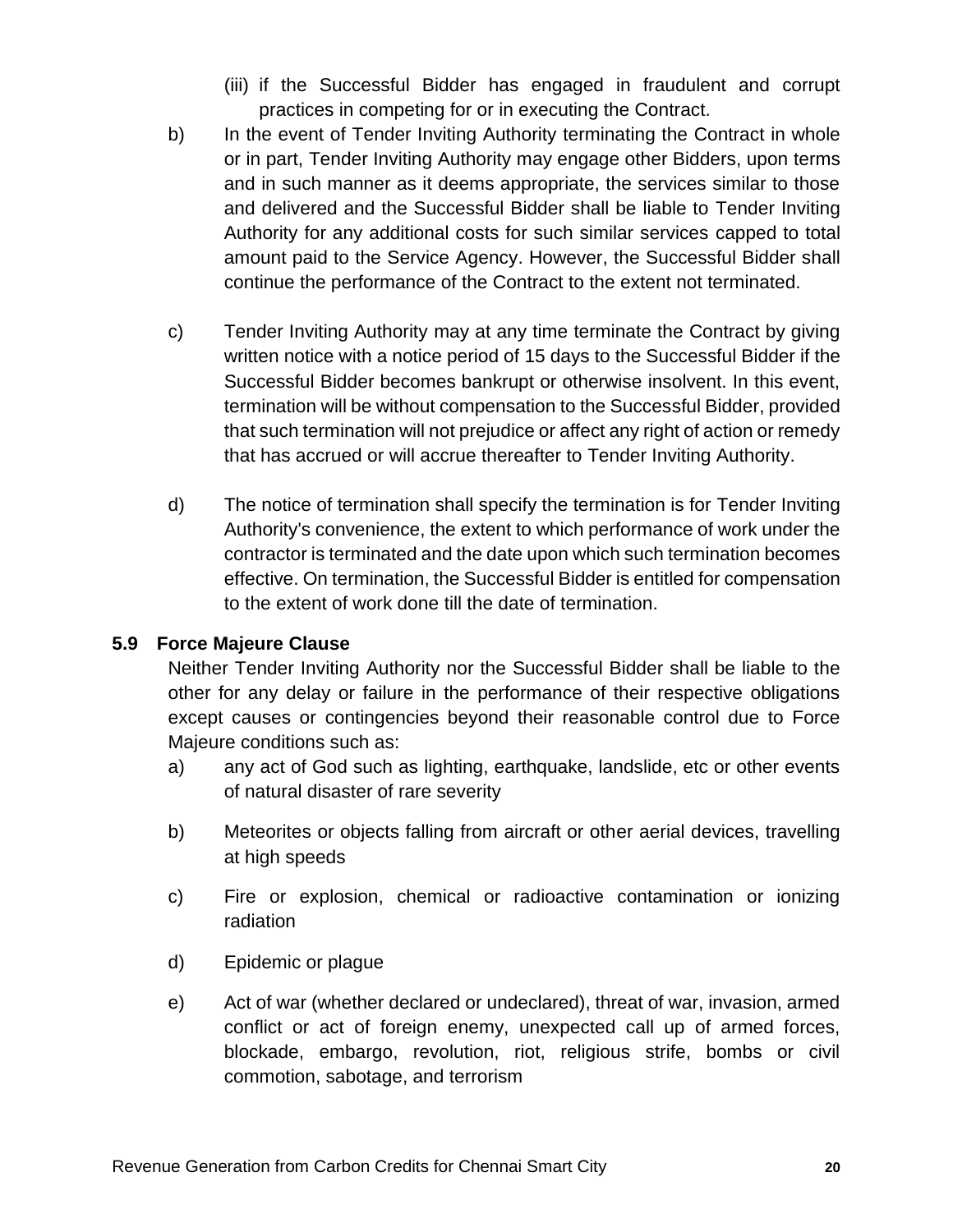#### <span id="page-20-0"></span>**5.10 Legal/Arbitration Clause**

- a) Except as otherwise provided elsewhere in the Contract, if any dispute, difference, question, or disagreement arises between the parties hereto or their respective representatives or assignees, at any time in connection with construction, meaning, operation, effect, interpretation, or breach thereof, the same shall be decided by a Sole Arbitrator to be appointed by the Tender Inviting Authority.
- b) If the Arbitrator so appointed dies, resigns, incapacitated, or withdraws for any reason from the proceedings, another Arbitrator shall be appointed by the Tender Inviting Authority. The Arbitrator so appointed shall proceed with the reference from the stage where his predecessor had left if both parties consent for the same, otherwise, he shall proceed de novo.
- c) It is a term of the contract that the party invoking arbitration shall specify all disputes to be referred to arbitration at the time of invocation of arbitration and not thereafter.
- d) It is also a term of the contract that neither party to the contract shall be entitled to seek interest and the arbitrator should not grant interest.
- e) The Arbitral Tribunal shall give reasoned award and the same shall be final, conclusive, and binding on the parties.
- f) The venue of the arbitration shall be Chennai and the language shall be English.
- g) The fees of the arbitrator and expenses incidental to the arbitration proceedings shall be borne equally by the parties.
- h) Subject to as aforesaid, the provisions of the Arbitration and Conciliation Act 1997 and any statutory modifications or re-enactment in lieu thereof shall apply to the arbitration proceedings under this clause.
- i) Subject to the above, the Courts in Chennai alone shall have jurisdiction in this matter.

## <span id="page-20-1"></span>**5.11 Performance Bank Guarantee**

The successful bidder shall furnish Performance Guarantee in the form of BG from a scheduled bank amounting to 2% of the fixed fee value. The same should be submitted along with Agreement within 10 days of issue of the Letter of Acceptance (LoA).

#### <span id="page-20-2"></span>**5.12 Working Modalities**

The bidder will be expected to have a local office/person in the same city throughout the duration of the proposed project.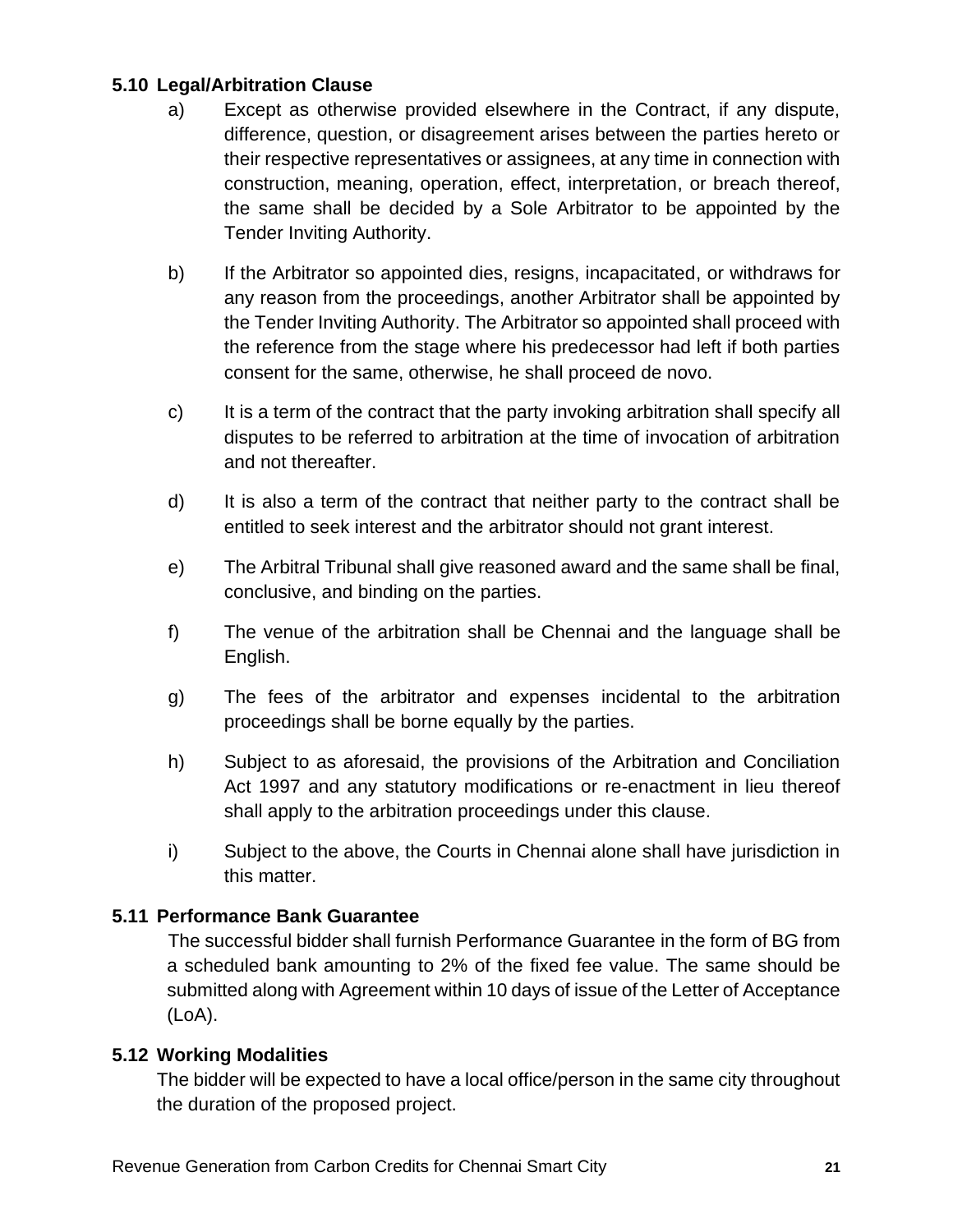# <span id="page-21-0"></span>**6 Scope of work**

## <span id="page-21-1"></span>**6.1 Overview**

The consultant will be required to carry out all activities and perform their roles & responsibilities to register projects and verify and monitor carbon credits generation from eligible projects. The agency will be required to trade carbon credits on CSCL's behalf.

## <span id="page-21-2"></span>**6.2 Services Provided by Carbon credit developing and Consultancy agency:**

The Consultancy team shall provide the following services, as and when directed by GCC/CSCL for all eligible Smart City/ GCC related projects. Eligible projects will include any project from the following sectors –

- 1. Energy industries (renewable / non-renewable sources)
- 2. Energy distribution
- 3. Energy demand
- 4. Manufacturing industries
- 5. Chemical industry
- 6. Construction
- 7. Transport
- 8. Mining/Mineral production
- 9. Metal production
- 10. Fugitive emissions from fuels (solid, oil and gas)
- 11. Fugitive emissions from production and consumption of halocarbons & sulphur hexafluoride
- 12. Solvents use
- 13. Waste handling and disposal
- 14. Afforestation and reforestation
- 15. Agriculture

Eligible projects should also fall under at least one of the following GHG mechanisms –

- Clean development Mechanism (CDM)
- Verified carbon standard (VCS)-VERRA
- CDM Gold standard (GS)
- CDM program of activities (POA)
- Global carbon council (GCC)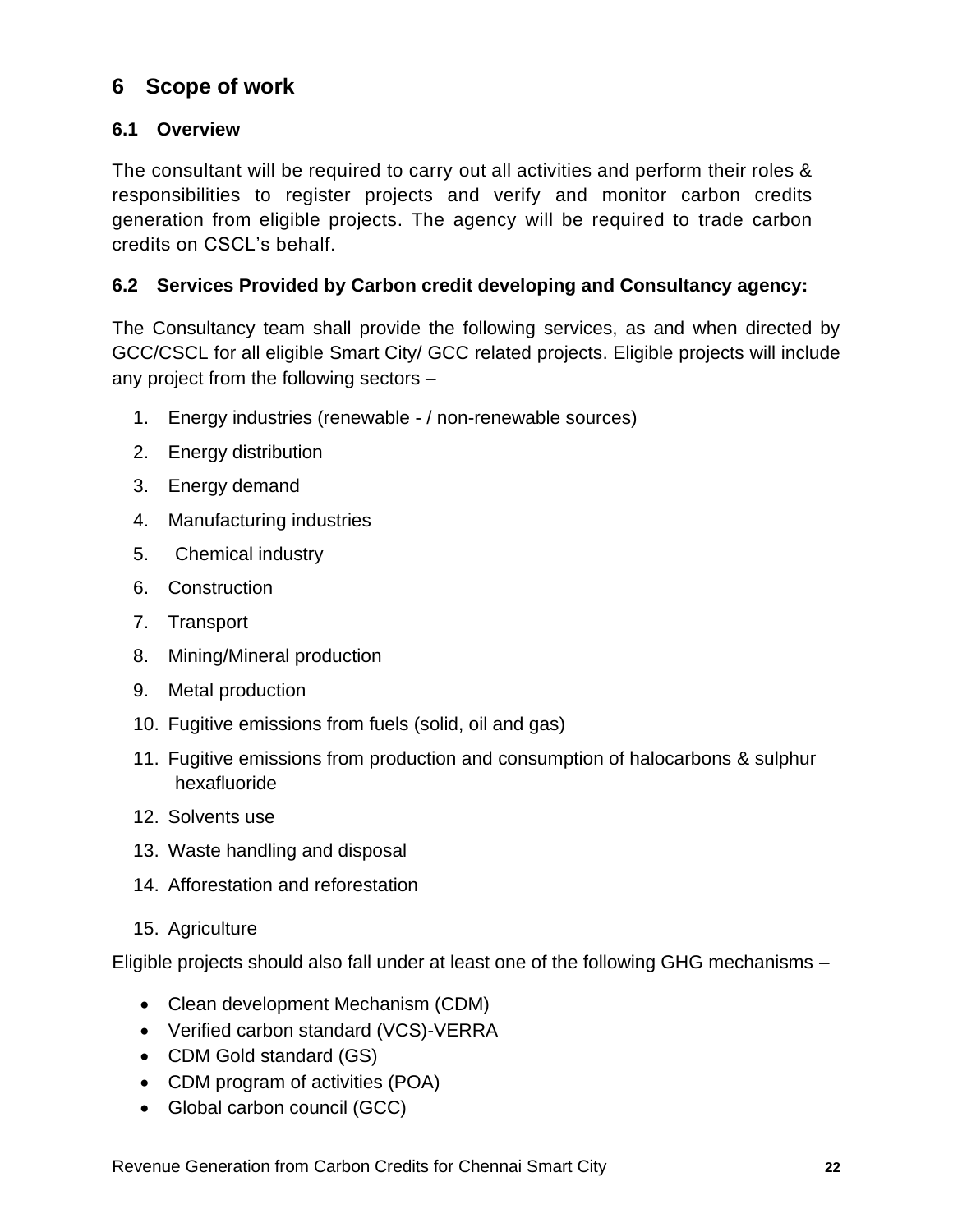- Global emission standard (GES)
- Climate, Community & Biodiversity (CCB) Standards

The consultancy team will also help the Authority identify and design future projects to consider for carbon credits.

## <span id="page-22-0"></span>**6.2.1 Roadmap**

- a. Coordinate with CSCL and identify all eligible projects, past, present, and future. The roadmap should also include the detailed eligibility criteria of projects, to facilitate the choosing of CSCL projects further into the future with regard to carbon credits
- b. Provide a conservative estimate on revenue and carbon credit generation on an annual and cumulative basis for the concerned projects.
- c. The roadmap will also require a project note detailing estimated timeline for completion

## <span id="page-22-1"></span>**6.2.2 Validation & Registration**

a. In consultation with CSCL register, validate and certify all projects in accordance with the standards for GHG reduction projects and manage the registry to help monitor and evaluate the success and performance of projects going into the future.

## <span id="page-22-2"></span>**6.2.3Monitoring**

- a. In consultation with CSCL, monitor all eligible projects and their associated infrastructure and ensure they are in working condition.
- b. Collect baseline data and data on carbon credit generation from various government departments, given the absence of eligible projects and their associated carbon savings. CSCL and GCC will work closely with the consultant and relevant stakeholders to collect and compile the data
- c. Provide a report detailing the estimates of carbon credit generation as well as the revenue generation from all eligible projects at periodic intervals.
- d. Provide a detailed analysis of the risks and account for loss-events that could lead to a reduction in generating carbon credits by damaging infrastructure.

## <span id="page-22-3"></span>**6.2.4Verification & Issuance**

- a. Consult with the Authority to identify and hire and liaise with a third-party verification body to double check and ensure reporting and data is valid.
- b. The consultant will work to assist CSCL and GCC during every verification cycle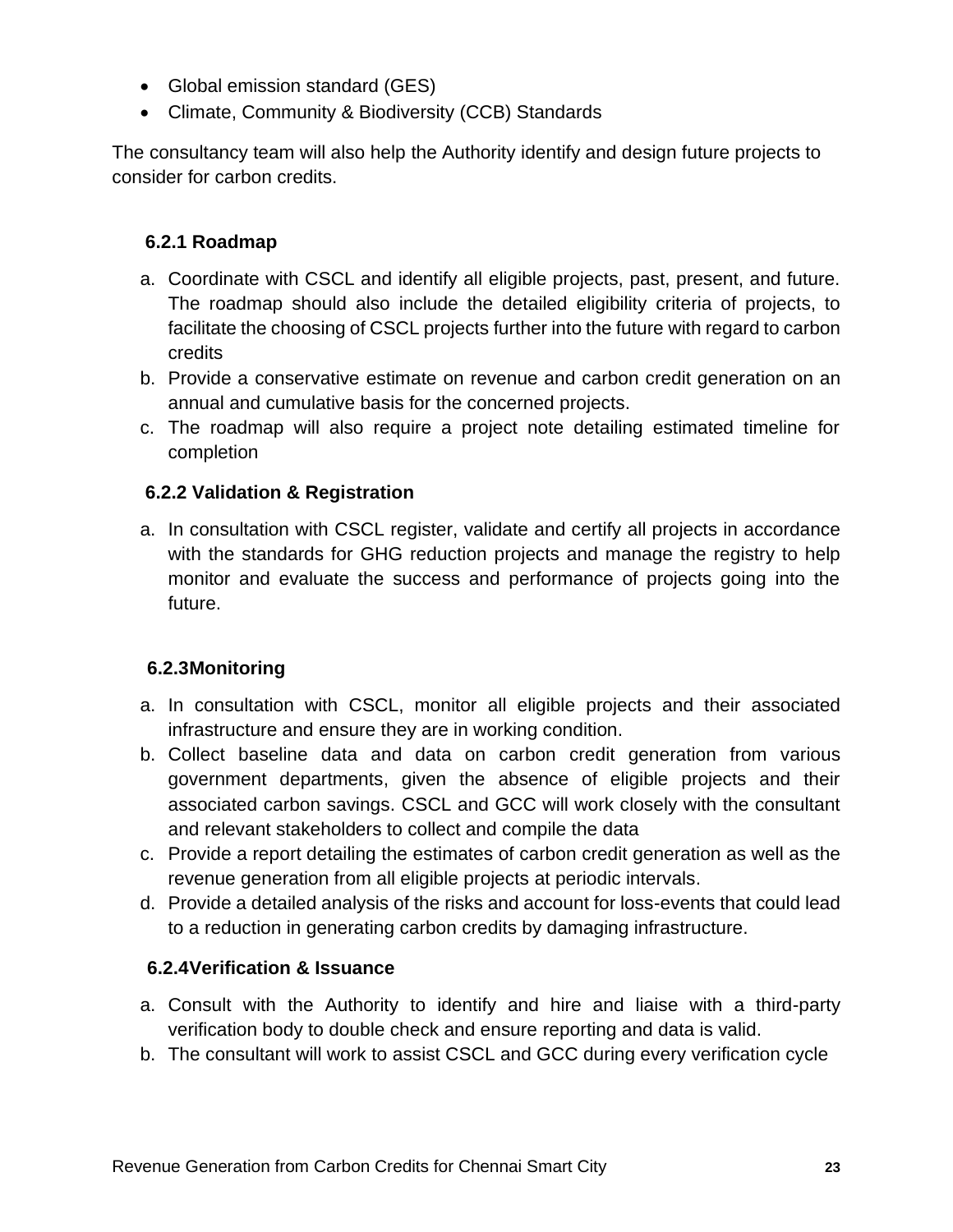#### <span id="page-23-0"></span>**6.2.5Documentation**

a. Consult with the Authority to complete all the required documentation on project details, registry details, fee schedules, emissions savings, baseline scenarios and, risk reports and loss-events to the required standard.

## <span id="page-23-1"></span>**6.2.6Trading**

a. Liaise with CSCL and GCC to advertise, and trade carbon credits to a suitable buyer and bring revenue to the current bank account of Chennai Smart City. This would include managing selected registry accounts (APX, IHS Markit etc) transfer of accrued carbon credits

## <span id="page-23-2"></span>**6.2.7 Miscellaneous**

- a. The officials of GCC and CSCL may review with the Consultant, any or all of the documents and advise forming part of the Consultancy, in meetings and conferences which will be held in GCC and CSCL at the CEO's office.
- b. The consultant will be responsible for aiding and facilitating CSCL with stakeholder meetings and concept presentations, seek their appraisal and comments. The consultant will also arrange to complete the documentation as per the templates available for the selected mechanism, publish the project document on the website of the selected GHG mitigation mechanism program (CDM, Verra, Gold Standard, Global Carbon Council etc) website for public comments. Consultant shall help the GCC and CSCL to prepare answers to the comments received during the commenting period and would assist in addressing the clarification requests (CLs) and Corrective Action Request (CARs) received during validation/verification of the project activity (if any), to meet the validation/verification requirements.
- c. The consultants will aid CSCL and GCC to design future projects in the relevant standards to meet carbon reduction standards.

## <span id="page-23-3"></span>**6.3 Intellectual Property Rights**

CSCL shall remain the owner of all the content, created, and implemented by the selected bidder under this RfP. All intellectual property rights in the content whether in tangible or intangible form shall belong to CSCL and the selected bidder has no right to assign, licence, sell, or use any content conceptualized, created, and implemented under this RfP and/or accompanying Master Service Agreement to any third party under any circumstances.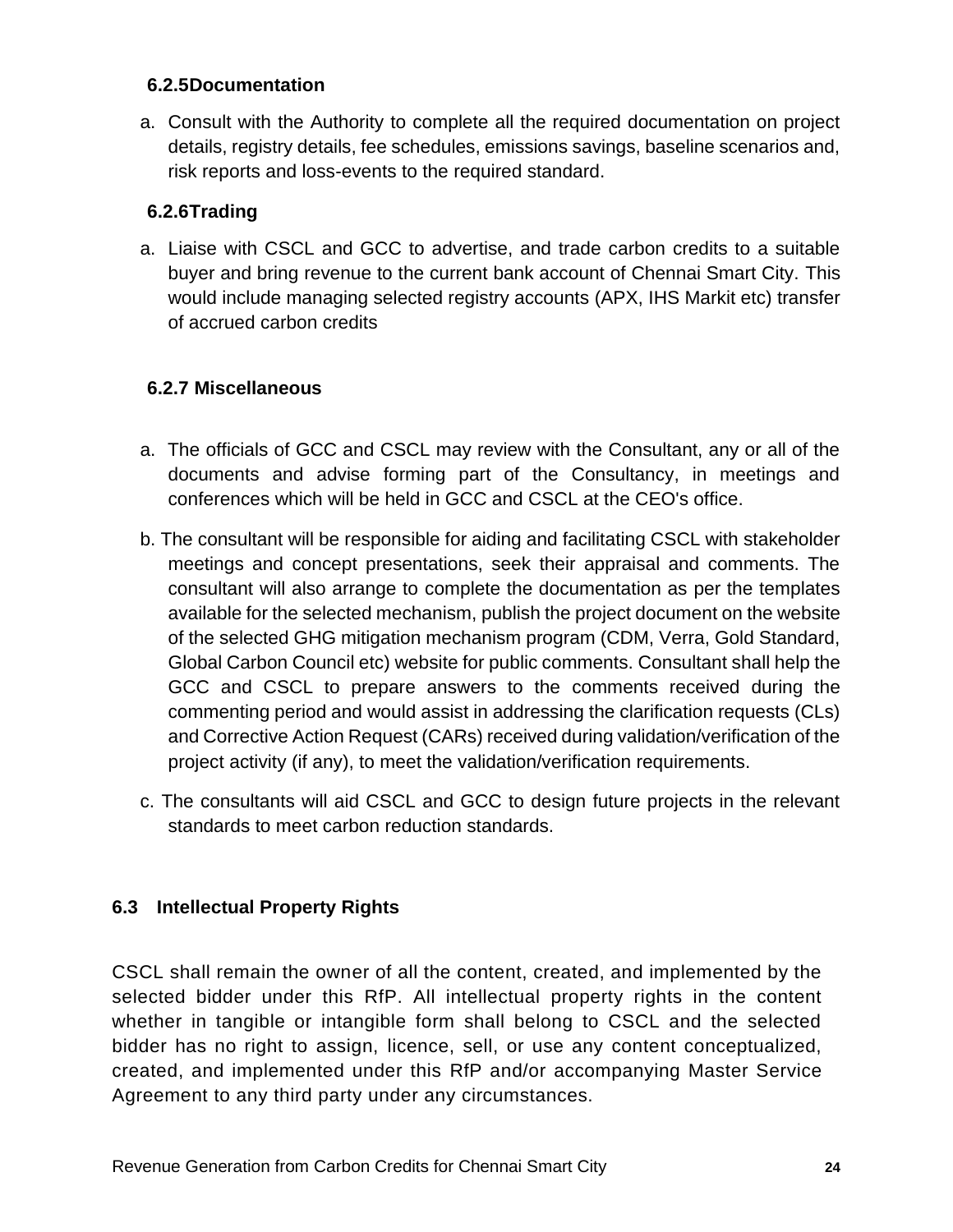All the content conceptualized, created, and implemented by the selected bidder whether in tangible or intangible form shall bear relevant copyright notices in the name of CSCL.

The selected bidder shall take all such appropriate legal actions to safeguard violation of CSCL's intellectual property rights, if any.

Additionally, any intellectual property rights infringement of a third party by the selected bidder in the process of content creation, updating, and management would lead to suspension or termination of contract. The risks of plagiarism and copyrights violation would be borne solely by the selected bidder.

## <span id="page-24-0"></span>**7 Project Deliverables with Timelines and Payment**

The project is proposed for a contract period of **3 years**. The initial period of **consultancy with a fixed, one-time fee of Rs. 12 lakhs is for the Phase 1** of the project, which would be paid 70% during the course of Phase 1 and remaining 30% as 10% across the three-year contract and trading period. Phase 2 begins with the trading of carbon credits.

| #  | <b>Deliverable</b>                                              | <b>Timeline</b> | <b>Payment Terms</b>          |     |  |
|----|-----------------------------------------------------------------|-----------------|-------------------------------|-----|--|
|    | PHASE - 1                                                       |                 |                               |     |  |
| 1. | Date of Contract Signing Issue of Letter<br>of Acceptance (LOA) | Т               |                               |     |  |
| 2. | Initial summary report and roadmap                              | $T + 15$ days   | 20%<br>0f<br>consultancy fees | the |  |
| 3. | Thorough standards check and equipment<br>check                 | $T + 25$ days   |                               |     |  |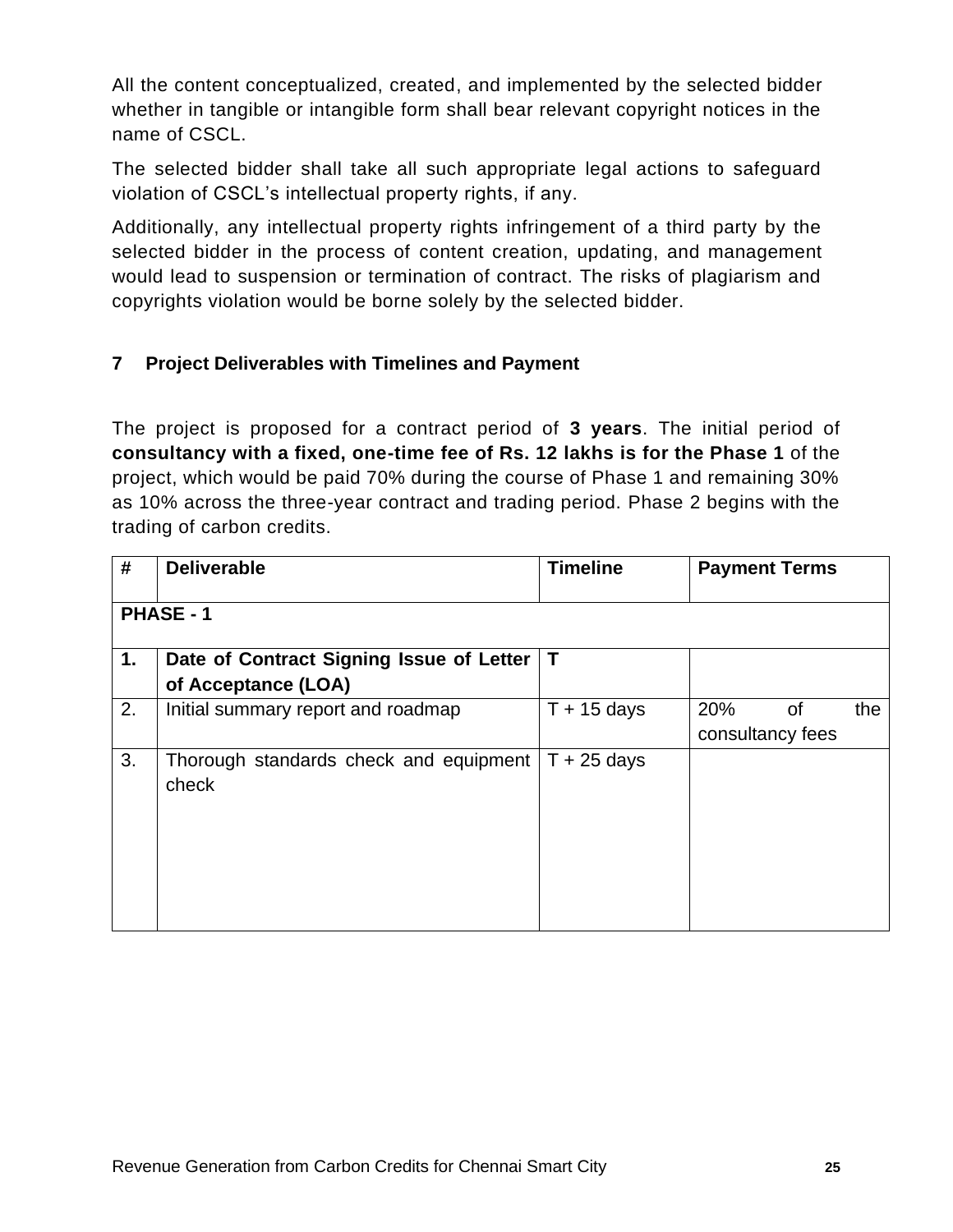| 4. | <b>Project Development &amp; Registration</b> $T + 200$ days |                             | 50 % of consultancy     |
|----|--------------------------------------------------------------|-----------------------------|-------------------------|
|    | Completion under suitable mechanism                          |                             | fee                     |
|    | (R)                                                          |                             |                         |
|    | Should include:                                              |                             |                         |
|    | a. CDM Project Upload                                        |                             |                         |
|    | b. Financial Preparation and Appointment of                  |                             |                         |
|    | Validators                                                   |                             |                         |
|    | c. Project Design Document                                   |                             |                         |
|    | d. Site visits & Baseline Study                              |                             |                         |
|    | e. Final Validation Report - including                       |                             |                         |
|    | completeness check and information &                         |                             |                         |
|    | reporting check                                              |                             |                         |
| 5. | Monitoring and data collection                               | Continuous                  |                         |
|    |                                                              | work after date             |                         |
|    |                                                              | <b>of</b>                   |                         |
|    |                                                              | commissioning               |                         |
|    |                                                              |                             |                         |
|    |                                                              |                             |                         |
| 6. | Verification after Stage 4 (V) (year-on-                     | $R + 90$ days               | 30%<br><b>of</b><br>the |
|    | year process)                                                |                             | consultancy fee paid    |
|    |                                                              |                             | as equal 10% over a     |
|    |                                                              |                             | period of 3 years       |
|    | <b>PHASE-2</b>                                               |                             |                         |
| 7. | Sales (continuous/ cyclic process)                           | $V + 90$ days*              | Upon<br>receiving       |
|    |                                                              |                             | revenue from sale of    |
|    |                                                              | *Depends<br>on <sub>1</sub> | carbon<br>credit        |
|    |                                                              | market                      | (success fee), the %    |
|    |                                                              | conditions and              | quoted as service fee   |
|    |                                                              | buyer response.             | in the Financial Bid    |
|    |                                                              |                             | would be paid to the    |
|    |                                                              |                             | agency within 15 days   |
|    |                                                              |                             | of revenue receipt.     |

**Note:** The Project period shall commence from the date of Project Kick-off Presentation.

Further guidance on Scope of Work has been provided in detail in **Section 14**, for reference of the bidder.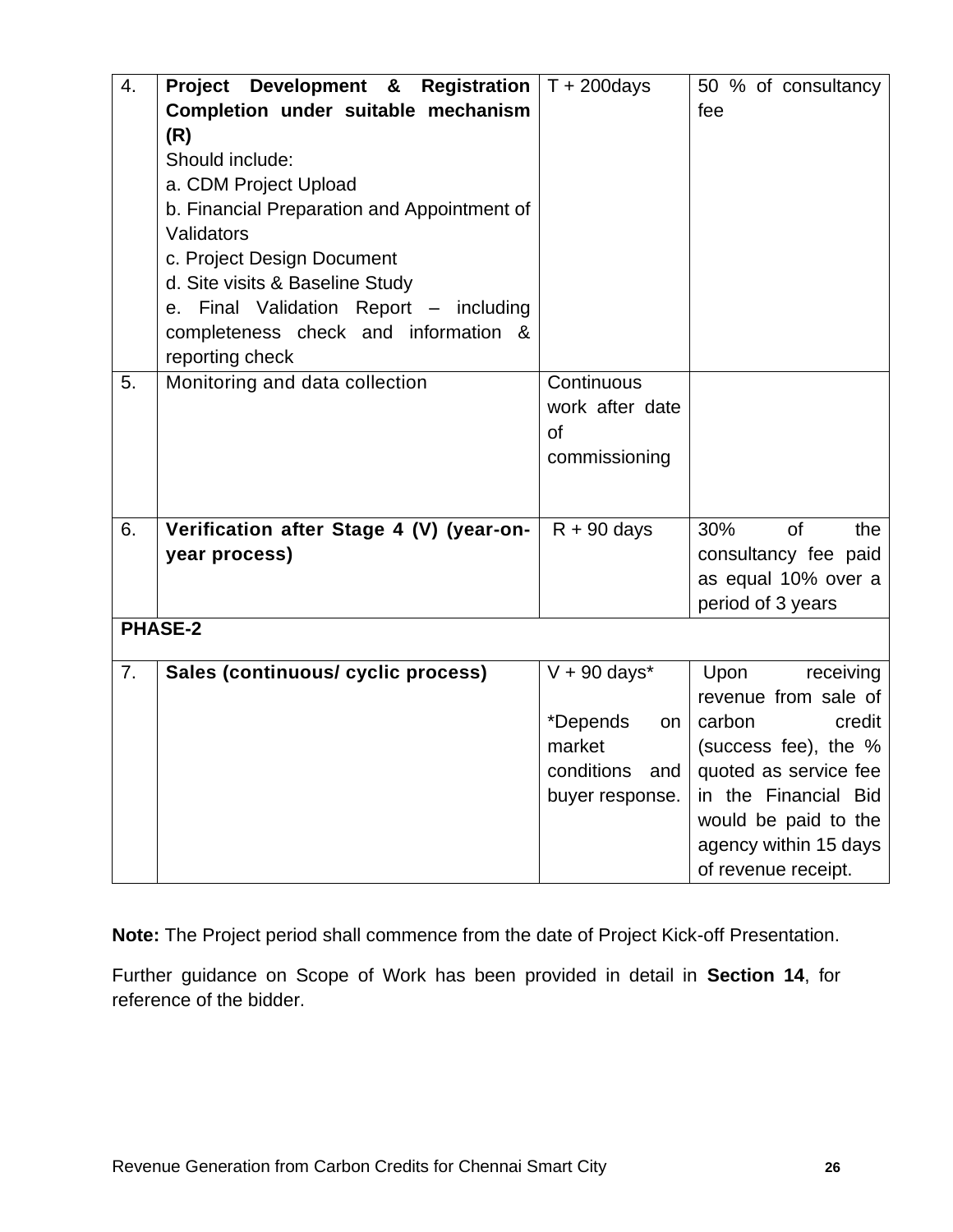## <span id="page-26-0"></span>**8 Key Resource Requirement**

The minimum resource requirement for this tender is as follows, however this is minimum requirement and hence bidders are free to provide additional resources if deemed necessary

| # | <b>Resource Role</b>                      | <b>No</b><br><b>of</b><br><b>Resources</b> | <b>Requirement</b>                                                                            |
|---|-------------------------------------------|--------------------------------------------|-----------------------------------------------------------------------------------------------|
|   | Project coordinator                       |                                            |                                                                                               |
| 2 | Data collection and<br>monitoring officer |                                            | Minimum qualification as specified in<br>the Pre-Qualification Criteria of this<br><b>RfP</b> |
| 3 | Operations In-charge                      |                                            |                                                                                               |

**Note:** The mentioned resource persons would be required to report at the GCC/CSCL office and necessarily have a local representative deployed in Chennai. Further, for the duration of the project period, they must be exclusively employed only by GCC/CSCL.

#### <span id="page-26-1"></span>**9 Price Bid:**

The Financial Proposal consists of two parts:

- A. The Fixed Fee- One -time consultancy cost of Rs. 12,00,000 (Twelve Lakh only)
- B. Service Fee- As a % of the Success Fee (the Lowest % Bid would be considered as  $L1$ )

The Price Bid has to be quoted in the prescribed format as per Section 10 of the RfP.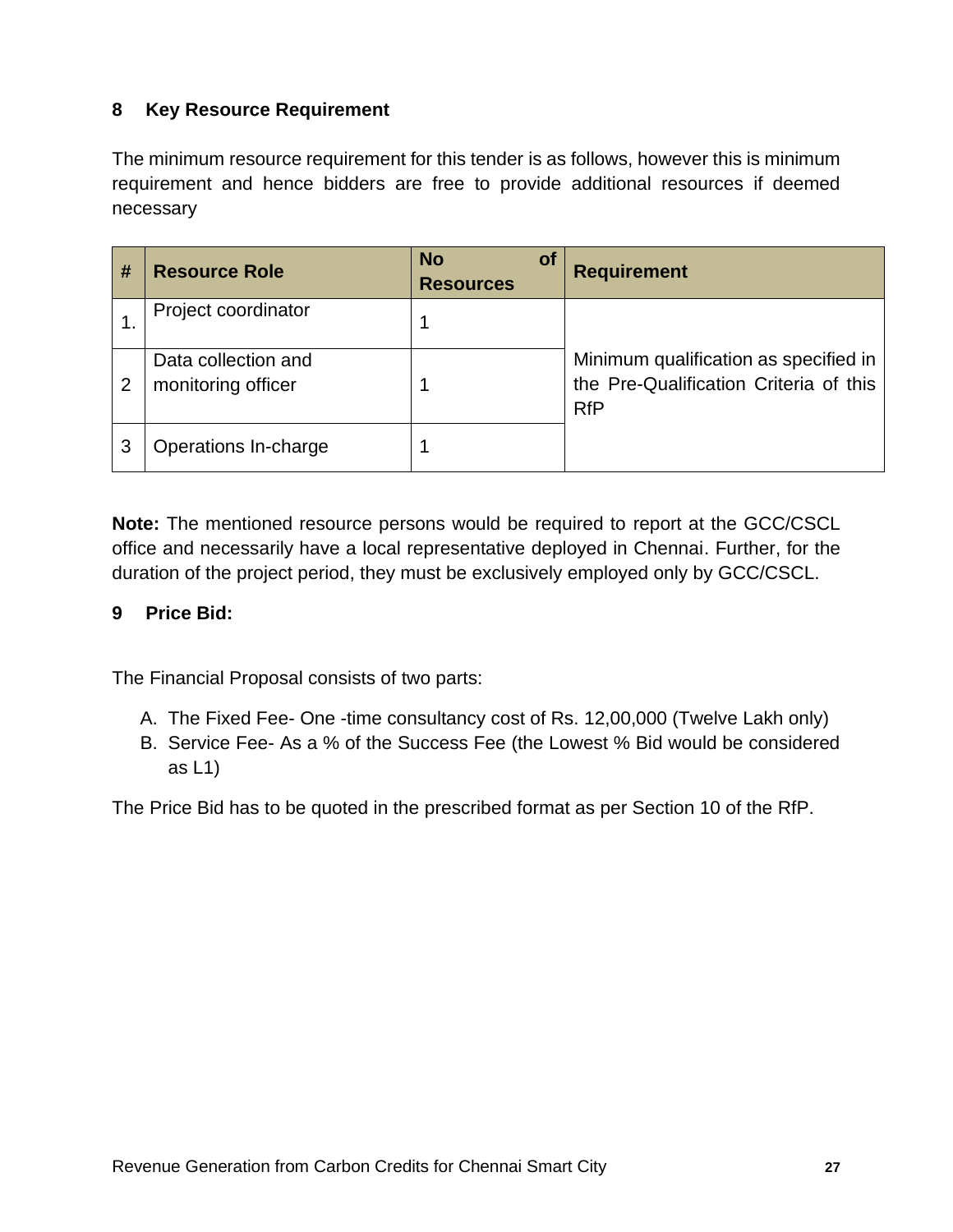## <span id="page-27-0"></span>**10 Format for Price Bid**

< to be taken in bidder's company letterhead>

#### **<Date >**

#### **To**

The Managing Director, Chennai Smart City Limited 5th Floor D Wing, Amma Maligai, Ripon Buildings, Periyamet, Chennai- 600003

Dear Sir,

**Sub**: Submission of Price Bid for Tender Reference: C.S.C.L.C.No.316/2021-22 **Ref.:** RfP reference number

We, the undersigned, offer to provide the agency for Consultancy agency for the above in accordance with your tender. Our Financial Proposal for Project is A) the fixed fee of Rs. 12,00,000 (Twelve Lakh only) and \_\_\_\_\_\_\_\_ (words) % as the service fee % of the success fee.

|              | <b>Particulars</b>                                                                               | <b>Financial Proposal</b>           |
|--------------|--------------------------------------------------------------------------------------------------|-------------------------------------|
| $\mathsf{A}$ | Consultancy fees (Fixed Fee) for services rendered as per<br>Stages 1 to 5 in Section 7          | Rs. 12,00,000 (Twelve<br>Lakh Only) |
| B            | Service Fee as a % of the Success Fee upon successful<br>completion of trading of carbon credits | (in %)                              |

**Note:**

- Total value of bid includes all costs, such as manpower services cost, software licenses, backend tools, incidental expenses, etc.
- The total cost mentioned in this above table would only be used for commercial evaluation.

Our Financial Proposal shall be binding upon us subject to any modifications resulting from contract negotiations, up to the expiration of the validity period of the Proposal. We understand that in the event of difference if word and figure of our proposal, the amount in word shall be considered.

Yours sincerely,

Authorised Signatory: Name of the Signatory: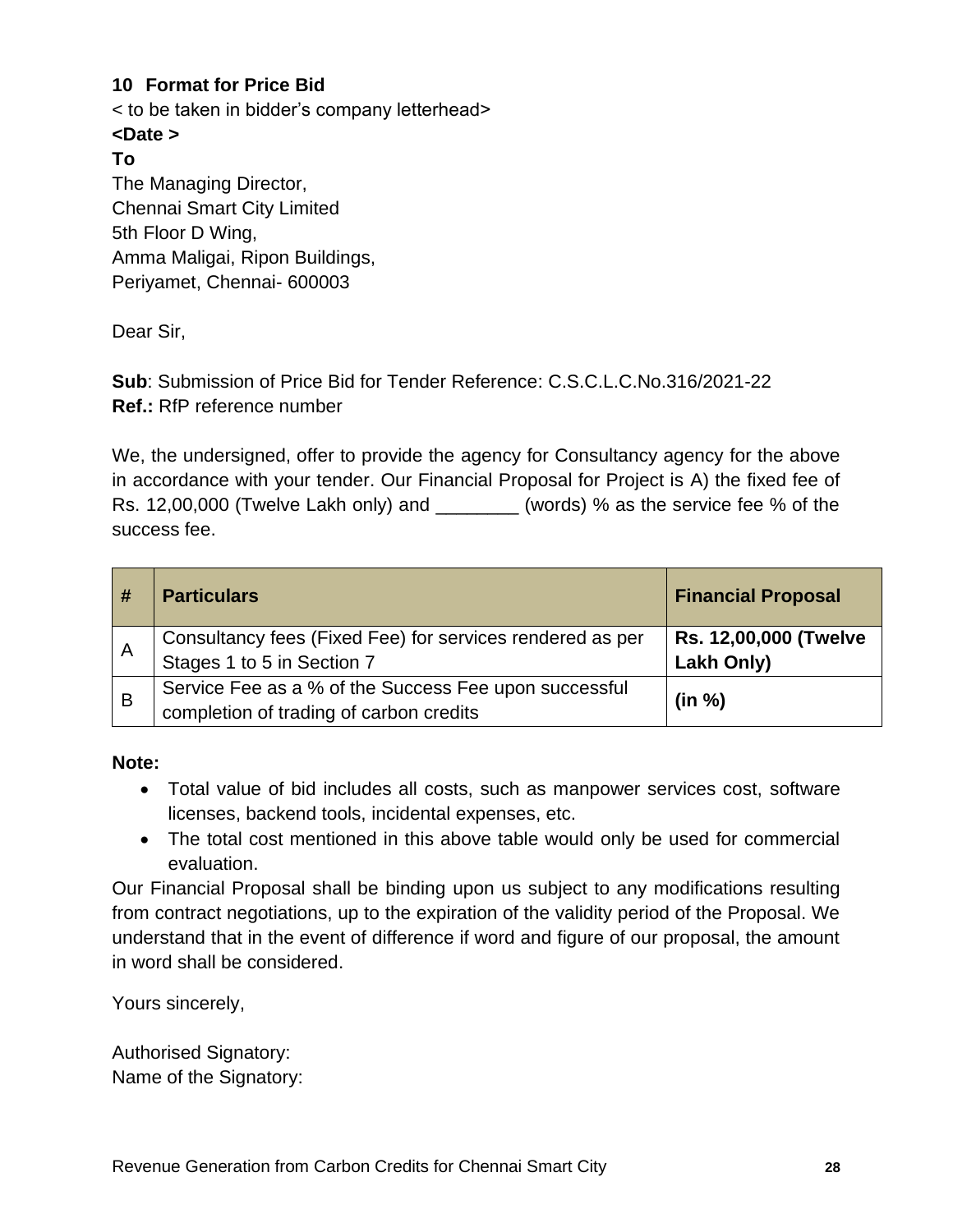# <span id="page-28-0"></span>**11 Service Level Agreement**

The below table illustrates desired project completion timeline and penalty in case of any deviation

| #  | <b>Deliverable</b>                                                                                                                                                                                                                                                                                                                                                         | <b>Timeline</b>                                            | Penalty in-case of                                                                                                                        |  |  |
|----|----------------------------------------------------------------------------------------------------------------------------------------------------------------------------------------------------------------------------------------------------------------------------------------------------------------------------------------------------------------------------|------------------------------------------------------------|-------------------------------------------------------------------------------------------------------------------------------------------|--|--|
|    |                                                                                                                                                                                                                                                                                                                                                                            |                                                            | timeline deviation                                                                                                                        |  |  |
| 1. | Date of Contract Signing Issue of<br><b>Letter of Acceptance (LOA)</b>                                                                                                                                                                                                                                                                                                     | T                                                          | <b>Nil</b>                                                                                                                                |  |  |
| 2. | Initial summary report and roadmap                                                                                                                                                                                                                                                                                                                                         | $T + 15$ days                                              | Nil                                                                                                                                       |  |  |
| 3. | Thorough<br>standards<br>check<br>and<br>equipment check                                                                                                                                                                                                                                                                                                                   | $T + 25$ days                                              | 0.5% of consultancy<br>value<br>for<br>every<br>week exceeding the<br>desired timeline as<br>strategy/<br>per<br>stakeholder<br>agreement |  |  |
| 4. | <b>Development</b><br>&<br><b>Project</b>                                                                                                                                                                                                                                                                                                                                  | $T + 200$ days                                             | 0.5% of consultancy                                                                                                                       |  |  |
|    | <b>Completion</b><br><b>Registration</b><br>under<br>suitable mechanism (R)<br>Should include:<br>a. CDM Project Upload<br>Financial<br>Preparation<br>and<br>b.<br><b>Appointment of Validators</b><br>c. Project Design Document<br>d. Site visits & Baseline Study<br>e. Final Validation Report - including<br>completeness check and information<br>& reporting check |                                                            | for<br>value<br>every<br>week exceeding the<br>desired timeline as<br>strategy/<br>per<br>stakeholder<br>agreement                        |  |  |
| 5. | Monitoring and data collection                                                                                                                                                                                                                                                                                                                                             | Continuous<br>work<br>after<br>of<br>date<br>commissioning | 0.5% of consultancy<br>for<br>week<br>every<br>exceeding<br>the<br>desired timeline as<br>strategy/<br>per<br>stakeholder<br>agreement    |  |  |
| 6. | <b>Verification (V)</b>                                                                                                                                                                                                                                                                                                                                                    | $R + 90$ days                                              | 0.5% of consultancy<br>every<br>week<br>for<br>exceeding<br>the<br>desired timeline as<br>strategy/<br>per                                |  |  |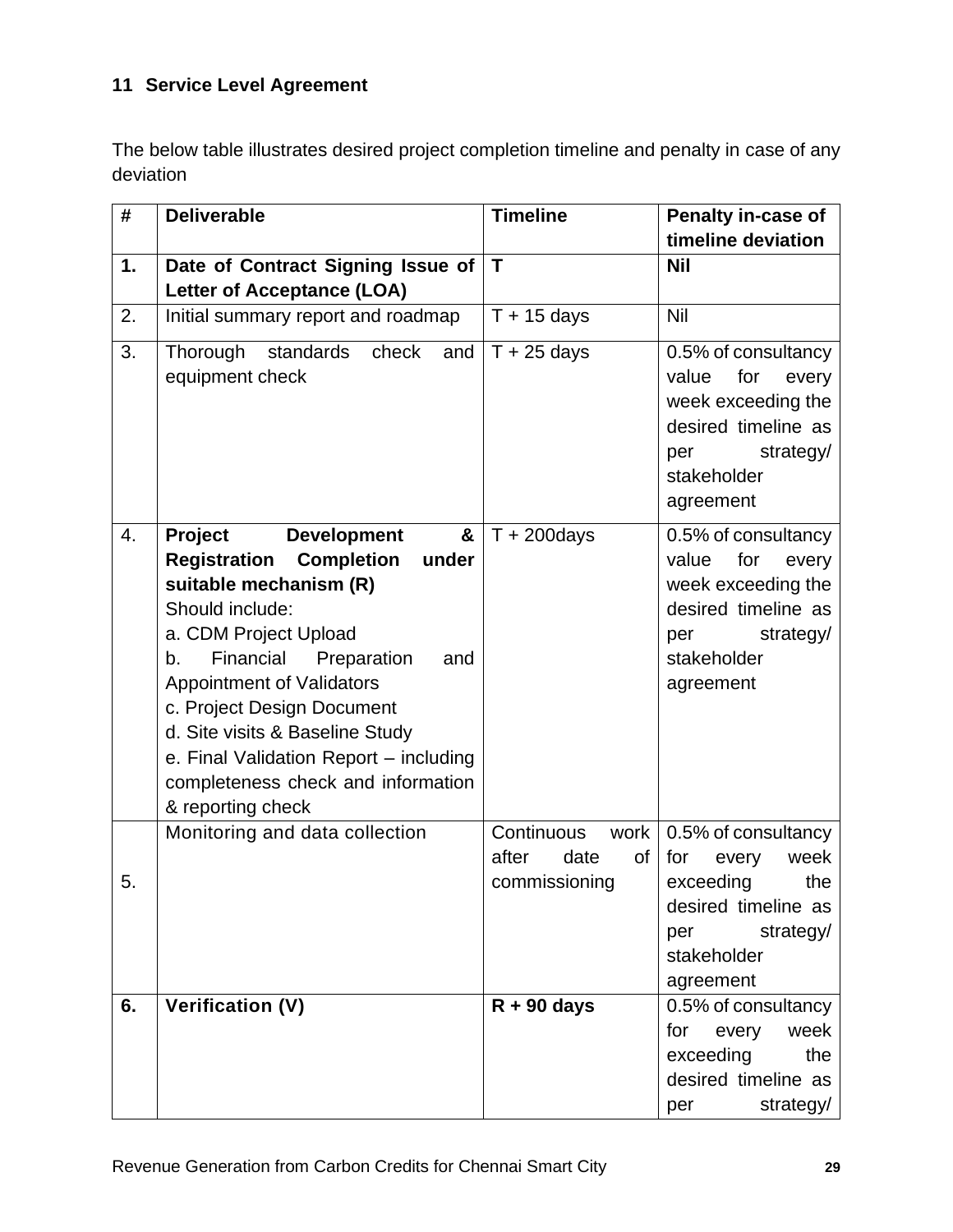|    |              |             | stakeholder                                                                                                                                 |  |  |
|----|--------------|-------------|---------------------------------------------------------------------------------------------------------------------------------------------|--|--|
|    |              |             | agreement                                                                                                                                   |  |  |
| 7. | <b>Sales</b> | $V+90$ days | project<br>$0.5\%$<br>of<br>value for<br>every<br>week exceeding the<br>desired timeline as<br>strategy/<br>per<br>stakeholder<br>agreement |  |  |
|    |              |             |                                                                                                                                             |  |  |

## **Note: "T" commences from issue of Letter of Acceptance, "R" commences from Project Development & Registration, "V" commences date of Verification**

**Note:** All the penalties put together will be capped to a maximum of 10% of contract value upon repeated defaulting, after which suitable action may be taken against the service provider, including but not limited to suspension, termination and/or blacklisting.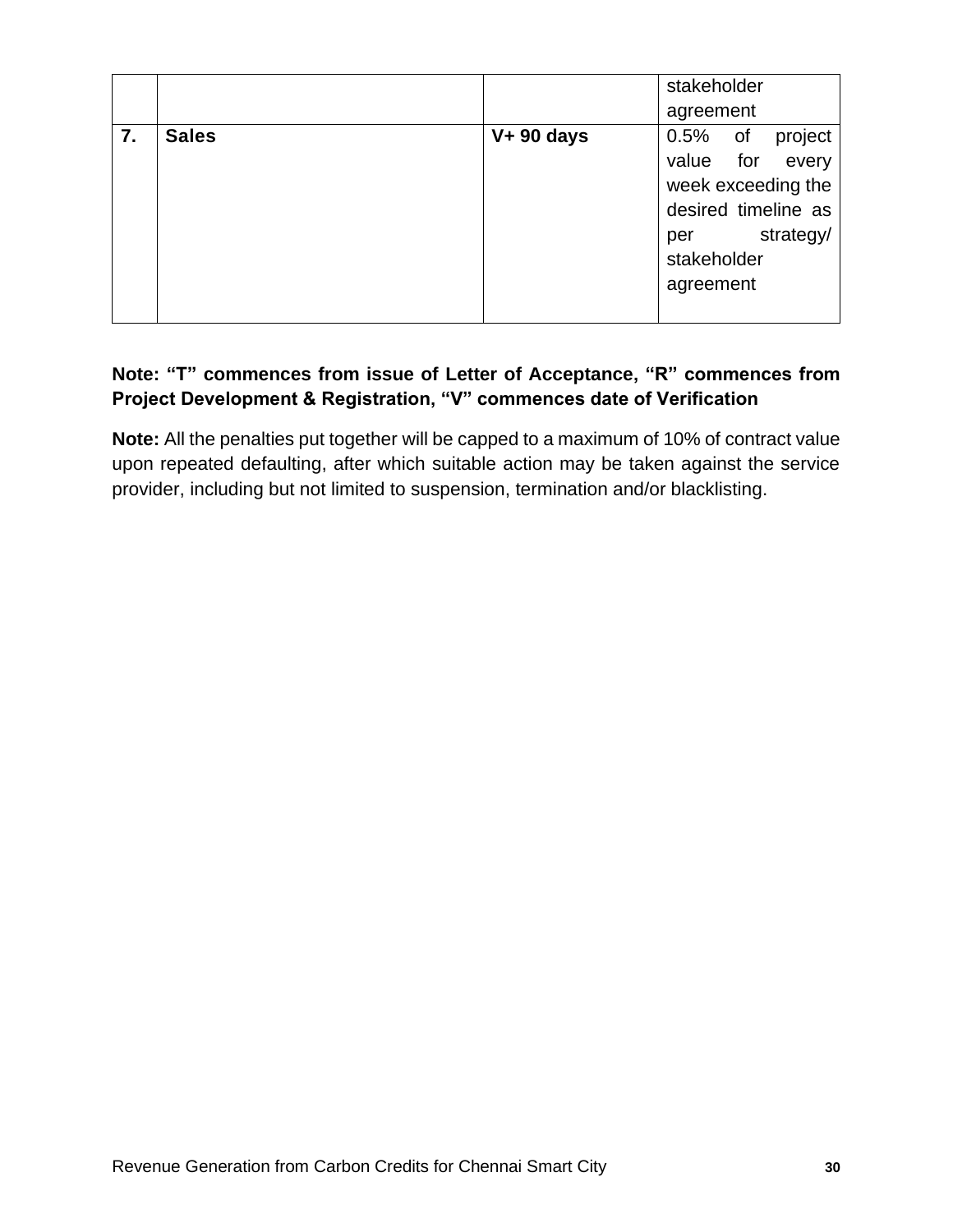#### <span id="page-30-0"></span>**12 Model Form of Contract**

## **AGREEMENT FOR CONSULTANCY SERVICES**

This Agreement (hereinafter called the "Agreement") is made on the \_\_\_\_\_ day of the  $2021$ 

By

&

BETWEEN

\_\_\_\_\_\_\_\_\_\_\_\_\_\_\_\_\_\_having its office at Ripon Building, Amma Maligai, Chennai 600003 (hereinafter called "Client", which expression shall unless excluded by or repugnant to the context deemed to include its successor/s in office) of the First Part;

#### AND

\_\_\_\_\_\_\_\_\_\_\_\_\_\_\_\_\_\_\_\_, a private limited company, incorporated under the Companies Act, 1956, having its registered office at \_\_\_\_\_\_\_\_\_\_\_\_\_\_\_\_\_\_\_\_\_\_\_\_\_\_(hereinafter called the "Service Agency", which expression shall unless repugnant to the context or meaning thereof mean and be deemed to include its successors in interest and permitted assigns) of the Second Part;

Client and the Service Agency are hereinafter collectively referred to as "Parties" and individually as a "Party".

#### **WHEREAS**

- a) Client issued a Work Order being No. <br>
and the dated the dated the work of the being No. The date of the dated the state of the state of the state o (hereinafter "Work Order") for engaging the Service agency for certain service relating to \_\_\_\_\_\_\_\_\_\_\_\_\_on the basis of the Proposal submitted by the Service Agency on \_\_\_\_\_\_\_\_\_\_\_\_\_\_ (hereinafter "Proposal");
- b) The Parties have agreed to enter into this Agreement to govern the way in which the Service Agency shall provide the services to Client.

NOW, THEREFORE, IN CONSIDERATION OF THE FOREGOING AND MUTUAL COVENANTS AND PROMISES CONTAINED HEREIN AND OTHER GOOD AND VALUABLE CONSIDERATIONS, THE RECEIPT AND ADEQUACY OF WHICH IS HEREBY ACKNOWLEDGED, IT IS HEREBY AGREED BY THE PARTIES AS FOLLOWS: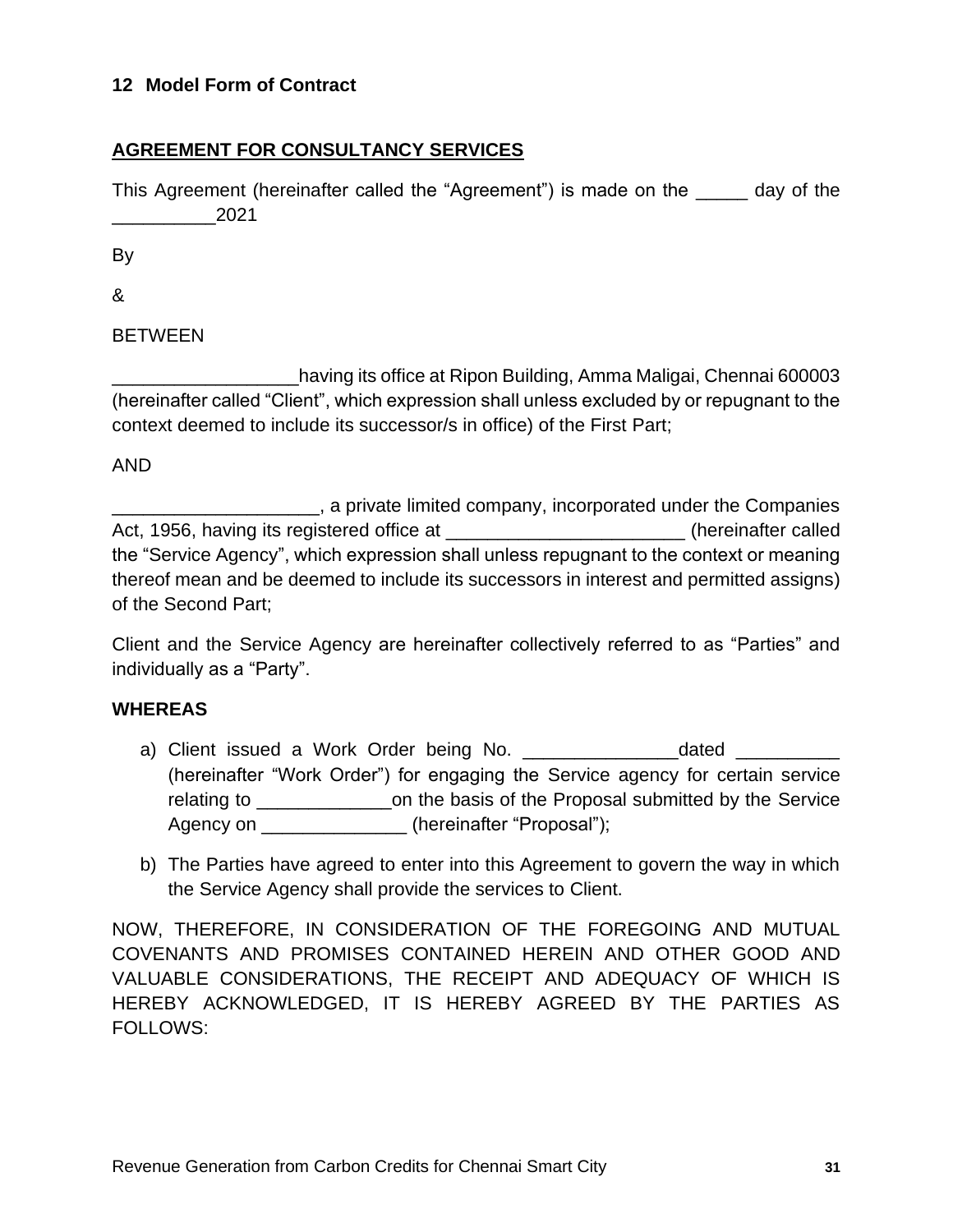## **1. DOCUMENTS FORMING PART OF THIS AGREEMENT**

The following documents which referred in this Agreement shall form an integral part of this Agreement:

- a) Work Order;
- b) Proposal;
- c) Service Agency's scope of Work and Responsibilities (*as per Scope of Work in Section 6 of the RfP*)
- d) This entire Tender Document

## **2. PRECEDENCE OF DOCUMENTS**

The documents forming integral part of the Agreement shall be read as mutually explanatory of each other. In case of any discrepancy or inconsistency between the provisions of any of the abovementioned documents, the documents shall have priority in the following order:

- (a) Terms and conditions mentioned in this Tender Document;
- (b) Work Order;
- (c) Proposal.

## **3. PROVISION OF SERVICES AND PAYMENT**

The mutual rights and obligations of the Client and the Service Agency shall be as set forth in the Agreement. In particular:

- (a) The Service Agency shall provide Services to the Client in accordance with the scope of work specified in the Work Order, Section 6, and Proposal.
- (b) In consideration of the services to be provided by the Service Agency, the Client shall make payments to the Service Agency in accordance with the provisions of the Agreement.

## **4. TERM OF AGREEMENT**

This Agreement shall be effective from the signing of this Agreement (the "Effective Date") and unless terminated earlier, shall continue in force and effect for a period of 36 months from the Effective Date.

#### **5. TERMINATION**

a) Either Party may terminate this Agreement by giving written notice to the other Party if (i) the other Party materially breaches the Agreement and does not remedy the breach within 15 (fifteen) days of receipt of such written notice, or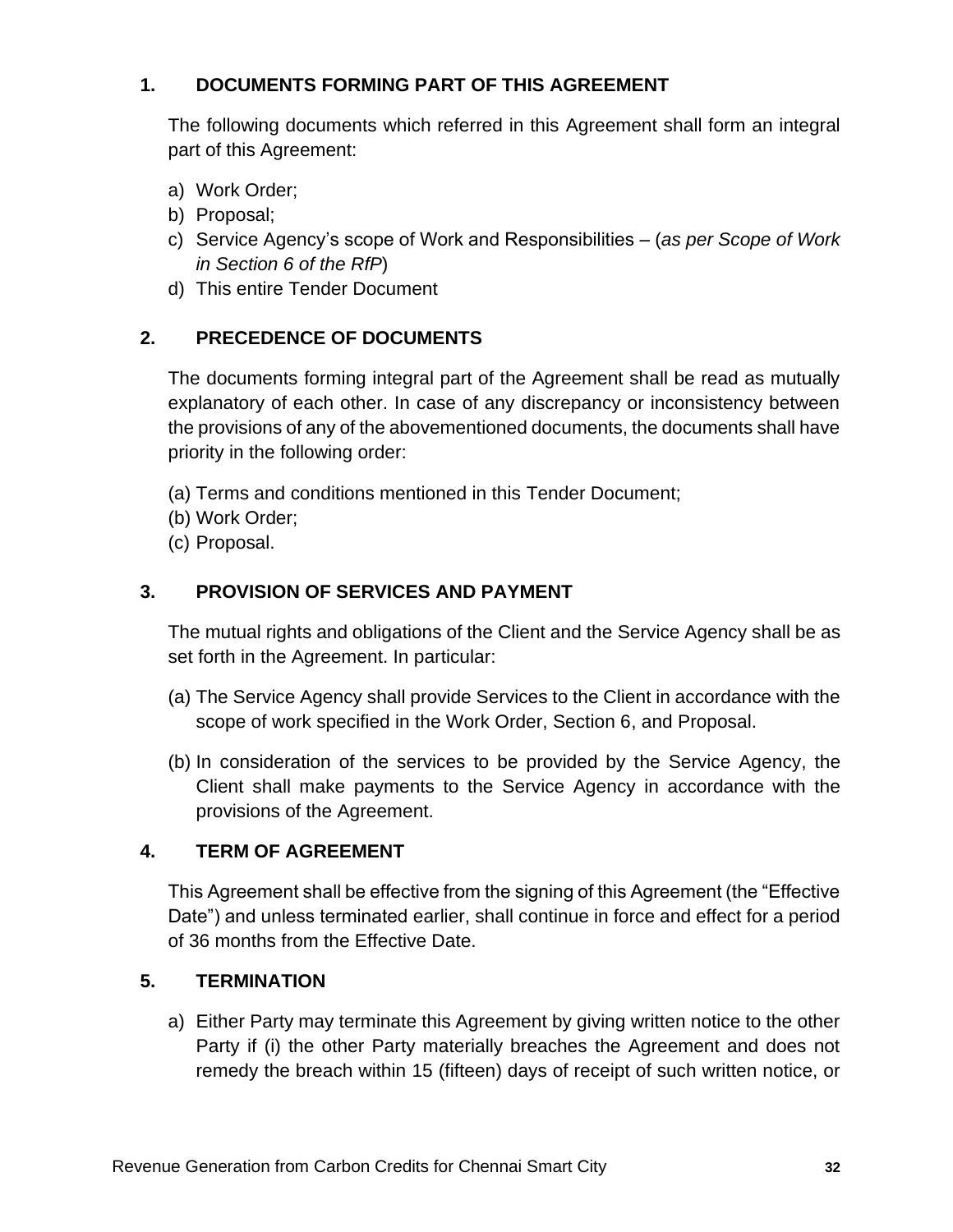(ii) the other Party is or appears likely to be unable to pay its debts or become insolvent, or (iii) continuously cause breach of applicable law or regulation.

b) Upon early termination of the Agreement, Client shall pay for all services performed by the Service Agency up till the date of termination in accordance with the Payment Schedule mentioned in Clause 9 of this Agreement.

## **6. STANDARD OF PERFORMANCE**

- (a) The Service Agency shall perform the services and carry out its obligations hereunder with all due diligence, efficiency, and economy, in accordance with generally accepted professional standards and practices.
- (b) The Service Agency shall perform the services specified at Section 6, which is made an integral part of this Agreement
- (c) Notwithstanding anything contrary contained in the Agreement, the Service Agency shall not be liable for any liquidated damages, penalty, or termination on account of non-receipt of bids in response to any RfP prepared by Service Agency as part of deliverables under this Agreement. The Service Agency shall under no circumstances be required to make, issue, or assist in any way in making more than one RfP or make amends to the RfP once the last date for submission of response to the respective RfP has elapsed unless otherwise agreed by the Service Agency in writing on mutually agreed terms and conditions. It is expressly agreed that the Client will pay Service Agency for preparation of the RfP whether issuance of such RfP amounts to selection of vendor or not case.

## **7. INTELLECTUAL PROPERTY RIGHTS**

Subject to payment of professional fees as provided in Clause 9 of this Agreement, all plans, drawings, specifications, designs, reports, other documents, and reports prepared by the Service Agency for the Client under this Agreement shall become and remain the property of the Client. The Service Agency may retain a copy of such documents, but except as otherwise required under any law, shall not use anywhere, without taking permission, in writing, from Client and Client reserves right to grant or deny any such request. For the avoidance of doubt, it is hereby clarified that

(a) Service Agency shall continue to retain ownership over its pre-existing intellectual property rights to the extent the same is incorporated into the deliverables.

(b)Service Agency shall continue to retain ownership over its draft deliverables/internal working papers;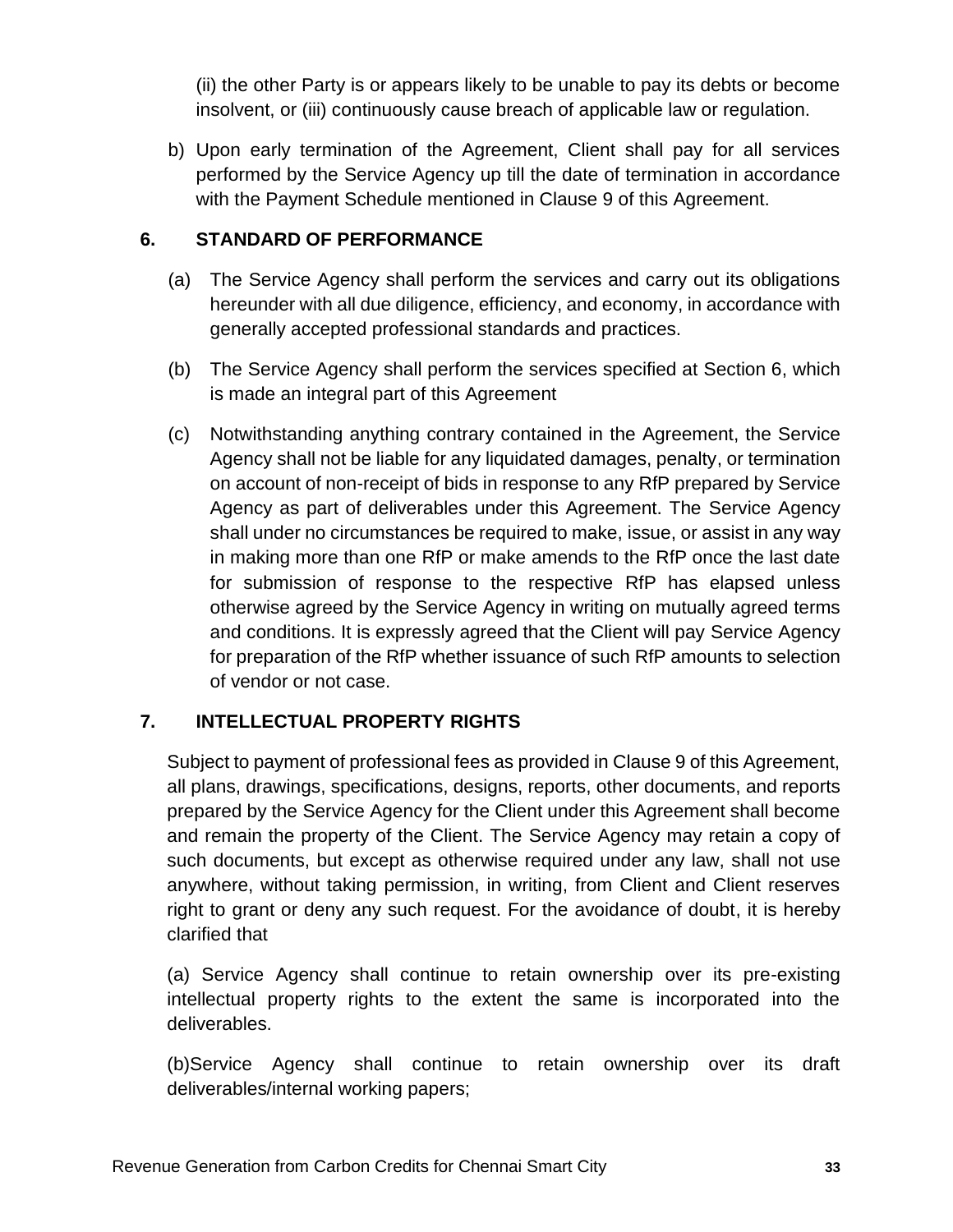(c) subject to Service Agency's confidentiality obligations under this Agreement, Service Agency shall have the right to use the general skills, knowledge, knowhow etc. created during the course of this engagement for its subsequent engagements. Service Agency shall provide Client with a non-exclusive and nontransferrable license to use such pre-existing intellectual property rights (to the extent incorporated in the reports and other artefacts) for Client's internal use only. It is clarified that the confidentiality obligations under this Agreement will not apply to information which is already in the public domain or is available/collected/collated/developed by the Service Agency independently of this Agreement.

## **8. OBLIGATIONS OF CLIENT**

Client will support with input requirements and facilitate the Service Agency for all the services being planned. In order for Service Agency to advise Client properly, Client will make sure (i) any information given to Service Agency by Client, or anyone else working with or for Client, is (a) given promptly, (b) accurate and (c) complete; and (ii) any assumptions are appropriate. Client acknowledges that Service Agency is under no obligation to verify the information given to Service Agency relating to the services.

Furthermore, at the request of the Service Agency and whenever required department shall provide the following to the Service Agency to ensure seamless completion:

(a) Dedicated formally created steering committee who will interact with the Service Agency and help address their issues and for attending scheduled meetings.

(b) Appropriate office space and infrastructure during visits.

(c) Management support for performing the tasks which shall review the work at intervals and provide necessary support.

## **9. LIMITATION OF LIABILITY**

The entire and collective liability of Service Agency for all claims connected with this Agreement (including but not limited to negligence), whether in contract, tort, statute or otherwise, is limited to the professional fees paid for the services and deliverables provided under this Agreement. Service Agency shall not be liable for any indirect or consequential losses of any nature whatsoever or for loss of corruption of data from Client's systems or for loss profits, goodwill, business opportunity, anticipated savings, or benefits.

## **10. SETTLEMENT OF DISPUTES**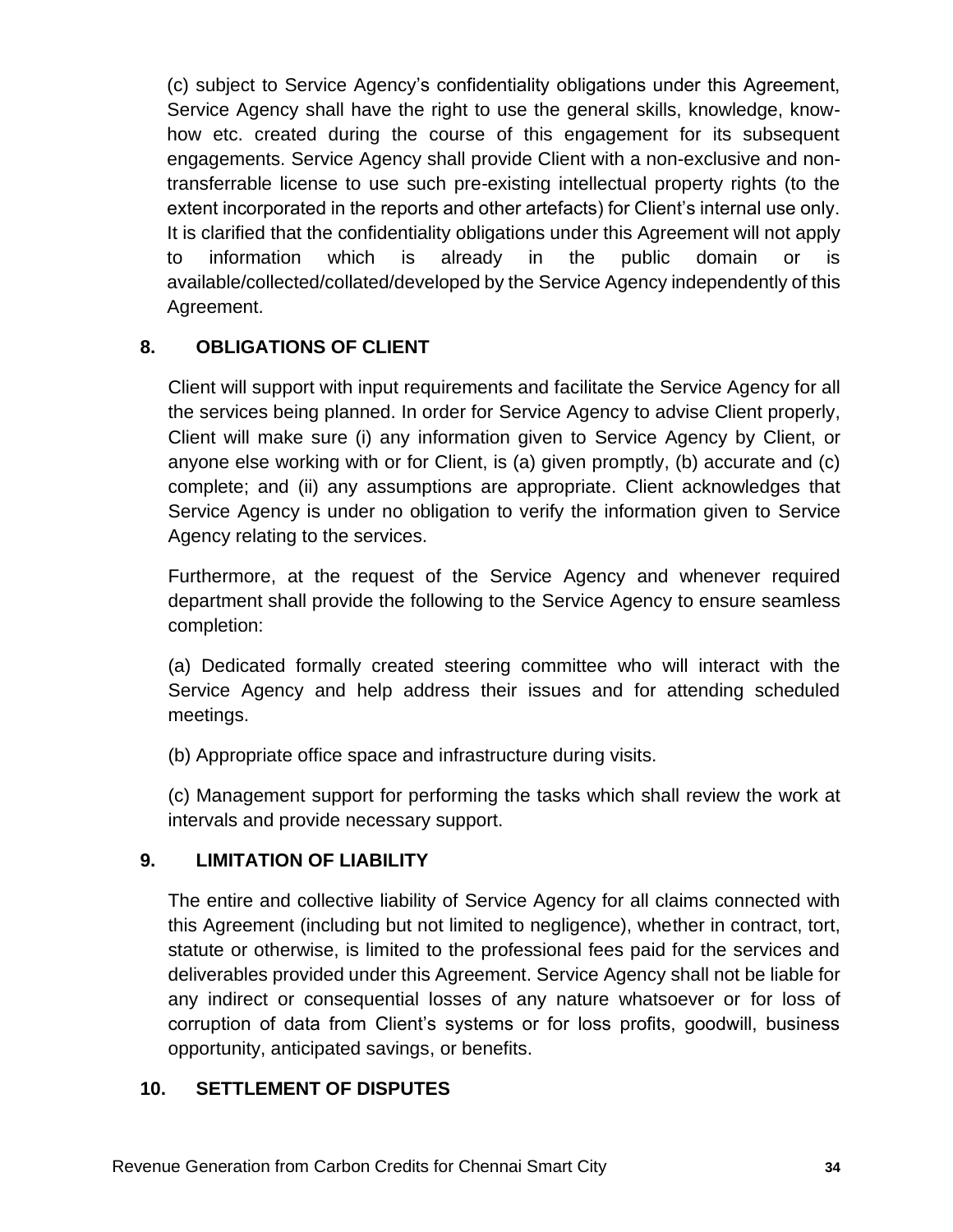#### (a) Amicable Settlement

If during the subsistence of the present agreement, Parties have differences or disputes on any matter directly or indirectly related to and/or connected with this Agreement, the same would be resolved by mutual consultations and for which purpose the Parties shall engage with each other.

(b) Arbitration:

In case the attempt to resolve differences and disputes does not result in amicable settlement within 21 (twenty-one) days of such reference then, either Party may as per its position initiate disputes redressal by means of arbitration, in India, in accordance with the provisions of Arbitration and Conciliation Act 1997. The arbitration shall be presided upon by a sole arbitrator to be appointed by the mutual consent of the Parties. The venue of such arbitration shall be in Chennai and the language of such arbitration proceedings and that of all documents and communications between the Parties shall be English. The decision of the arbitrator shall be final and binding on the Parties. The expenses of the arbitrator as determined by the arbitrator shall be shared equally by Client and the Service Agency. However, the expenses incurred by each Party, in connection with the preparation, presentation of the documents shall be borne by the Party itself. All arbitration awards shall be in writing and shall state the reasons for such award.

## **11. GOVERNING LAW AND JURISDICTION**

This Agreement, its meaning and interpretation, and the relation between the Parties shall be governed by the laws of the state of India ("Applicable Law"). Subject to clause 11 above, the Courts of Chennai shall have exclusive jurisdiction.

## **12. MISCELLANEOUS PROVISIONS**

- a) Any time lost due to unforeseen and unavoidable circumstances on which neither the Service Agency nor the Client has any control, will not be attributable to either Party.
- b) Neither Party may, nor shall have the power to assign or transfer this Agreement without the prior written consent of the other Party.
- c) If any provision of this Agreement is held to be invalid, in whole or in part, such provision (or relevant part, as the case may be) shall be deemed not to form part of this Agreement. In any event the enforceability of the remainder of this Agreement will not be affected.
- d) Any waiver of any provision of this Agreement is ineffective unless it is in writing and signed by the Party waiving its rights. A waiver by either Party in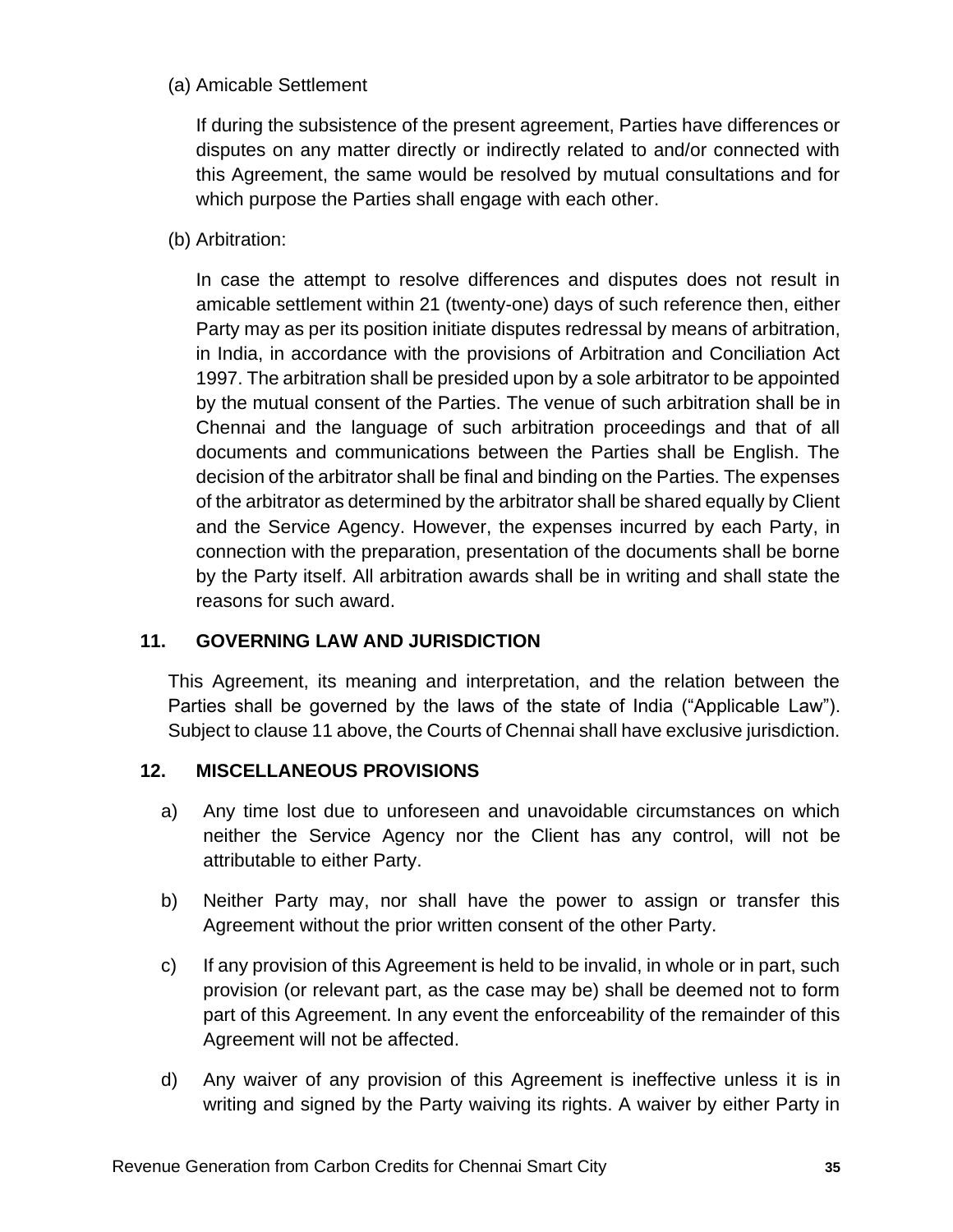respect of a breach of a provision of this Agreement by the other Party is not a waiver in respect of any other breach of that or any other provision. The failure of either Party to enforce at any time any of the provisions of this Agreement shall not be interpreted as a waiver of such provision.

- e) This Agreement contains all covenants, stipulations and provisions agreed by the Parties. No agent or representative of either Party has authority to make, and the Parties shall not be bound by or be liable for, any other statement, representation, promise or agreement not set forth herein.
- f) Any modification or variation of the terms and conditions of this Agreement, including any modification or variation of the scope of the services, may only be made by written agreement between the Parties.
- g) No Party will be liable to the other if it fails to meet its obligations under this Agreement due to matters beyond its reasonable control.
- h) This Agreement may be executed in any number of counterparts, each of which shall be deemed an original of this Agreement and which together shall constitute one and the same instrument; provided that neither Party shall be bound to this Agreement unless and until both Parties have executed a counterpart.

**IN WITNESS WHEREOF**, the Parties hereto have caused this Agreement to be signed by their authorized signatories and representatives in their respective names as of the day and year first above written.

| SIGNED for and on behalf of        | SIGNED for and on behalf <successful bidder<br="">name&gt;.</successful> |
|------------------------------------|--------------------------------------------------------------------------|
|                                    |                                                                          |
|                                    | Signature: ________________________                                      |
| Designation: _____________________ | Designation: ____________________                                        |
|                                    | Address: _________________________                                       |
| Witness: _____________________     | Witness: _____________________                                           |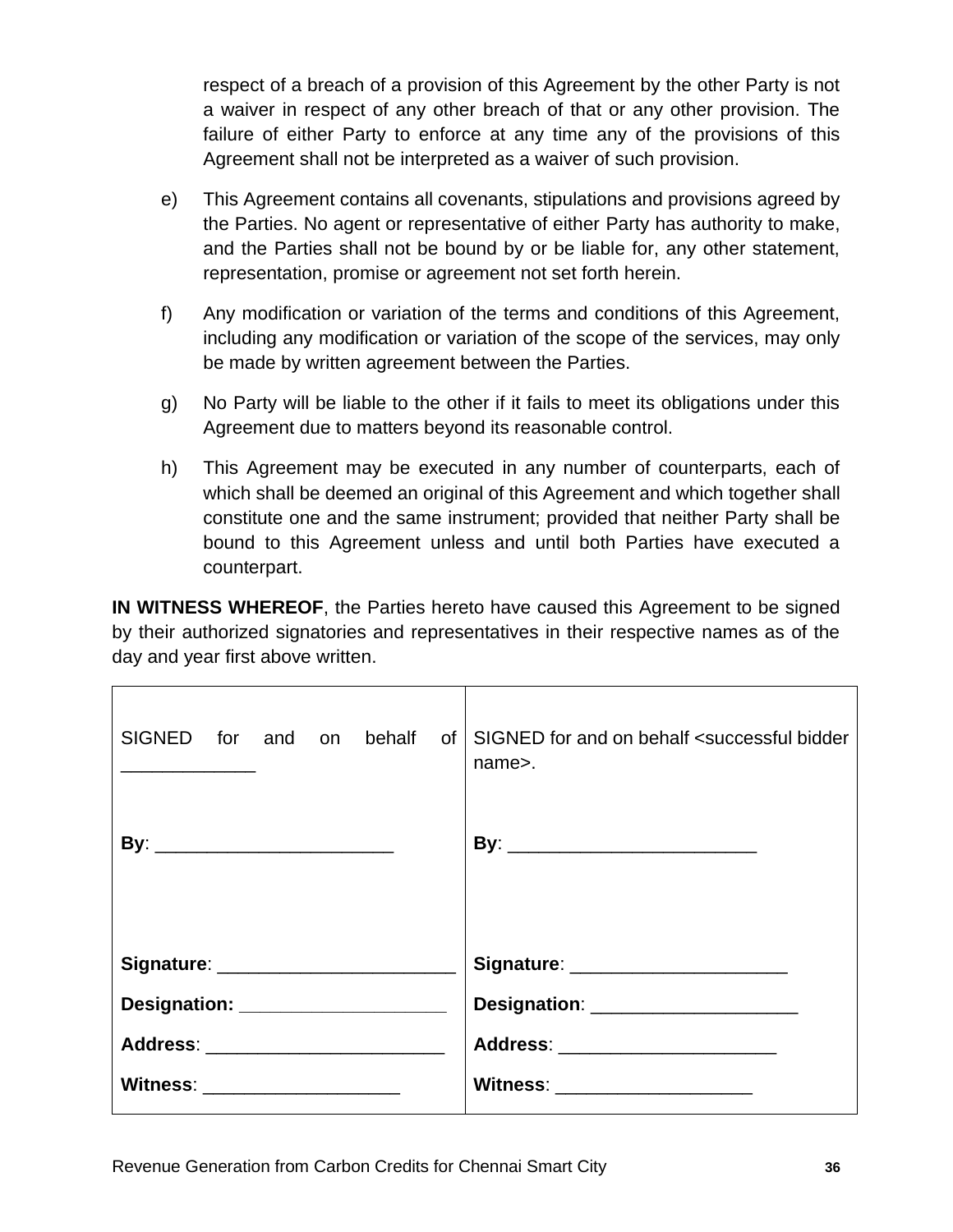| Name:  | Name:  |
|--------|--------|
| Place: | Place: |
| Date:  | Date:  |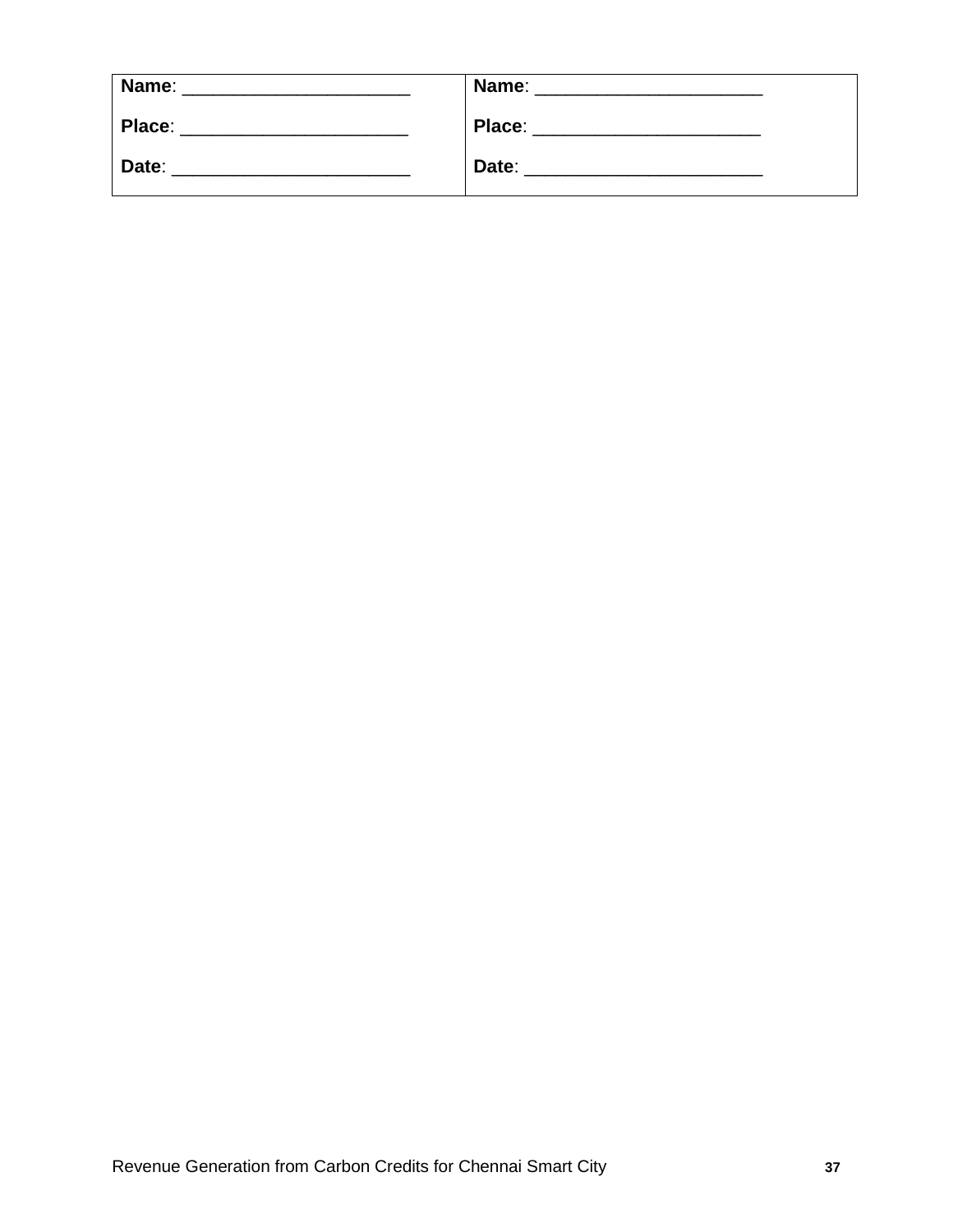## <span id="page-37-0"></span>**13 Sample Formats for Other Documents**

## <span id="page-37-1"></span>**13.1 Performance Bank Guarantee**

To:

The Managing Director, Chennai Smart City Limited

Bank Guarantee No. Amount of Guarantee: Guarantee covers from Last date for lodgement of claim:

Whereas <name of the supplier and address> (hereinafter called "the bidder") has undertaken, in pursuance of contract no. <Insert Contract No.> dated. <Date> to provide Implementation services for <name of the assignment> to GCC (hereinafter called "the beneficiary")

And whereas it has been stipulated by in the said contract that the bidder shall furnish you with a bank guarantee by a recognized bank for the sum specified therein as security for compliance with its obligations in accordance with the contract;

And whereas we, **<Name of Bank>** a banking company incorporated and having its head /registered office at <Address of Registered Office> and having one of its office at <Address of Local Office>have agreed to give the supplier such a bank guarantee.

Now, therefore, we hereby affirm that we are guarantors and responsible to you, on behalf of the supplier, up to a total of **Rs.<Insert Value>(Rupees <Insert Value in Words> only)** and we undertake to pay you, upon your first written demand declaring the supplier to be in default under the contract and without cavil or argument, any sum or sums within the limits of Rs.**<Insert Value>(Rupees<Insert Value in Words> only)** as aforesaid, without your needing to prove or to show grounds or reasons for your demand or the sum specified therein.

We hereby waive the necessity of your demanding the said debt from the bidder before presenting us with the demand.

We further agree that no change or addition to or other modification of the terms of the contract to be performed there under or of any of the contract documents which may be made between you and the Bidder shall in any way release us from any liability under this guarantee and we hereby waive notice of any such change, addition, or modification.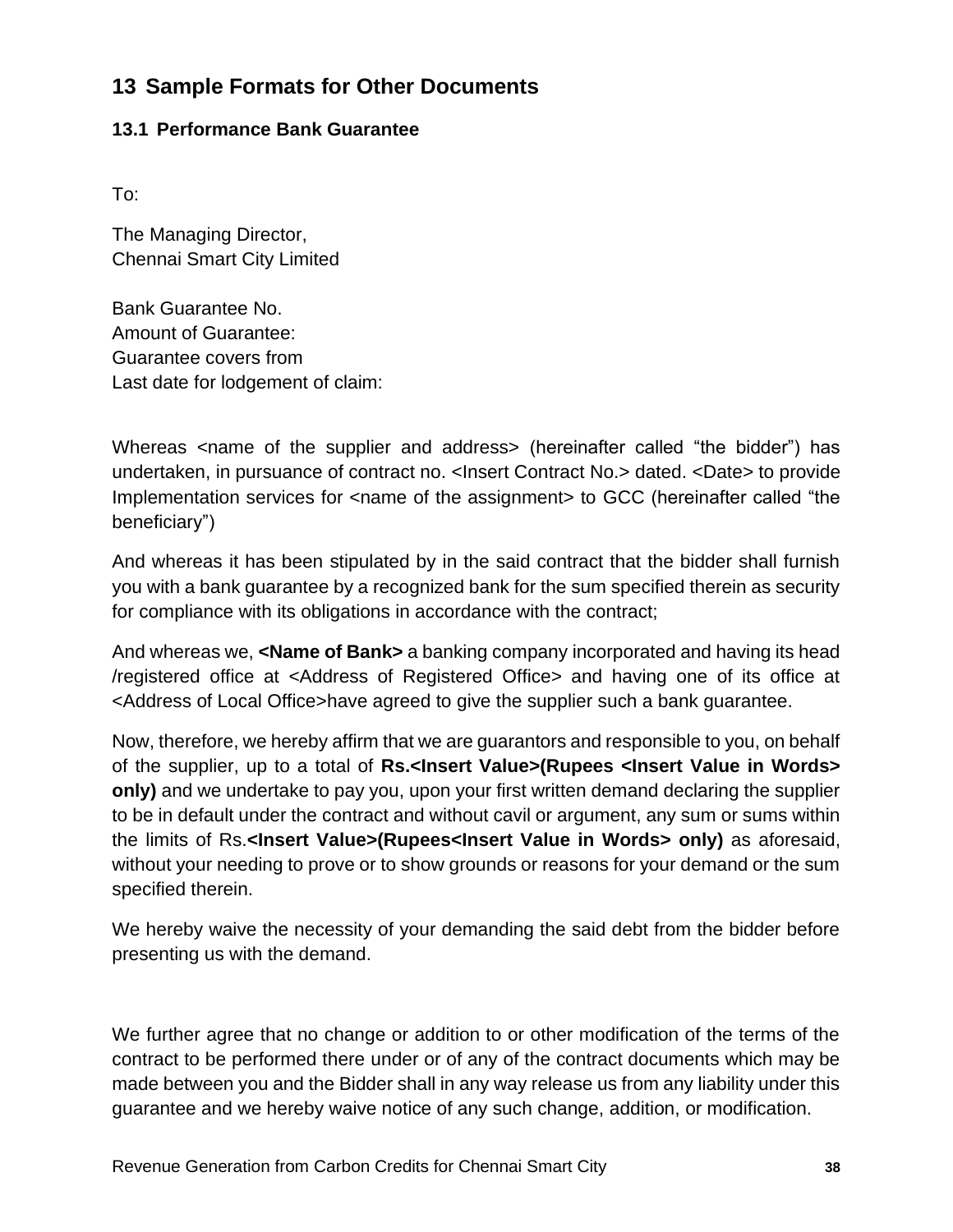This Guarantee shall be valid until *<Insert Date>*)

Notwithstanding anything contained herein:

- I. Our liability under this bank guarantee shall not exceed **Rs. <Insert Value> (Rupees <Insert Value in Words> only).**
- II. This bank guarantee shall be valid up to *<Insert Expiry Date>*)
- III. It is condition of our liability for payment of the guaranteed amount or any part thereof arising under this bank guarantee that we receive a valid written claim or demand for payment under this bank guarantee on or before *<Insert Expiry Date>*) failing which our liability under the guarantee will automatically cease.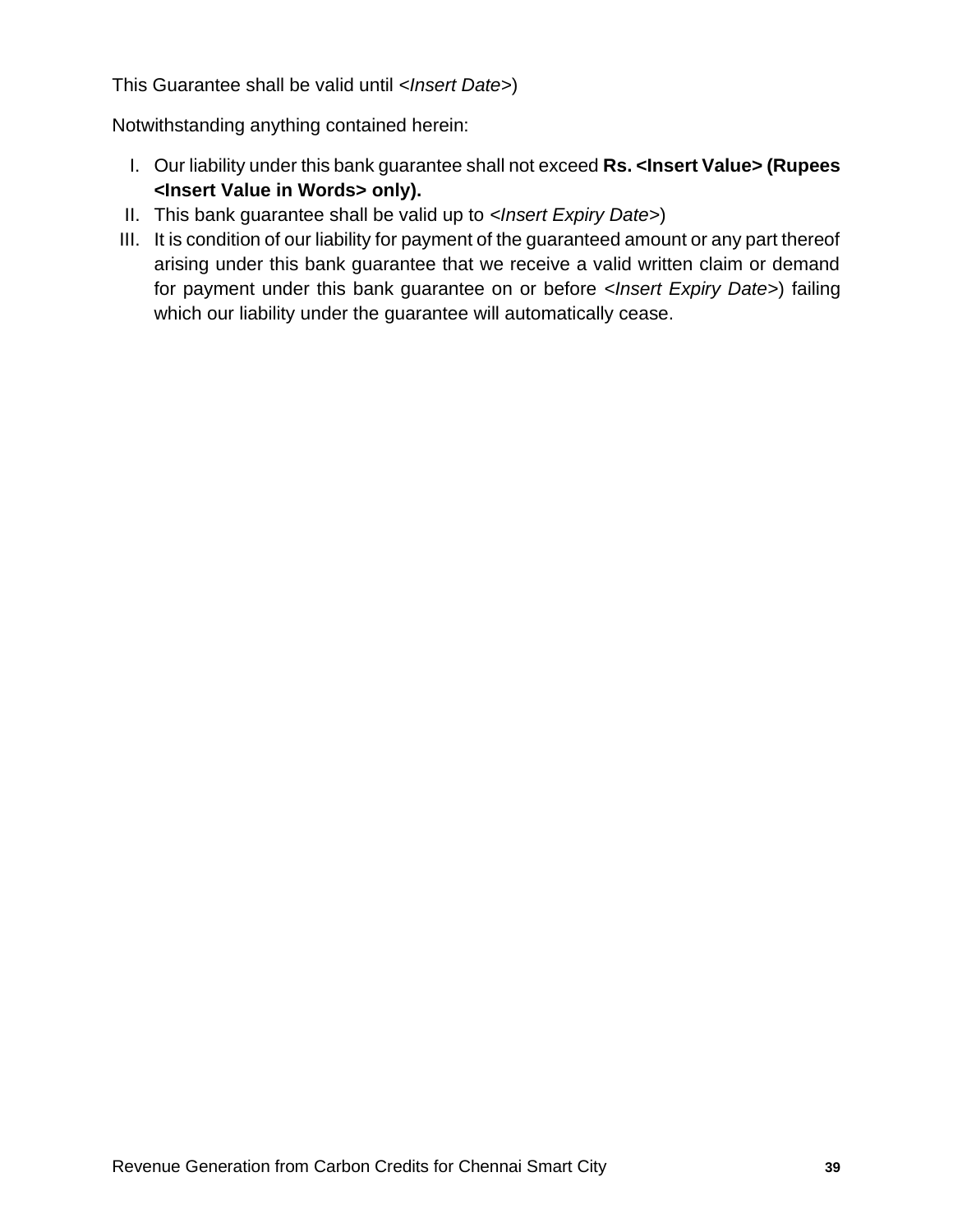## <span id="page-39-0"></span>**13.2 Declaration against Blacklisting**

*(To be submitted on the Letterhead of the responding agency)* {Place} {Date}

To:

The Managing Director, Chennai Smart City Limited

Subject**:** Self Declaration of not been blacklisted in response to the RfP for **Selection of Agency for "Carbon credit developing and supplying agency" for Chennai Smart City Limited.**

Dear Sir,

We confirm that our company, \_\_\_\_\_\_\_\_\_\_\_\_, is not blacklisted in any manner whatsoever by any of the State and/or central Government in India on any ground including but not limited to indulgence in corrupt practice, fraudulent practice, coercive practice, undesirable practice, or restrictive practice.

Place:

Date:

Bidder's Company Seal:

Authorized Signatory's Signature:

Authorized Signatory's Name and Designation: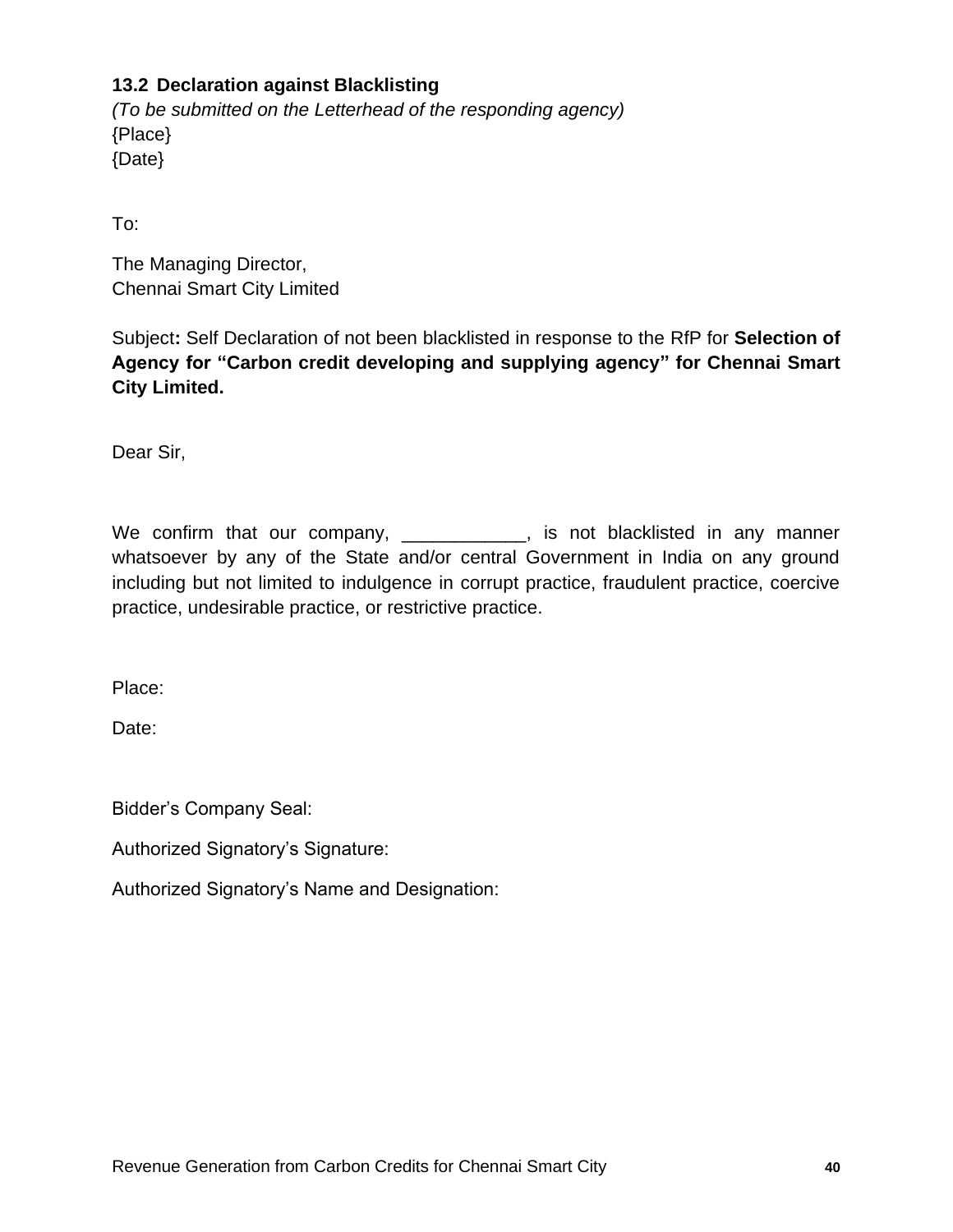<span id="page-40-0"></span>

| 1.  | Proposed<br>Position                 |   |                                   |                                      |                 |    |                       |
|-----|--------------------------------------|---|-----------------------------------|--------------------------------------|-----------------|----|-----------------------|
| 2.  | Name of Firm                         | ٠ |                                   |                                      |                 |    |                       |
| 3.  | Name of Staff                        | ٠ |                                   |                                      |                 |    |                       |
| 4.  | <b>Date of Birth</b>                 | t | MM/DD/YYYY                        |                                      |                 |    |                       |
| 5.  |                                      | ٠ |                                   |                                      |                 |    |                       |
|     | Nationality<br>Area of               |   |                                   |                                      |                 |    |                       |
| 6.  | <b>Specialisation</b>                | İ |                                   |                                      |                 |    |                       |
|     |                                      |   | <b>Board</b><br>/University/      | <b>Examination</b>                   | Month &<br>Year |    | % Marks<br>obtained/  |
|     |                                      |   | <b>Institution</b>                | <b>Passed</b>                        | <b>From</b>     | To | <b>CGPA</b>           |
| 7.  | <b>Educational</b><br>Qualifications |   |                                   |                                      |                 |    |                       |
|     |                                      |   | (Mention in the order of recency) |                                      |                 |    |                       |
| 8.  | Membership of<br>Professional        |   |                                   |                                      |                 |    |                       |
|     | <b>Associations</b>                  | t |                                   |                                      |                 |    |                       |
| 9.  | <b>Other Training</b>                | ÷ |                                   |                                      |                 |    |                       |
|     | <b>Countries of</b>                  |   |                                   |                                      |                 |    |                       |
|     | 10. Work<br><b>Experience</b>        | t | India                             |                                      |                 |    |                       |
|     |                                      |   | Language                          | <b>Speaking</b>                      | <b>Reading</b>  |    | <b>Writing</b>        |
|     | 11. Languages                        | t |                                   |                                      |                 |    |                       |
|     |                                      |   |                                   |                                      |                 |    |                       |
| 12. | <b>Employment</b><br><b>Record</b>   |   | Dates of<br>employment            | Name of<br>employing<br>organization |                 |    | <b>Positions held</b> |
|     |                                      |   |                                   |                                      |                 |    |                       |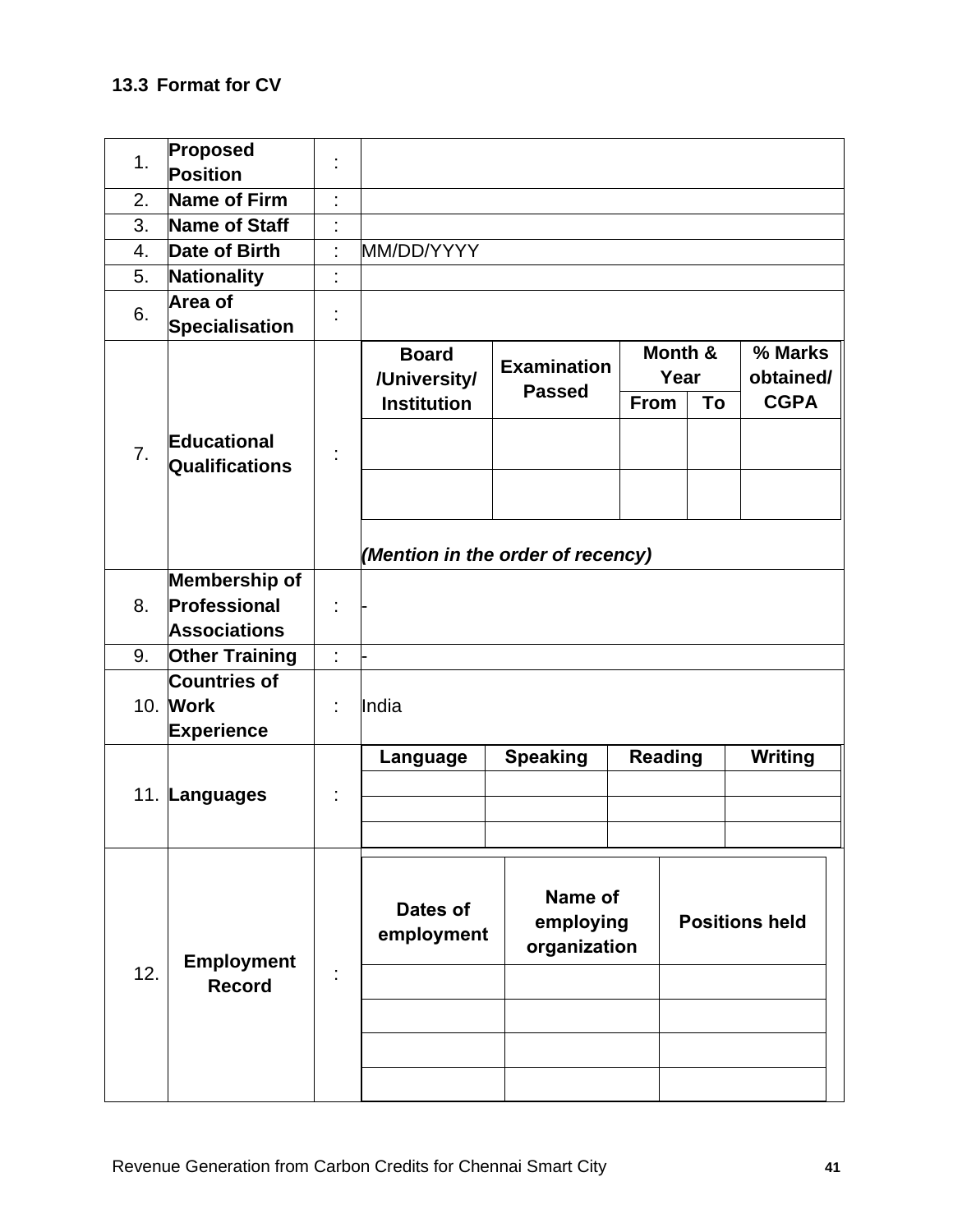|     | <b>Project Name:</b>                                                              |           |                                                                                   |
|-----|-----------------------------------------------------------------------------------|-----------|-----------------------------------------------------------------------------------|
|     | Year:                                                                             |           |                                                                                   |
|     | Location:                                                                         |           |                                                                                   |
|     | Client(s):                                                                        |           |                                                                                   |
|     | <b>Main Project</b><br><b>Features</b>                                            | $\bullet$ |                                                                                   |
|     | <b>Activities</b><br>Performed:                                                   | $\bullet$ |                                                                                   |
|     | <b>Project Name:</b>                                                              |           |                                                                                   |
|     | Year:                                                                             |           |                                                                                   |
|     | Location:                                                                         |           |                                                                                   |
|     | $\overline{\text{Client}}(s)$ :                                                   |           |                                                                                   |
|     | <b>Main Features</b>                                                              |           |                                                                                   |
|     | <b>Activities</b><br><b>Performed:</b>                                            | $\bullet$ |                                                                                   |
|     |                                                                                   |           | (Starting with present position, list in reverse order<br>every employment held.) |
|     | <b>Task Assigned</b><br>13. for this Project                                      |           |                                                                                   |
| 14. | Work Undertaken that Best Illustrates Capability to Handle the Tasks<br>Assigned: |           |                                                                                   |

## *(Add more rows to mention relevant projects for the key personnel)*

#### **Certification:**

i. I am willing to work on the assignment and I will be available for entire duration of the project as required.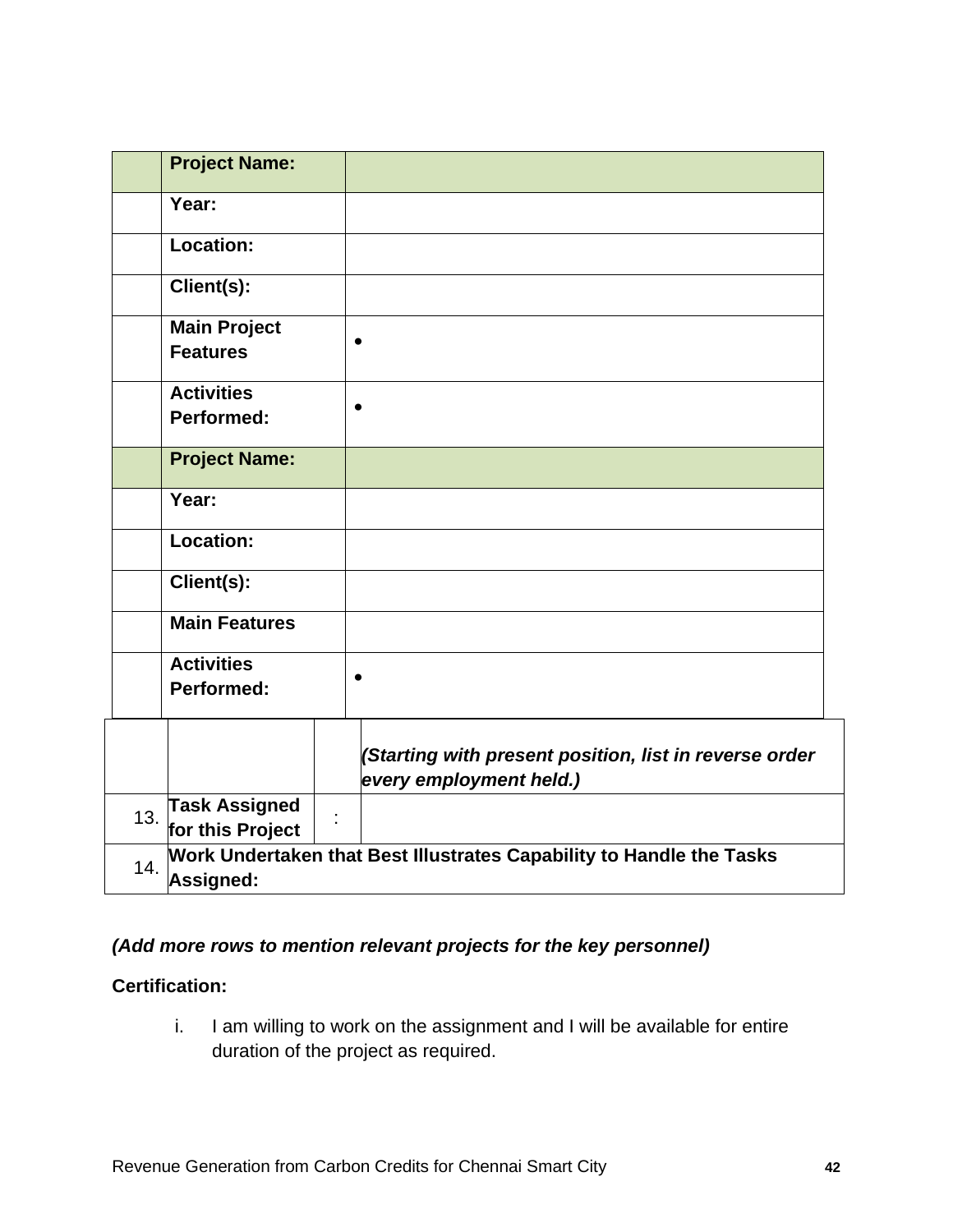ii. I, the undersigned, certify that to the best of my knowledge and belief, this CV correctly describes myself, my qualifications, and my experience.

Personnel)

Place.............................. (Signature and name of the Key

(Signature and name of the authorized signatory)

#### **Notes:**

1. Use separate form for each Key Personnel

2. The CV shall be signed in by both the Personnel concerned and by the Authorized Representative of the Applicant firm along with the seal of the firm.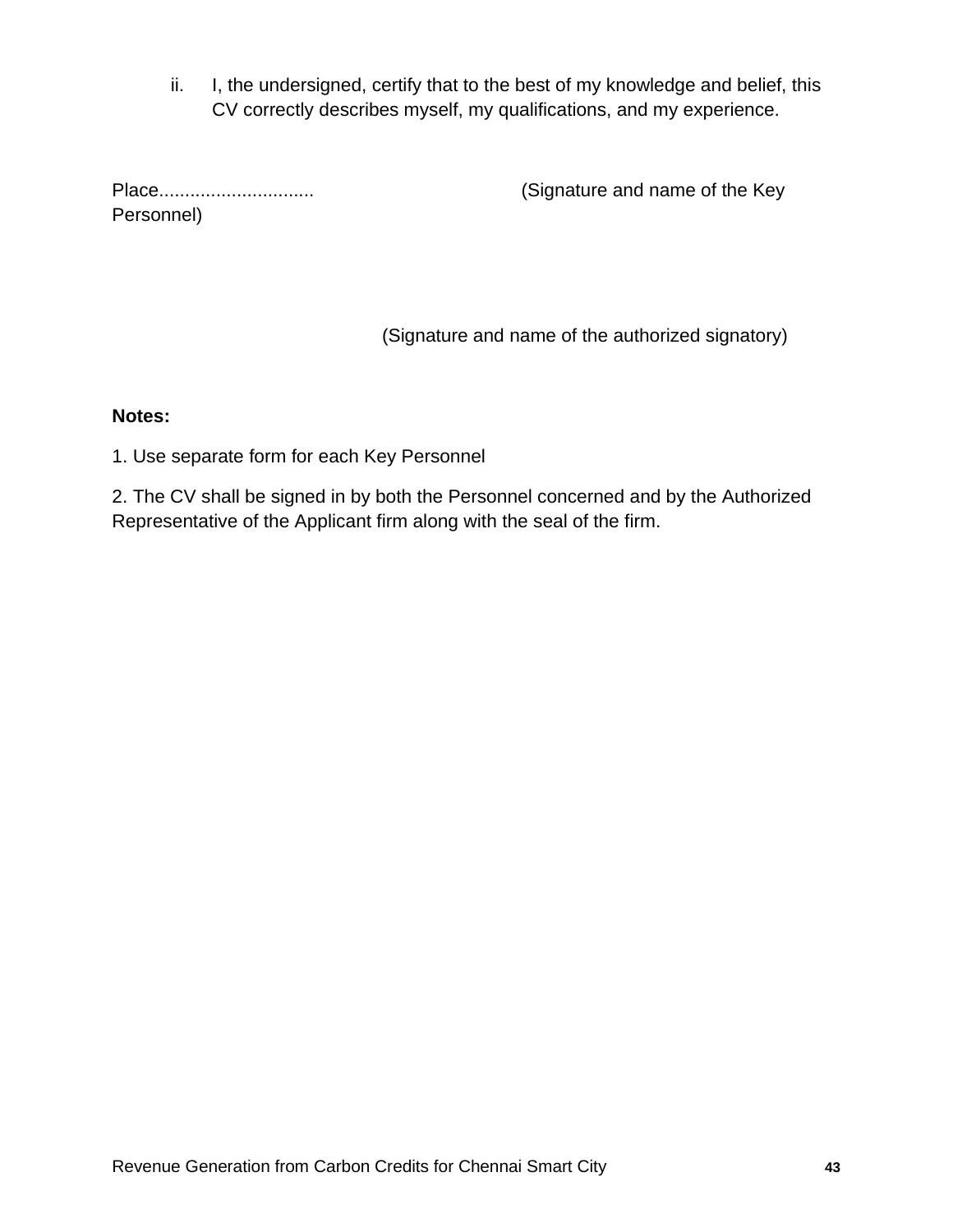# <span id="page-43-0"></span>**13.4 Response to RfP**

| #  | <b>Pre-qualification criteria</b>                                                                                                                                                                                                                                                                             | <b>Supporting Documents</b><br>to be provided                                                                            |        |
|----|---------------------------------------------------------------------------------------------------------------------------------------------------------------------------------------------------------------------------------------------------------------------------------------------------------------|--------------------------------------------------------------------------------------------------------------------------|--------|
| 1. | Bidder should be:<br>A company incorporated in India under<br>Companies<br>1956<br>and<br>the<br>Act,<br>subsequent amendments thereto and in<br>operation for a minimum period of 5<br>years as on 31st January 2018 in India<br>Registered with the GSTN Authorities.                                       | Copy of Incorporation<br>certificate                                                                                     | Yes/No |
| 2. | Turnover of last three audited financial<br>years. Bidder should have an average<br>annual turnover of at least Rs.50 lakhs<br>from at least 3 out of 5 last audited<br>financial years.                                                                                                                      | Financial certificate by<br><b>Chartered Accountant</b>                                                                  | Yes/No |
| 3. | the<br>last<br>3<br>the<br>In.<br>years,<br>bidder must have<br>completed<br>a<br>minimum of 2 projects of similar nature<br>with minimum contract value of Rs. 15<br>lakhs each. At least one out of the 2<br>projects should have been done for any<br>Government<br>Public<br>Sector<br>Undertaking / ULB. | Copy of Work Order or<br>contract agreement from<br>the client and the<br>completion certificate<br>issued by the client | Yes/No |
| 4. | The bidder should not be blacklisted /<br>debarred by any of the Government<br>Sector Units in India as on the date of<br>the submission of the tender.                                                                                                                                                       | Self-declaration<br>Undertaking by bidder on<br>its letter head.                                                         | Yes/No |